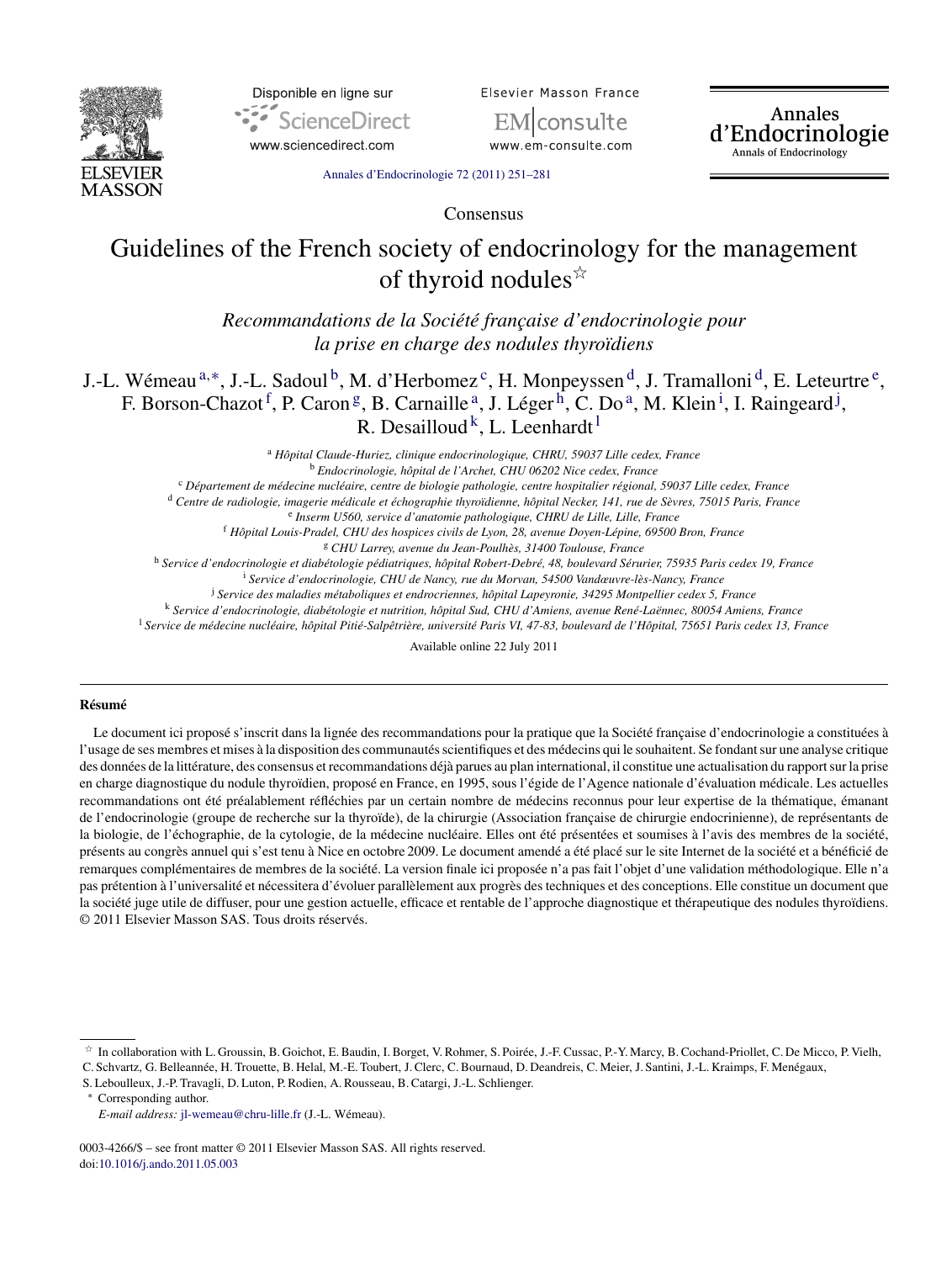#### **Abstract**

The present document is a follow-up of the clinical practice guidelines of the French Society of Endocrinology, which were established for the use of its members and made available to scientific communities and physicians. Based on a critical analysis of data from the literature, consensuses and guidelines that have already been published internationally, it constitutes an update of the report on the diagnostic management of thyroid nodules that was proposed in France, in 1995, under the auspices of the French National Agency for Medical Evaluation (l'Agence nationale d'évaluation médicale). The current guidelines were deliberated beforehand by a number of physicians that are recognised for their expertise on the subject, coming from the specialities of endocrinology (the French Thyroid Research Group) and surgery (the French Association for Endocrine Surgery), as well as representatives from the fields of biology, ultrasonography, cytology and nuclear medicine. The guidelines were presented and submitted for the opinion of the members of the Society at its annual conference, which was held in Nice from 7–10 October 2009. The amended document was posted on the website of the Society and benefited from additional remarks of its members. The final version that is presented here was not subjected to methodological validation. It does not claim to be universal in its scope and will need to be revised in concert with progress made in technical and developmental concepts. It constitutes a document that the Society deems useful for distribution concerning the management of thyroid nodules, which is current, efficient and cost effective.

© 2011 Elsevier Masson SAS. All rights reserved.

#### **1. Introduction**

The standard practice for a very long time in the treatment of thyroid nodules was their resection in all cases, due to the inability of clinicians to recognise the nature of the nodules and the fear of missing a cancer diagnosis. Lobectomy-isthmectomy and intraoperative histopathological study were the rule, especially in cases of nodules with decreased uptake on scintigraphy, since around 10% of these formations prove to be cancerous. Such an approach had the advantage of early affirmation with regard to the diagnosis of a nodule, thus freeing patients and doctors from the constraints of monitoring. Over time however, many interventions proved to be useless, and recurrence on the contralateral side was common, leading to complete surgical ablation in one-third of cases.

There is currently better understanding and consideration of the usual benign status of nodules, which is supported by cytologic assessment. There is recognition of their frequent integration with multinodular dystrophy of the thyroid parenchyma, which is detectable by ultrasound, and which becomes apparent over the years and decades.

In 1995, the report from the French National Agency for the Development of Medical Evaluation (ANDEM) ensuing from preparatory meetings of the French Society of Endocrinology (SFE), the Thyroid Research Group (GRT), the Francophone Association of Endocrine Surgery (AFCE) and the French National Pedagogical Association for Therapeutics Education (APNET), proposed a diagnostic management plan for thyroid nodules [\[1\].](#page-24-0) This was not intended to define the optimal strategy of evaluation, but to propose consistent approaches in conducting exploratory investigations. Since then, other guidelines have been issued, notably from the American Thyroid Association [\[2\],](#page-24-0) the American Association of Clinical Endocrinologists and Associazione Medici Endocrinology [\[3\]](#page-24-0) from the Thyroid Section of the Germanic Society of Endocrinology [\[4\].](#page-24-0) Finally, in July 2009, international guidelines were proposed on the website of the European Thyroid Association (<http://www.eurothyroid.com/>), submitted to the consensus of the international community of thyroidologists.

Thus came about, in France, a need to update evaluation of strategies and therapeutic management of thyroid nodules. This concern led the Scientific Committee of the XXVlth Conference of the French Society of Endocrinology of Nice to dedicate its meeting to the guidelines. A large sampling of endocrinologists, biologists, ultrasonographers, cytologists and surgeons devoted themselves to this subject for 1 year and compared their views and opinions. The results from these reflections are the subject of this report. It is expressed in the form of responses to the most common questions of clinicians.

# *1.1. Definition*

The word "nodule" refers to any localised hypertrophy of the thyroid gland (nodulus = small knot *Latin*).

Surprisingly, there is not a precise scientific definition of nodule. For clinicians, nodosity that distinguishes itself from the rest of the thyroid parenchyma can be recognised when it is superficial, of sufficient volume (4 to 10 mm in diameter) and observed in slim subjects with long necks. Ultrasonographers have highly efficient probes available (up to 13 and 18 MHz) that can detect formations from 1 to 3 mm. For the pathologist, nodular formations are identified as focal spots of hyperplasia that can be distinguished from the relative homogeneity of the rest of the parenchyma. Even molecular biology is unable of providing definitive recognition, since contrary to expectations, the proliferation related to thyroid nodules is not necessarily monoclonal.

The nature of the main nodules is presented in Table 1.

#### Table 1

Nature of the main thyroid nodules.

*Benign nodules*

Follicular adenomas (colloids, macrofollicular, microfollicular and foetal) Simple and haemorrhagic cysts (haematoceles) Acute, subacute or chronic thyroiditis

*Malignant nodules*

Papillary, follicular, medullary, anaplastic cancers Lymphomas **Metastases**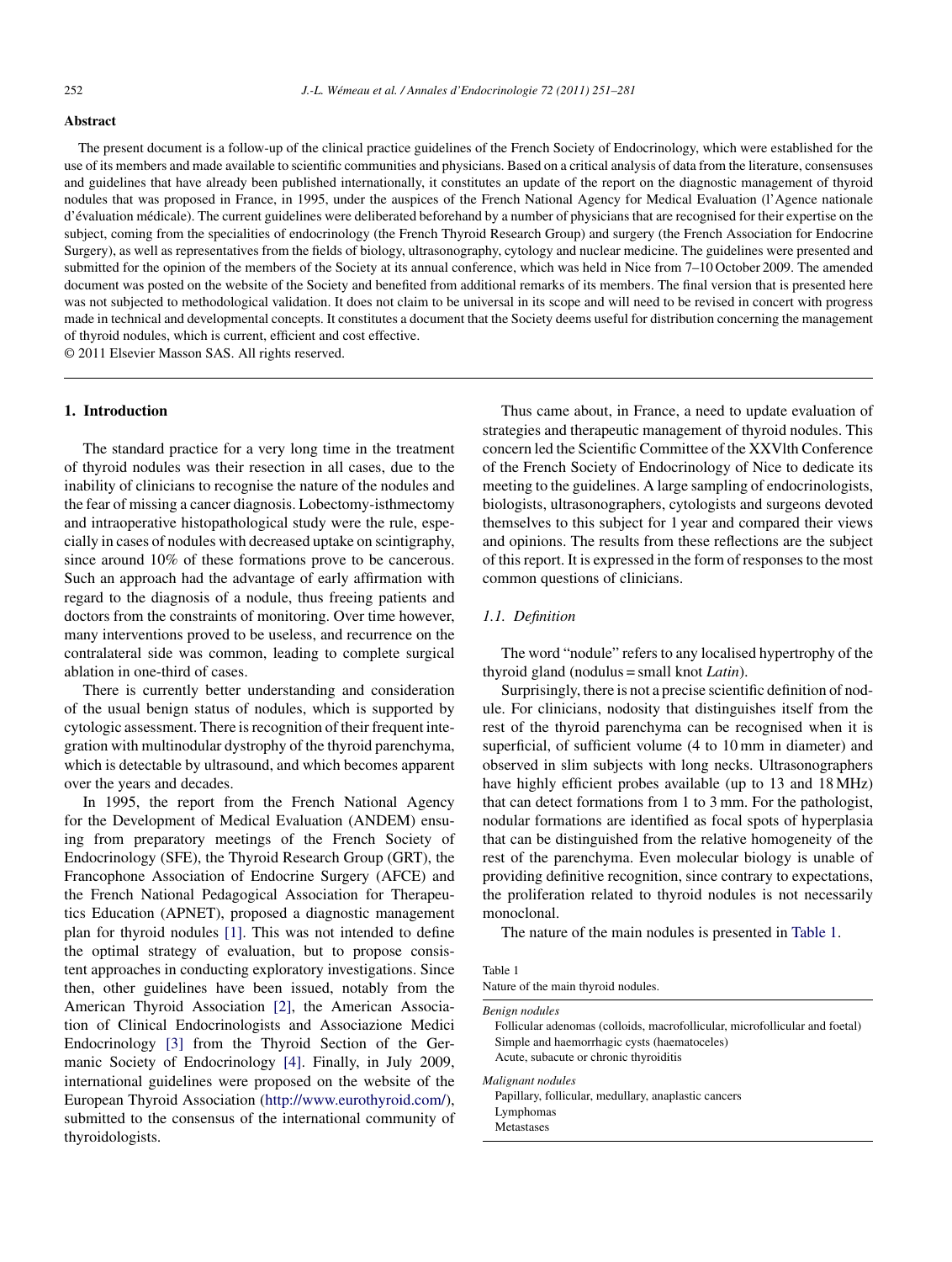#### *1.2. The issues*

They are diagnostic, therapeutic, economic and medicolegal.

It is well known that nodulation constitutes physiological modifications of the thyroid parenchyma, and that the large majority of nodules that form in the thyroid are, and will remain, benign. However, it is at the nodular stage that thyroid cancers, when treated, have the best prognosis.

The arguments used to claim that nodules are or are very likely to be benign or malignant are particularly lacking in consistency. Ordinarily, it is rather the comparison of clinical, biological, sonographic, and cytologic information that provides a likely diagnosis. The only certainty comes from the histological study of surgical specimens, albeit surgery is not devoid of difficulties or consequences.

The cost of explorations and monitoring in highly prevalent conditions needs to be taken into account. The psychological impact related to the uncertainty of the patients' present situation and their future and to the diversity of opinions, must be taken into account. The medicolegal impact also weighs heavy in cases of therapeutic abstention and delay in the diagnosis for a malignant nodule, or conversely of consequences of interventions recommended for nodules that have been definitively determined to be benign.

This all contributes to the great deal of confusion on the part of clinicians and patients confronted with management of thyroid nodules.

# **2. Epidemiology and clinical aspects**

# *2.1. What is the prevalence of nodules?*

In countries with sufficient iodine intake (e.g., USA, UK), the clinical prevalence is 5.3 and 6.4% for women and 0.8 and 1.6% for men, respectively. The prevalence is about three times higher in women and increases with age [\[5\].](#page-24-0)

The prevalence according to ultrasound is about 10 times higher, roughly equal to that of the age decade of the examined subjects [\[5\]. I](#page-24-0)n France, it was estimated to be between  $11\%$  (men 45–60 years, SU.VI.MAX study, 7.5 MHz transducer [\[6\]\)](#page-24-0) and 55% (men and women age 40 years and over, 13 MHz transducer [\[7\]\).](#page-24-0) In the USA, the observed prevalence also ranged from 10 to 50% on average, while in Germany, it was from 20 to 29% [\[4\].](#page-24-0)

The prevalence on autopsy was 8.2 to 65% [\[8\], a](#page-24-0)lso according to age, sex and the size threshold.

The prevalence of thyroid incidentalomas was estimated to be 9.4% in vascular examinations of the neck, and 16% on CT scan or MRI.

# *2.2. What are the predisposing factors for the occurrence of nodules?*

Inherent factors [\[9–11\]: t](#page-24-0)he effects of age, female sex, parity (three times lower prevalence in nullparas) are well established. Overweight is also a promoting factor.

Certain factors stimulate the multiplication or growth of thyroid cells: iodine deficiency, even if relative, promotes the

genesis of nodules (normal functioning nodules and autonomous nodules) [\[9\].](#page-24-0) The incidence of thyroid cancers is not linked to iodine intake; however, an abundance of iodine or correction of an iodine deficiency reduces the proportion of follicular cancers in favour of papillary cancers [\[9\],](#page-24-0) possibly by promoting the growth of *BRAF* mutations, the main oncogene specific to papillary cancers [\[10\].](#page-24-0) TSH promotes the emergence of such clones. This mechanism would explain the correlation between the TSH level and the prevalence of cancers among the nodules [\[11–13\],](#page-25-0) as well as the higher prevalence of nodules in smokers [\[9,11\].](#page-24-0) Increased TSH is also involved in the prevalence of cancers in goitres related to congenital hypothyroidism and to states of inappropriate TSH secretion.

Certain rare monogenic diseases predispose to thyroid cancers and thyroid nodules. The history-taking portion of the physical examination can detect this, except in cases of *de novo* mutation  $[14,15]$ :

- familial multiple endocrine neoplasia type 2 (MEN 2) or medullary thyroid cancer (MTC): autosomal dominant disease from mutation of the RET gene (20–25% of MTC);
- Cowden's disease: autosomal disease linked in 80% of cases to an inactivating mutation of the PTEN gene. It causes benign or malignant thyroid tumours and breast tumours;
- familial polyposis coli (with or without Gardner syndrome): autosomal dominant disease linked to an APC gene mutation. Papillary thyroid cancer is rare in this instance  $(1-2\%)$  but occurs early, with a female sex ratio of 10:1, and an unusual and rather specific histological expression (cribriform, the observation of which in itself justifies an investigative workup for polyposis);
- Carney complex: autosomal dominant multiple endocrine diseases linked in 60% of cases to a germinal, inactivating mutation of the PRKAR1A gene. Thyroid tumours, both benign and malignant, have been observed in 16 to 28% of patients. Somatic anomalies of this gene have been found in sporadic cancers;
- McCune-Albright syndrome: disease resulting from a postzygotic, activating mutation of the GNAS gene. Thyroidal involvement is incidental, with cystic and solid nodules, some of which are autonomous.

# Other factors:

- familial forms of papillary cancer represent less than 5% of thyroid cancers. The study of pairs of twins suggests that thyroid nodules are due to genetic factors in two cases out of three, and environmental factors in one third [\[16\];](#page-25-0)
- susceptibility genes are under investigation [\[17\].](#page-25-0) The most recent studies implicate close polymorphisms of genes coding for transcription factors (TTF1 and TTF2) [\[18\];](#page-25-0)
- acromegaly, promotes the occurrence of nodules and cancers, undoubtedly by means of prolonged overexposure to GH or IGF-1. The role of IGF-1 has also been suggested in populations without acromegaly [\[19\];](#page-25-0)
- therapeutic or accidental irradiation: external radiation therapy at low or moderate doses increases the risk of nodules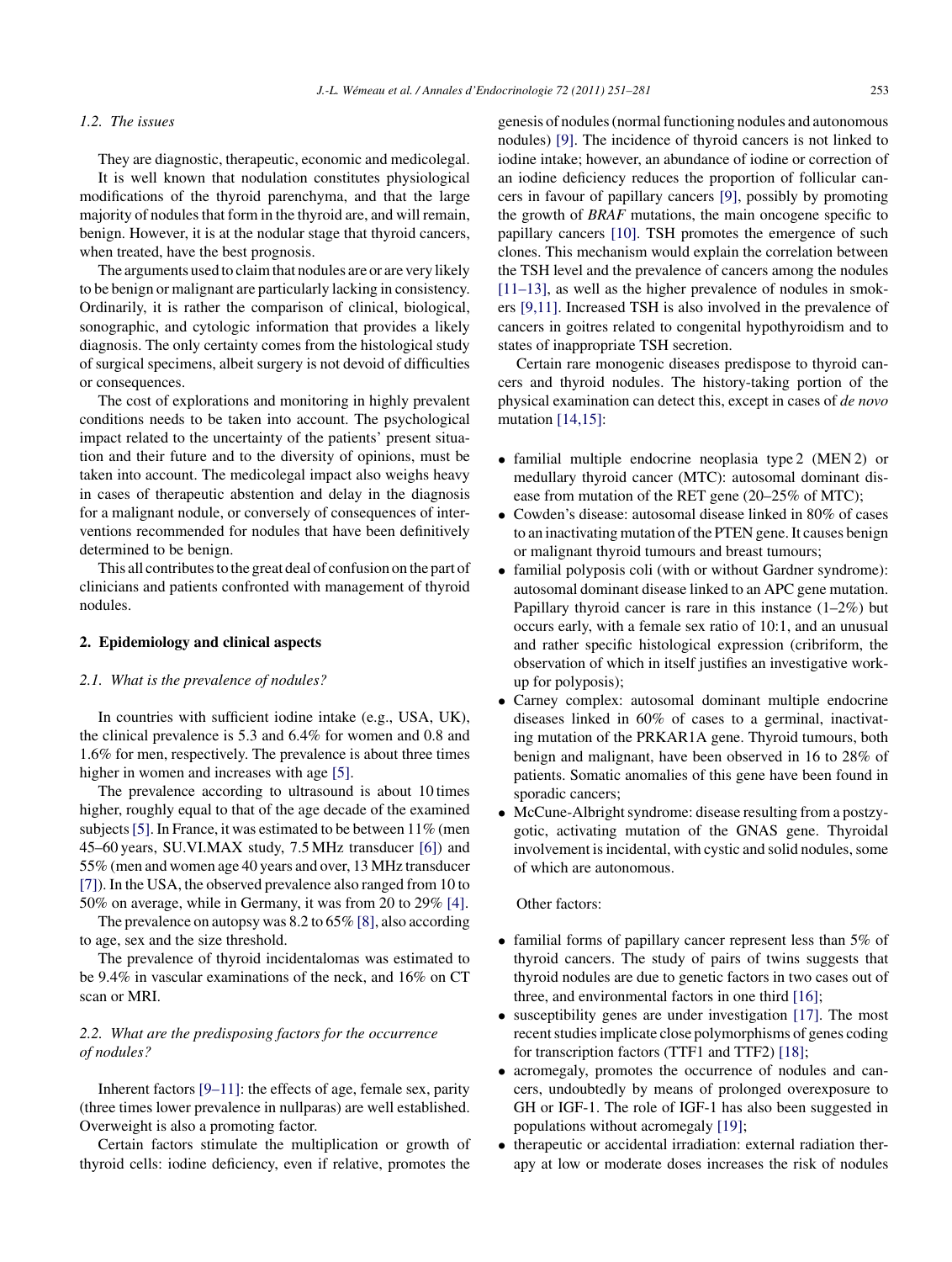(by 2- or 3-fold) and cancer (even though the large majority of nodules are benign) [\[20–22\].](#page-25-0) This risk is proportional to the dose (from  $10 \text{ cGy}$ ), is increased in males and is especially relevant in cases of irradiation at a young age. The maximum incidence occurs 15–20 years after the irradiation. Radiation-induced cancers are mainly the papillary type, characterised by RET/PTC rearrangements, and do not exhibit more aggressiveness [\[23\].](#page-25-0)

Accidental irradiation (the Chernobyl accident) resulted in early development of radiation-induced cancers with similar characteristics in children and adolescents from Belarus and Ukraine [\[24\]. I](#page-25-0)t also promoted the occurrence of benign nodules [\[25\].](#page-25-0) There is no scientific support for the notion that the chernobyl accident had an influence on thyroid diseases in France [\[26–28\].](#page-25-0)

#### *2.3. What proportions of nodules are malignant?*

This proportion is only an estimate, since not all nodules are assessed. The percentage of malignant nodules was estimated to be between 3 and 20% in surgical series. A large single-centre series (*n* = 21,748) reported 3.9% of cancers [\[29\].](#page-25-0) Five percent is the figure that is usually selected by all experts.

The risk of cancer is similar, whether for a solitary nodule or a multinodular goitre. In multinodular thyroids, the dominant nodules are only responsible for cancer in 50 to 70% of cases [\[5,8,9,30\].](#page-24-0) Males and subjects aged less than 20 years or more than 60 years have a two-fold increased risk of cancer [\[5,30,31\].](#page-24-0) The size of the nodule does not influence the cancer risk [\[1,26,29\]. I](#page-24-0)f the nodule proves to be cancerous, however, the size does influence its prognosis. This is why convention calls for exercising caution with nodules whose volume is close to or exceeds 3–4 cm. In cases with a history of external radiation therapy, the risk of cancer reaches 14 to 39% [\[20,22\].](#page-25-0)

These data can be compared to the epidemiology of thyroid cancers and the very high frequency of occult cancers. Diagnosed thyroid cancers make up only 1.3% of all cancers in France, and their incidence is 7.5/100,000 per year for women and 2.2/100,000 per year for men [\[32\].](#page-25-0) These cancers have an excellent prognosis overall (representing only 0.3% of cancer deaths in France). On the other hand, the prevalence of incidentally discovered cancers on thyroidectomy is 5–10%, while autopsy studies identify between 2.5 and 37% of thyroid microcarcinomas. Thus, it is estimated that only one out of 15 occult cancers will ultimately progress to a symptomatic stage [\[33\].](#page-25-0)

#### *2.4. What becomes of thyroid nodules?*

With regard to apparently benign nodules, several studies, which were rarely prospective [\[34–38\], s](#page-25-0)uggested that:

- spontaneous regression of at least 50% of the volume was observed in 30% of cases on average (8–52%);
- stabilisation was attained in 30% of nodules;
- an increase in volume of at least 15% was identified in 20–56% after a follow-up of at least 3 years.

The secondary assessment of apparently benign nodules for cancer, particularly in cytology studies, is poor, and the slow increase in size on its own must not be considered a suspicious element of malignancy [\[36,38,39\].](#page-25-0) The weak progression of thyroid microcarcinomas [\[33\]](#page-25-0) was corroborated through the observation of 162 microcarcinomas left in place after a diagnosis of malignancy on cytology [\[40\].](#page-25-0)

Appearance of new nodules during monitoring: after lobectomy for solitary or unilateral lesions, nodular recurrence is rare before 4 years and affects from 3 to 28% of subjects [\[41\].](#page-25-0) The prevention of recurrence through the use of levothyroxine provided contradictory results. In the cohort of subjects followed for nodular disease, this treatment seemed to reduce the incidence of occurrence of new nodules [\[35,37\].](#page-25-0)

Can a benign nodule become malignant? The malignant transformation of a benign nodule is a fear expressed by patients. Focal cancerous lesions among otherwise benign lesions must be taken into account: 2.3% in a series of 826 thyroidectomies, 346 of which were cancerous [\[42\].](#page-25-0) In addition, some lesions have a very difficult histological classification and are grouped together under the diagnosis of tumours of uncertain malignant potential [\[43\].](#page-25-0) These encapsulated follicular lesions with moderate nuclear atypia have an intermediate immunohistochemical profile between those lesions that are decidedly benign or malignant. The presence in some of these lesions of gene mutations (*Ras, Ret, Met, p53*) that are involved in thyroid tumorigenesis (with the notable exception of *B-RAF*) also provokes the thought that benign clonal lesions have a potential for malignant transformation [\[42\]. T](#page-25-0)his malignant transformation of a benign tumour is, therefore, uncertain and rare, as demonstrated by the high predominance of papillary carcinomas, whereas the degeneration of follicular adenomas should result rather in follicular carcinomas. On the other hand, the transformation of papillary carcinoma to anaplastic carcinoma is well documented.

Change to frank hyperthyroidism of a nodule that is pretoxic: this possibility is estimated to be 4% per year in warm nodules [\[9,44\]. T](#page-24-0)he risk increases for nodules greater than 3 cm, in elderly subjects and in cases of iodine overload.

#### *2.5. Can the nature of nodules be clinically predicted?*

In some circumstances, the clinical data can immediately orient the clinician towards a specific diagnosis, thus limiting the assessments [\[1,45,46\]](#page-24-0) ([Fig. 1\).](#page-4-0)

Therefore, a painful nodule of sudden appearance is suggestive of a haematocele. This may be a true haematocele or related to haemorrhage within a pre-existing lesion. In the latter case, 90% of haemorrhagic nodules are benign, with the remaining 10% malignant, particularly when the bleeding recurs after aspiration [\[1,45\].](#page-24-0)

Thyroiditis nodule:

• acute thyroiditis: an inflammatory swelling accompanied by fever suggests a thyroid abscess. In this rare situation (immunodeficient, child, piriform sinus fistula), the high quantity of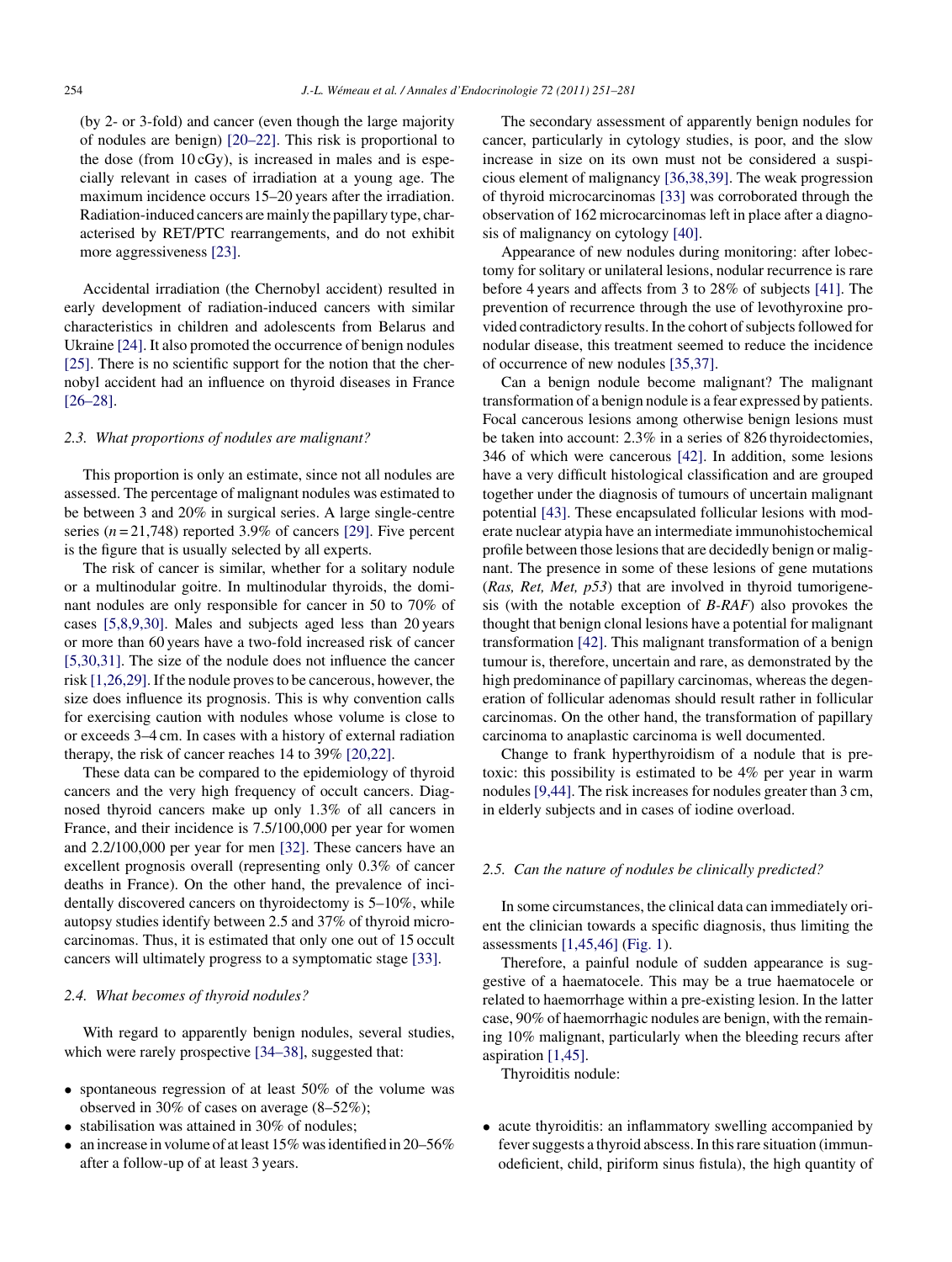<span id="page-4-0"></span>

Fig. 1. Baseline physical examination of thyroid nodules according to French National Agency for the Development of Medical Evaluation.

granulocytes and identification of the bacteria in the aspirate fluid will lead to the diagnosis;

- subacute thyroiditis: the clinical (fever, pain) and biological (very high CRP, suppressed TSH) picture distinguishes the rare focal forms of this thyroiditis. Needle aspiration, if performed, will be very painful and will show inflammatory infiltrate with multinucleated giant cells [\[47\];](#page-25-0)
- chronic lymphocytic thyroiditis: increased thyroid lobulation, heterogeneous involvement of the parenchyma, firmness of the nodule, and a rise in the TSH level can suggest this diagnosis to the clinician. The measurement of antithyroperoxidase antibodies and hypoechoic patterns on ultrasound assist in the diagnosis. Fine-needle aspiration showing abundant cellularity, which is poor in colloid and high in polymorphous lymphocytes, sometimes closely linked to epithelial cells (often oncocytic), suggests the nodule diagnosis of lymphocytic thyroiditis;
- Riedel's thyroiditis: this very rare, rapid spreading and infiltrating thyroiditis can suggest an anaplastic cancer, differing by the absence of lymph node invasion. Fine-needle aspiration cannot always distinguish these two diseases [\[48\],](#page-25-0) thus justifying histological verification;
- toxic nodule: 5 to 10% of thyroid nodules (solitary or originating from a multinodular thyroid) are associated with lowered TSH levels [\[1,9,44,45\],](#page-24-0) which rarely coincides with immediate thyrotoxic symptomatology suggestive of toxic nodule. However, the question of malignancy is not settled definitively due to the possible presence of other cancerous nodules and the low risk of cancer among hyperfunctional nodules [\[1,9,38,49\].](#page-24-0)

# *2.6. Can the benignity or malignancy of a nodule be suspected based on clinical evidence?*

Although some clinical criteria may help to orient the clinician towards a malignant diagnosis (Table 2), none of them is totally specific [\[44,46,47,49\]. T](#page-25-0)heir sensitivity is poor, since only a minority of patients with cancer present with one or several

#### Table 2

Clinical markers of cancer risk in the presence of a thyroid nodule.

Age  $< 16$  years or  $> 65$  years

Male sex

Familial background of papillary carcinoma (more than 2 subjects in the family), medullary carcinoma or multiple endocrine neoplasia type 2

Concurrent Cowden's disease; familial polyposis coli, either isolated or with Gardner syndrome; Carney complex; von Recklinghausen's disease

History of neck irradiation

Recent or rapidly progressing nodule

Hard, irregular or fixed nodule

Recurrent laryngeal nerve palsy

Proximal adenopathy

of these criteria. They should be investigated, however, if they have a high positive predictive value; therefore, when at least two highly suspicious criteria are present, the risk of malignancy is close to 100% [\[45\].](#page-25-0)

The size of the nodule does not play a role in the cancer diagnosis [\[1,45\]. I](#page-24-0)t is, however, a factor relative to the prognosis of the cancer. Therefore, caution is usually exercised when nodules exceed 3 or 4 cm.

There are some rare instances when immediate histological confirmation is indicated. Nevertheless, ultrasonography, laboratory exams and even fine-needle aspiration will also be carried out in order to optimise the care [\[50,51\].](#page-25-0) No clinical diagnostic indicator can justify holding to a purely clinical approach and putting aside any other form of investigation.

#### **3. Biological measurements**

#### *3.1. Is the baseline TSH measurement sufficient?*

All consensus reports, recommendations and guidelines are unanimous in that TSH is the only measurement needed for first-line investigation. In the presence of a nodule, its sensitivity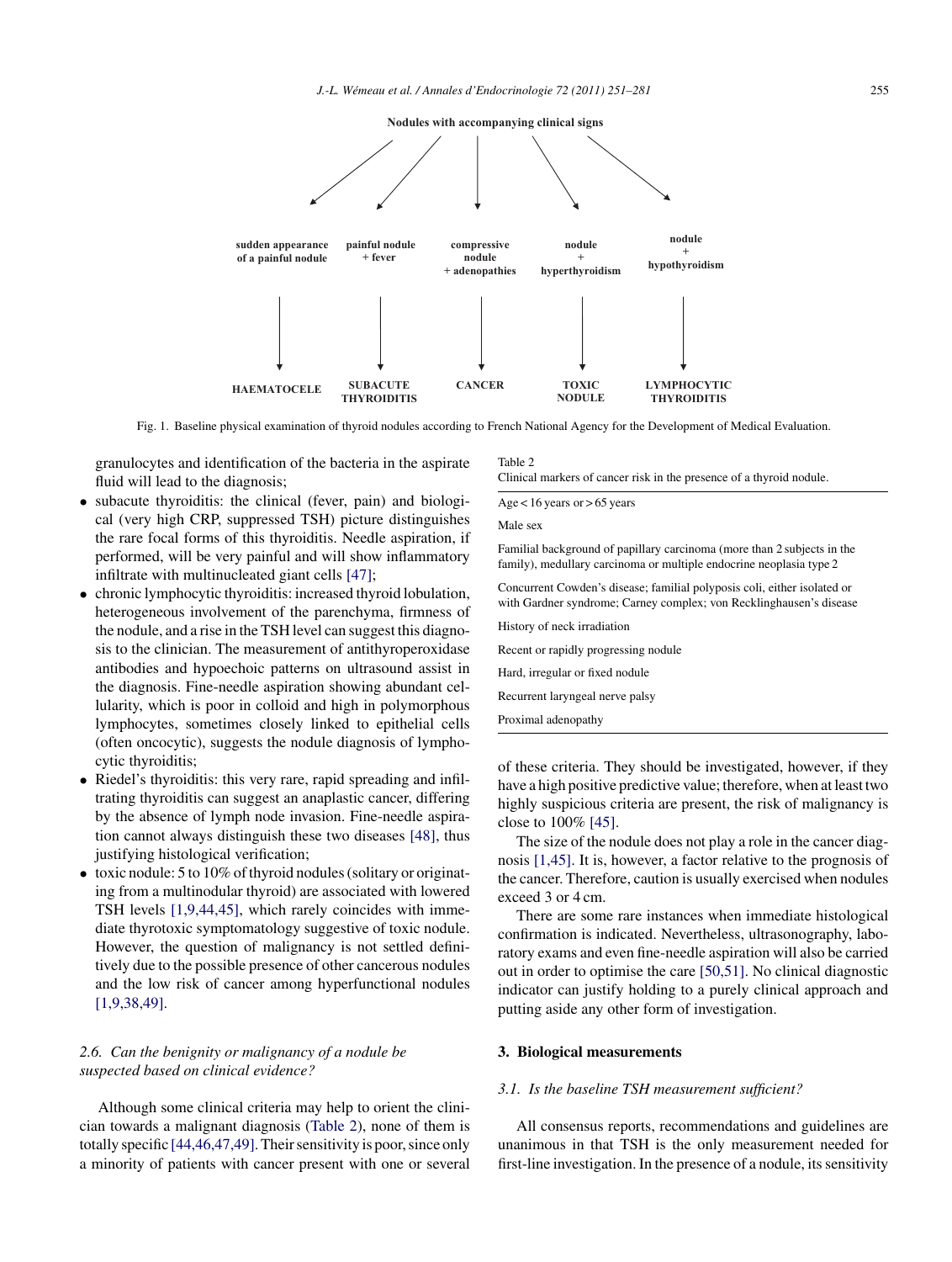and specificity enable it to detect all known thyroid dysfunctions, as well as those that are subclinical [\[1–4,50–54\].](#page-24-0)

Subsequent determinations serve to quantify and specify the origin of the dysfunction when it exists. Free T3 and T4 assays will be carried out if the TSH is low; if it is high, free T4 and anti-TPO antibodies will be measured.

In populations of subjects seen for thyroid nodules, it has been shown that the risk of cancer is increased if TSH is in the highnormal values, and is decreased with low-normal values. This cannot be used, however, for individual prognostic evaluations.

There is no reason to measure the circulating thyroglobulin level, which does not constitute a marker of malignancy. It will subsequently be used to monitor operated cancer nodules. However, its diagnostic value only should be assessed when there are diffuse metastasis: its level is usually very high  $(> 1500 \text{ ng/ml})$  in largely metastatic differentiated carcinomas of follicular origin. In the absence of specific antibodies, a normal value reasonably rules out the thyroidal origin, even in the presence of an incidentally discovered occult thyroid nodule.

#### *3.2. Should calcitonin be systematically measured?*

Screening for medullary thyroid cancer (MTC) through the systematic measurement of calcitonin (CT) in nodular thyroid disease remains a controversial subject.

The serum calcitonin level is a sensitive diagnostic marker of MTC and thus MEN 2. It is proportional to the size of the primary MTC and the TNM stage [\[55–57\]. C](#page-26-0)T doubling time is correlated to RECIST progression and survival [\[58,59\].](#page-26-0) CT is, therefore, a sensitive diagnostic and prognostic marker [\[55\].](#page-26-0)

Criteria required by WHO for considering screening useful:

- the disease should be an important public health problem: in France, the incidence of thyroid cancer is 4–8 per 100,000 inhabitants/year. The number of new cases of MTC is 150–250 per year, representing 0.18% of thyroid nodules. These data are in accordance with the recently published data of Rink et al. (21,928 subjects included) [\[55,60\].](#page-26-0) MTC is not a public health problem;
- the disease must have a recognisable latent stage: in the familial forms of MTC, the continuum of C-cell hyperplasia (CHC), microcarcinoma and then, macrocarcinoma was perfectly demonstrated in both humans and animal models [\[55,61,62\].](#page-26-0) MTC fully meets this condition;
- the natural history of the disease must be fully understood: there is no specific data concerning the natural history of sporadic forms of MTC (target of screening). Mortality from MTC is 10% of thyroid cancers, while it only has a 5% incidence, suggesting that MTC has greater aggressiveness versus the differentiated thyroid cancers. The genetic or sporadic nature of MTC does not constitute a formally established major prognostic factor. Some MTC may progress over many years [\[55\].](#page-26-0) The natural history of sporadic MTC is not completely known;
- there must be effective screening tests available: the screening test is the assessment of the circulating monomeric CT level. This measurement is more sensitive than palpation, as well as

fine-needle aspiration [\[55\].](#page-26-0) However, the percentage of MTC screened only through the measurement of baseline CT is very low, around 0.06% of clinical thyroid nodules [\[63,64\].](#page-26-0) Of MTC screened by CT measurement, 20–60% were suspected on fine-needle aspiration. Calcitonin levels can also be increased in circumstances other than MTC, particularly in instances of C-cell hyperplasia, so-called physiological or reactive. In autopsy series by Guyetant et al., the prevalence was 33%, with a clearly male predominance [\[54,62,64\].](#page-26-0) The prevalence of these serum calcitonin elevations not due to MTC varies according to the decisional threshold used. It has been assessed between 0.9 and 4.9% for a decisional threshold of 10 pg/mL but decreases between 0.43 and 1.15% for a 20 pg/mL threshold [\[16\].](#page-25-0) Therefore, the majority of cases of hypercalcitoninaemia currently found that are not due to MTC are between 10 and 20 pg/mL (76% in the Italian study by Costante et al.) [\[64\]. T](#page-26-0)he major functional causes of increased CT are renal failure and hypergastrinaemia (which may be iatrogenic) and the presence of another endocrine tumour. CT stimulation tests increase the diagnostic sensitivity but not the specificity. There is a significant overlap of CT values observed for patients with microscopic MTC and those presenting with C-cell hyperplasia (moderately increased baseline CT values). The CT measurement has good sensitivity but limited specificity [\[65–67\];](#page-26-0)

- there must be effective treatment available for patients with the disease: MTC is cured by total thyroidectomy with lymph node dissection for the types found before the stage of significant lymph node invasion. The current cure rate for sporadic MTC is about 30%. The impact on survival of earlier surgery based on screening has not been demonstrated in a randomised or case-control study [\[55\].](#page-26-0) Surgery is an effective treatment for MTC if it is performed sufficiently early and in a specialised milieu for limiting morbidity;
- the test must be acceptable for the population: there are no available acceptability studies on CT measurement in the general population, but the test is based on a simple blood sample;
- the advantages must be analysed by integrating the economic factors: the two medical-economic models [\[68,69\]](#page-26-0) (one conducted in the American context, the other in the French context) conclude that the systematic measurement of calcitonin in patients with thyroid nodules has a favourable cost-effectiveness ratio. Both studies emphasise, however, that these results are very sensitive to the variations in specificity of the test (therefore, to the proportion of false-positives) and to the prevalence of the disease, and should, therefore, be confirmed on prospectively collected data;
- the screening must lead to a drop in mortality: two studies showed that the systematic measurement of CT was able to diagnose MTC at an earlier stage, including the discovery of microscopic MTC. It could only be demonstrated that this early diagnosis resulted in an improvement in mortality (absence of randomised or case-control study) [\[63,65\].](#page-26-0) The tumoural aggressiveness is widely variable. It was not quantified by either anatomopathological or molecular data, but rather by the kinetics in the CT and CEA levels. There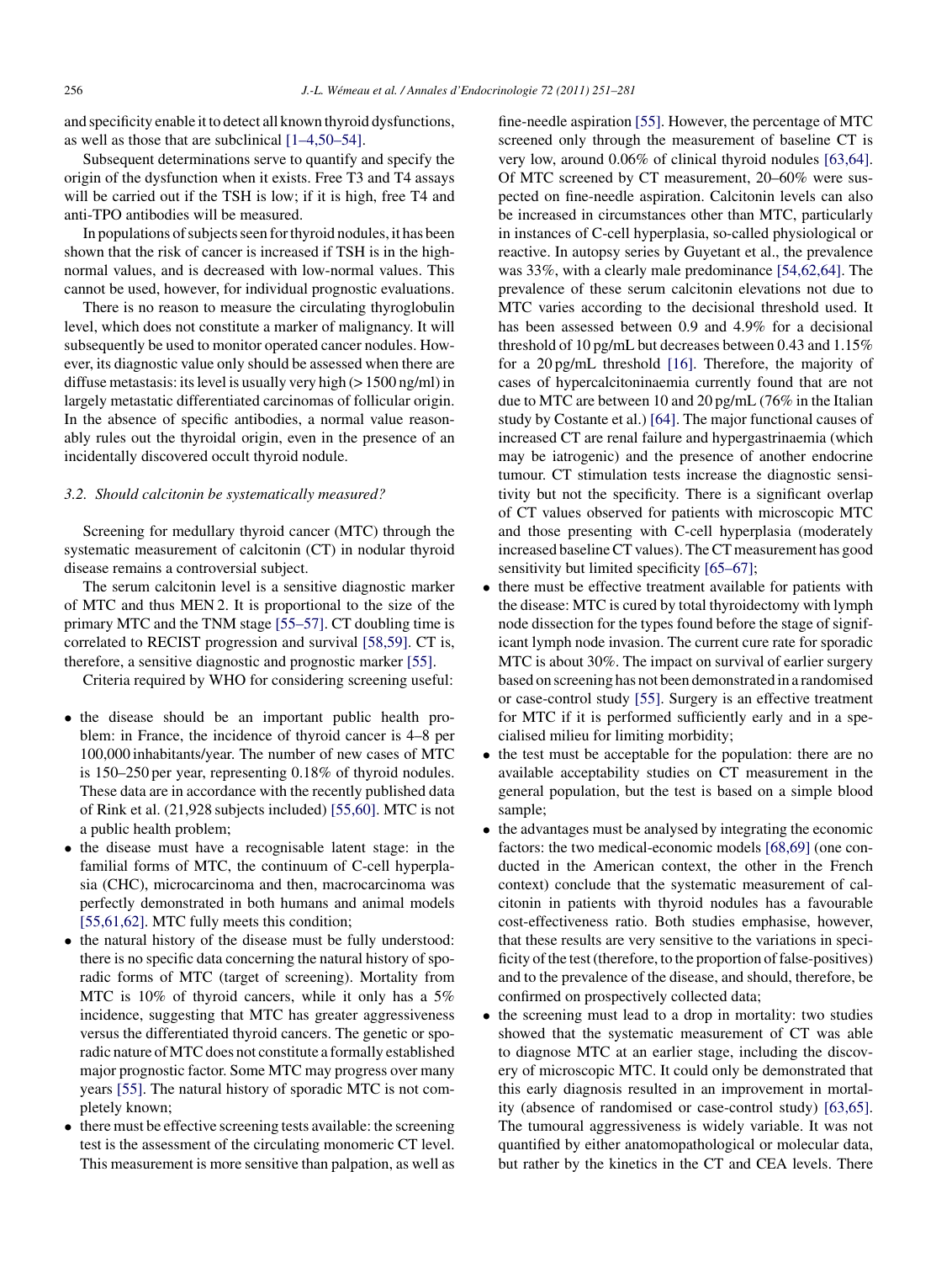is a risk of overdiagnosis for slowly progressing MTC. The decline in mortality remains to be demonstrated, even though it has been suggested.

In conclusion, the screening of sporadic MTC through systematic CT measurement in thyroid disease only meets one part of the criteria required by WHO. The limited specificity of the measurement (medullary cancer marker, but also of C-cell hyperplasia and other tumours) and the absence of knowledge with regard to the natural evolution of sporadic microscopic MTC are the main limitations. It is essential that progress be made in the specificity of the measurement and that there is certitude concerning a drop in mortality before claiming that the measurement of calcitonin must be carried out for all nodules.

The recommendation for the time being, therefore, in order to avoid any loss of opportunity and inappropriate care, is to measure the CT at a minimum:

- when there is a known genetic background of MTC, flushing, motility-related diarrhoea;
- in case of suspicion of malignancy (suspicious nodule based on clinical, ultrasound and cytology evidence);
- as a rule before any intervention for goitre or nodule.

The measurement of calcitonin can also be considered more generally during the initial assessment of a nodule, being careful not to repeat its measurement if the value is normal.

The diagnostic value of an increased baseline level of calcitonin is to be assessed in comparison to the volume of the nodule, and in relation with the data from the cytological examination, or even that of immunocytochemistry, or measurement of calcitonin in the rinse fluid from the aspiration needle. The comparison with age, sex, weight status, renal function, and current or former tobacco usage is essential: calcitonin levels are frequently increased in middle-aged men that are overweight and have a history of heavy smoking.

For intermediate profiles, there is no need to consider immediate surgical intervention given only a moderate increase in the calcitonin level. The pentagastrin-stimulated calcitonin test (or calcium-stimulated, when it is available) provides non-specific evidence of primary thyroid origin, but does not make a distinction between cancer and hyperplasia. It is only recommended when an extrathyroid tumour is suspected.

If there is a moderate increase in calcitonin however, the performance of a second measurement is recommended after 3- 12 months (contingent on the clinical context); then, in the event of permanent CT elevation (> 15 pg/ml in women, > 30 pg/ml in men):

- consider surgery if (in the absence of other individual causes) the baseline CT level exceeds 50 pg/ml or if a greater than 20% progression is observed;
- repeat the measurements by doubling the monitoring interval if the CT is stable;
- stop the monitoring if the CT decreases.

## **4. Ultrasound evaluations**

Ultrasonography has become the reference imaging for thyroid nodules [\[53\].](#page-26-0)

This distinction applies to the detection, diagnosis, investigation for signs of malignancy and monitoring of nodules (or multinodular thyroid nodules).

## *4.1. What is necessary for the ultrasound examination?*

The operator must be well experienced in performing thyroid ultrasonography and aware that the decision tree will depend on his or her conclusions.

The equipment must be suited to the exam and include in particular:

- a very high frequency ( $\geq 12 \text{ MHz}$ ) linear transducer. As the thyroid gland is very superficial, the use of high frequencies offers a resolution potential that is essential to the assessment of the nodule;
- a low beam, high frequency (8 MHz) sequential transducer for the study of nodules involving the area behind the manubrium;
- colour and flow Doppler modules;
- an elastography module is ideal.

The patient must not present with contraindications to neck ultrasound examination.

The study of the nodule must of course be integrated in a complete thyroid ultrasound examination, with characterisation of the non-nodular parenchyma and lymph nodes present in the drainage areas.

*4.2. What does ultrasound add to the diagnostic and prognostic evaluation of nodules?*

# *4.2.1. Ultrasound characterisation of nodule(s)*

*4.2.1.1. B-mode ultrasound [\[34,52,70–74\].](#page-25-0)*

*4.2.1.1.1. Localisation–relation to other structures.* It is important to specify whether the nodule is located:

- within a normal volume thyroid or a goitre;
- in normo- or hypoechoic tissue;
- in a uni- or multinodular thyroid.

The ultrasound locates the position of the nodule in the lobe or isthmus with precision.

Furthermore, certain locations have their own significance:

- external part of the middle third or the upper third-middle third junction (medullary tumour site);
- in the pyramidal lobe or the thyroglossal duct;
- below the lobes (plunging character);
- on the ectopic thyroid parenchyma.

The location relative to the neighbouring structures is specified through investigation of: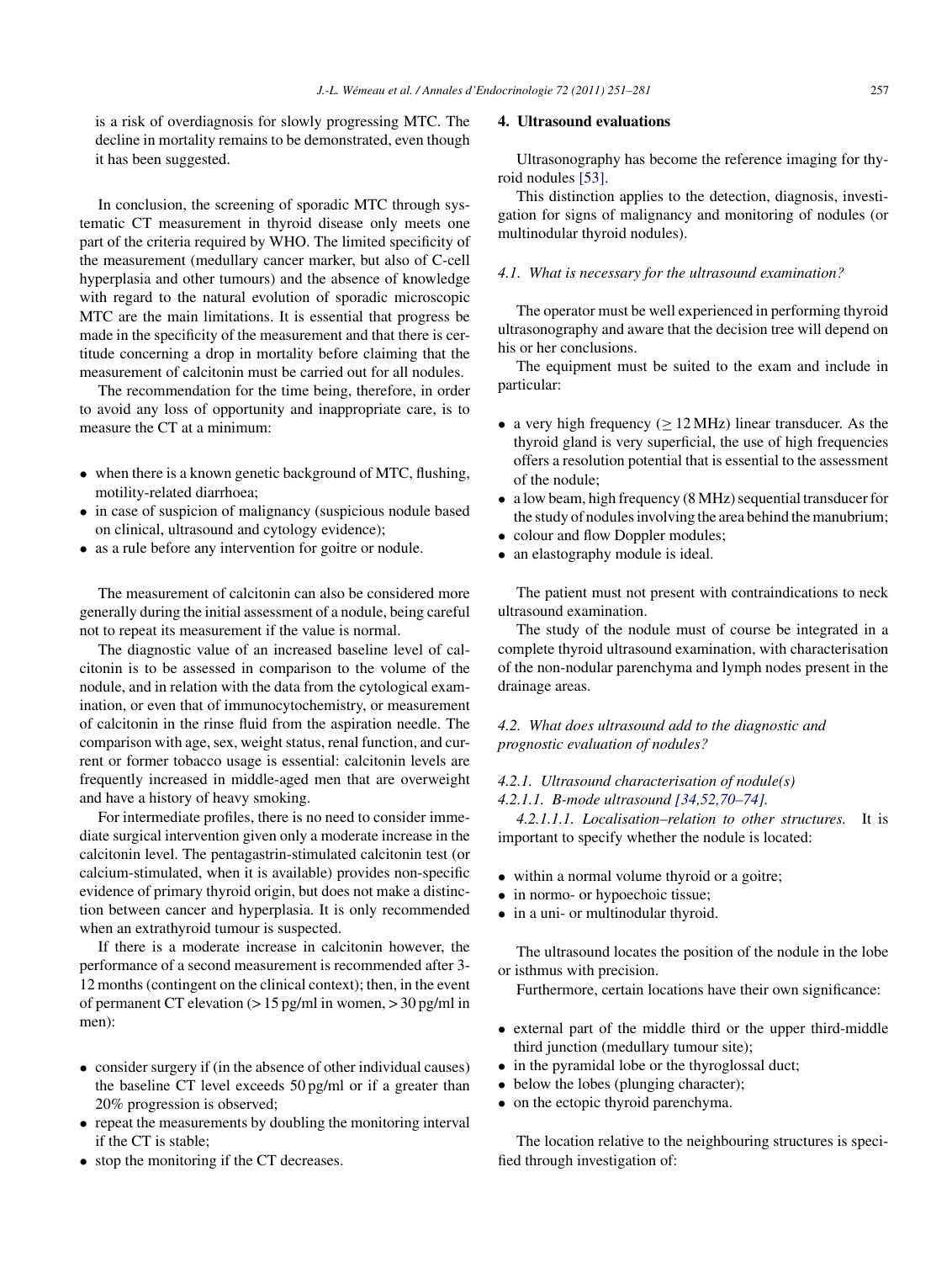- compression (tracheal, in particular);
- posterior dysfunction when swallowing.

*4.2.1.2. Volume.* It is imperative to measure the volume of each nodule using the three orthogonal measurements in the ellipsoid of revolution formula (depth  $\times$  length  $\times$  width  $\times$  0.52). It is the only technique that enables objective monitoring of the nodules.

*4.2.1.3. Echographic structure.* A nodule can be solid, cystic (fluid-filled) or mixed. In the latter case, it is advisable to indicate what the predominant component is and in what proportion.

The characterisation of mixed nodules is done based on the echogenicity of the solid portion.

Thick fluid-filled nodules (colloid, blood, etc.) may falsely take on a solid hypoechoic appearance. Doppler and elastography are then very useful, as a cystic nodule has no vascularity. Its elastographic appearance is characteristic (very contrasted bizone image).

The cystic nodule is defined by four characteristics in B-mode ultrasound:

- anechoic at the normal gain setting;
- filling up with fine echos in gain saturation;
- without its own wall or with a fine and regular wall;
- with posterior reinforcement.

The cancer risk for this type of nodule was reported to be less than 2%.

In some cases, it may contain solid formations in suspension (presenting with Brownian movements) or in deposits (distinct level of mobile sedimentation when changing to seated position). It is, then, no longer a true cystic nodule.

*4.2.1.4. Echogenicity.* This applies to solid and mixed nodules. It is assessed in comparison with the neighbouring parenchyma (which can pose a problem when the latter is hypoechoic, as in the case of thyroiditis).

A nodule can be hypo-, iso- or hyperechoic. Some solid nodules have complex echogenicity, which is important to report.

*4.2.1.5. Edges and shapes.* The following should be described:

- the contours of the nodule, which can be smooth, ill-defined or lobulated (smooth but irregular). The possible presence of a hypoechoic halo must be reported;
- possible contact with the anterior capsule (deformity or invasion);
- the shape of the nodule;
- usually round or oval;
- it should be reported if the thickness of the nodule is greater than its width (anteroposterior diameter greater than transversal diameter).

*4.2.1.6. Calcifications.* They are very hyperechoic, and when they are sufficiently voluminous, they produce a posterior acoustic shadow cone, which can prevent the anteroposterior measurement of the nodule. The following can be identified:

- peripheral eggshell macrocalcifications:
- intranodular macrocalcifications;
- microcalcifications, which are more or less diffuse throughout the nodule, and which do not produce shadow cones. In the event of accumulation however, reduction of the acoustic beam can be noted. They correspond to psammomas or calcospherites, described in the histology of papillary cancers [\[75\].](#page-26-0)

A clear distinction must be made between these microcalcifications and the artefacts relative to the presence of colloid. The presence of a posterior comet-tail (repetition artefact) is one such valuable indicator [\[76\].](#page-26-0)

*4.2.1.7. Doppler mode [\[77,78\].](#page-26-0)* Colour or power Doppler ultrasound assessment classifies the nodules into four groups:

- I: no vascularity (increasingly rare event with the increased sensitivity of Doppler modules);
- II: almost exclusive perinodular vascularity;
- III: high peri- and intranodular vascularity;
- IV: exclusive or predominant intranodular vascularity.

Pulsed Doppler ultrasound can highlight two characteristics:

- the resistance index, which in the case of follicular nodules would have a pejorative value above 0.78 [\[79,80\];](#page-26-0)
- the intranodular blood flow velocity, which in the case of high values directs the diagnosis towards an autonomous formation (on the condition that it is measured at a distance from the periphery of the nodule and compared with that recorded on the corresponding afferent artery) [\[78,81,82\].](#page-26-0)

*4.2.1.8. Elastography [\[83–85\].](#page-26-0)* This technique is used to assess the stiffness of a nodule. Clinically, a stiff nodule is known to be suspicious, and histological observations confirm this.

Studies conducted on thyroid nodules used the strain elastography technique with colour or grey-scale coding. It assesses the stiffness of a nodule compared to the healthy neighbouring tissue.

All of the publications observed that the stiffness of the nodule is predictive of tumour malignancy. Direct quantification techniques confirm these results.

The transient (*shear wave*) elastography technique enables a calculable quantification to be made by not requiring comparison with healthy tissue.

#### *4.2.2. Differential diagnoses*

The differential diagnoses are the following:

- pseudonodule behind a septum (posterior area);
- pseudonodule of thyroiditis. It is a major obstacle since the improper description of a nodule risks the performance of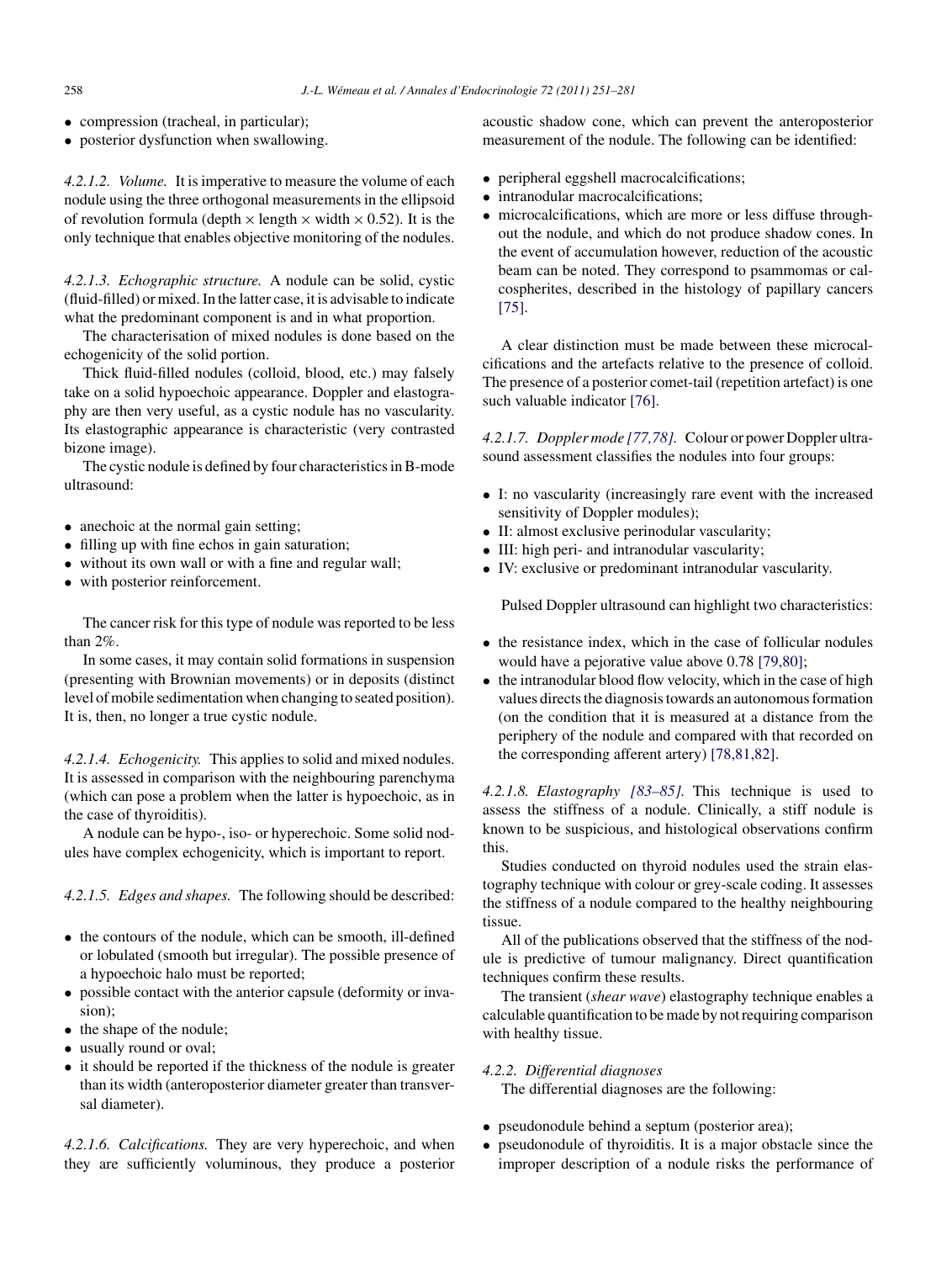

Fig. 2. Anatomical frontal and profile view of each lobe.

a non-justified needle aspiration procedure. In the case of pseudonodules, there is no mass syndrome, peripheral vascularity effect or rigidity gradient in elastography;

- lymph node (recurrent taken nerve mistaken for a posterior nodule, or if upper zone 6, mistaken for an isthmus nodule);
- non-thyroid nodule, particularly parathyroid;
- unusual oesophageal image (right oesophageal bulge, Zenker's diverticulum, tumours);
- neighbouring tumours adhering to the capsule.

### *4.2.3. Limitations of ultrasonography*

Certain factors may hinder the procedure of the ultrasound examination and limit the validity of the nodular assessment (and in doing so, of the ultrasound-guided needle aspiration): very large number of multiple nodules, convergence of total lobe nodules, substernal nodules, certain locoregional conditions (macrocalcifications, sequelae of surgery or radiation therapy, obesity, amyloidosis).

#### *4.2.4. Location schema [\[86\]](#page-26-0)*

The location scheme is obligatory. It is an essential item for monitoring multinodular thyroids.

The scheme that includes an anatomical frontal and profile view of each lobe (Fig. 2):

- completes the sonographic description and simplifies the report (which it cannot replace);
- is easily used during the monitoring;
- can be modified according to; ◦ changes in the nodule,
	- the appearance of new nodules;
- enables, compared to scintigraphy, autonomous formations to be located.

## Each nodule:

- is drawn from a frontal view and one of the profiles. It is, thus, fully localisable in the three dimensions of space;
- is numbered. In consideration of standardisation of ultrasound practices, it seems logical that the numbering begins at the right apex, go through the isthmus and finish at the left base. The same numbering must be followed at each examination.



Fig. 3. Nodule presenting with easily recognisable unique features. N1: right apex. Egg shell calcification. Posterior shadow cone; N2: right mediolobular. Hypoechoic, spiculated. Capsular break. Microcalcifications; N3: on inferior extension. Hyperechoic; N4: on the pyramidal lobe. Moderately hypoechoic; N5: left apex. Isoechoic. Complete peripheral halo; N6: left mediolobular. Cyst with posterior reinforcement. Capsular deformity without breakage; N7: left base. Mixed, balanced, with solid isoechoic zone and non-true fluid zone.

When a nodule resolves, its number is not reattributed to a newly appearing formation;

• is represented as closely as possible, both with regard to volume and B-mode appearance (echographic structure, echogenicity, calcifications, etc.) [\[87\].](#page-26-0) This helps to provide orientation of a nodule presenting with easily recognisable unique features, in the event of multinodular thyroid monitoring (Fig. 3).

#### *4.2.5. Lymph node characterisation*

In spite of not being integrated in the study of the nodule, the group agrees that certain ultrasound characteristics of lymph nodes can be noted here to reinforce the pejorative character of a nodule; (cf. guidelines for the management of follicular carcinoma of the thyroid [\[88\]\).](#page-26-0)

Three fundamental criteria of malignancy enable the comparison of normal lymph nodes and adenopathy:

- shape: Steinkamp index less than 2 with adenopathy (ratio of the largest to the smallest of the three diameters);
- structure: systematic disappearance of the hilum in adenopathies;
- vascularity: adenopathy loses the central character of its vascularity, which can become diffuse, anarchic, mixed or peripheral.

Certain signs are very suggestive of thyroid cancer metastases:

- microcalcifications;
- cystic zone;
- echogenic lymph node resembling the thyroid parenchyma;
- a small diameter greater than 7 mm.

The normal lymph node is spindle-shaped, structured (with a visible central hilum) and with central vascularity.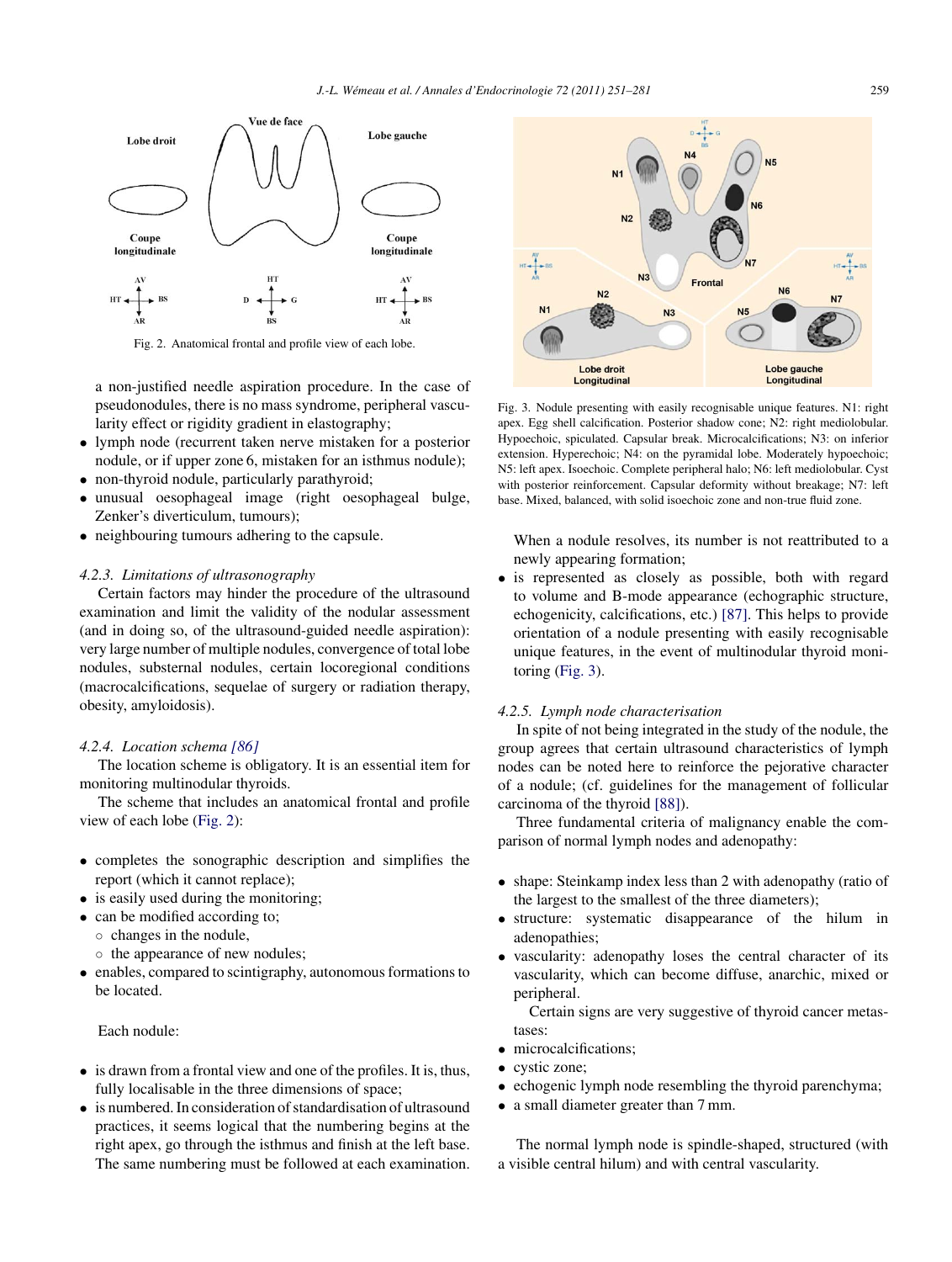#### <span id="page-9-0"></span>Table 3

Positive predictive value (PPV) and odds ratio (OR) in favour of malignancy according to the ultrasound criteria in the series of Nam-Goong et al. [\[91\].](#page-26-0)

|                                                      | <b>PPV</b> | OR.  |  |
|------------------------------------------------------|------------|------|--|
| Solid nodule                                         | 25.6       | 6.5  |  |
| Hypoechoic nodule                                    | 27         | 3.6  |  |
| Microcalcification                                   | 39         | 4.1  |  |
| Solid and hypoechoic nodule                          | 34.6       | 6.3  |  |
| Solid nodule with microcalcifications                | 53.3       | 8.8  |  |
| Hypoechoic nodule with microcalcifications           | 60         | 6.6  |  |
| Solid and hypoechoic nodule with microcalcifications | 75         | 13.1 |  |
|                                                      |            |      |  |

In some cases, it is the discovery of adenopathy that results in an exhaustive assessment of the nodule. It is important to specify the lymph node zone that the adenopathy is located in.

#### *4.2.6. Results*

Ultrasound criteria that modify the assessment of cancer risk: many articles report that the presence of microcalcifications, irregular contours, the hypoechogenic nature of the nodule, its mixed (peripheral and central) or radial penetrating vascularisation is associated with an increased risk of malignancy [\[89\].](#page-26-0) Each of these variables on its own confers to the nodule an increased risk of malignancy by a factor of 1.5 to 3. However, when these variables are combined, risk of malignancy significantly increases [\[27,90\].](#page-25-0) In the series of Nam Goong [\[91\],](#page-26-0) the solid hypoechoic nature, the presence of microcalcifications, and to a lesser degree, the not very distinct contours and intranodular vascularity were variables significantly associated with a risk of malignancy. The Table 3 below shows the positive predictive value (PPV) and odds ratio (OR) of malignancy, which increases according to the combination of variables.

#### Table 4

Ultrasonography risk scores (Tirads).

| Sonographic signs suggestive of malignancy.                                             |
|-----------------------------------------------------------------------------------------|
| Solid and hypoechoic nodule [247]                                                       |
| Unclear, lobulated or spiculated margins                                                |
| Quadrangular shape                                                                      |
| Capsular break                                                                          |
| Invasion of adjacent structures                                                         |
| Extinction of mobility during swallowing                                                |
| Anteroposterior (AP) diameter > transverse (T) diameter [248]                           |
| Microcalcifications [249]                                                               |
| Peripheral, discontinuous macrocalcifications [249]                                     |
| Type IV vascularization (exclusive or predominant intranodular<br>hypervascularization) |
| Vascular resistance index $(RI) > 0.8$                                                  |
| High stiffness index on elastography [84]                                               |
| Adenopathy(ies) in the drainage regions                                                 |

On the other hand, nodules that are predominantly cystic  $(50\%)$  have a low risk of malignancy. True cysts  $(599\%)$ appear to have a very low risk of malignancy  $(< 1\%)$  [88].

The 2009 series of Horvath proposes the use of ultrasonography risk scores (thyroid imaging reporting and data system [TIRADS]) in order to avoid aspiration biopsy of all thyroid nodules [\[92\]](#page-26-0) (Table 4).

In terms of this analysis, there is agreement that malignity and benignity can be suggested based on the conjunction of the following signs (Tables 5 and 6): certain sonographic characteristics (very high peri- and intranodular vascularity, increased intranodular circulatory velocity) are suggestive of functional nodules, thus leading to careful assessment of the TSH level and the possibility of including scintigraphic evaluation [\[93\].](#page-27-0)

| Ultrasound characterisation                                                                                   | US pattern                     | Malignancy $(\%)$ | Tirads                               |
|---------------------------------------------------------------------------------------------------------------|--------------------------------|-------------------|--------------------------------------|
| Anechoic with hyperechoic spots. Lack of vascularity                                                          | Colloid type 1                 | $\mathbf{0}$      | Tirads 2: benign                     |
| Non-encapsulated, mixed, non-expansile with hypoechoic<br>spots. Spongiform appearance; vascularized          | Colloid type 2                 |                   |                                      |
| Non-encapsulated, mixed, with solid portion; with hyperechoic<br>spots; vascularized                          | Colloid type 3                 |                   |                                      |
| Hyper-, iso- or hypoechoic; partially encapsulated, peripheral<br>vascularization, in Hashimoto's thyroiditis | Pseudonodule                   | $\leq 5$          | Tirads 3: probably benign            |
| Solid or mixed; hyper-, hypo- or isoechoic, with a thin capsule                                               | Benign                         | $5 - 10$          | Tirads 4A: undetermined              |
| Hypoechoic with ill-defined borders, or without calcifications                                                | De Quervain                    |                   |                                      |
| Hyper-, hypo- or isoechoic; hypervascularized with a large<br>halo; micro or macrocalcifications              | <b>Suspicious</b>              |                   | Tirads 4B: suspicious                |
| Hypoechoic; without halo, with irregular margins; penetrating<br>vascularity, with or without calcifications  | Malignant pattern 1            | $10 - 80$         |                                      |
| Iso- or hypoechoic, without halo, with multiple<br>microcalcifications and hypervascularization               | Malignant pattern 2            | > 80              | Tirads 5: consistent with malignancy |
| Without halo; iso- or hypo-, mixed vascularity with or without<br>calcifications; without colloid artefact    | Malignant pattern 3 cytology + | >100              | Tirads 6: malignant                  |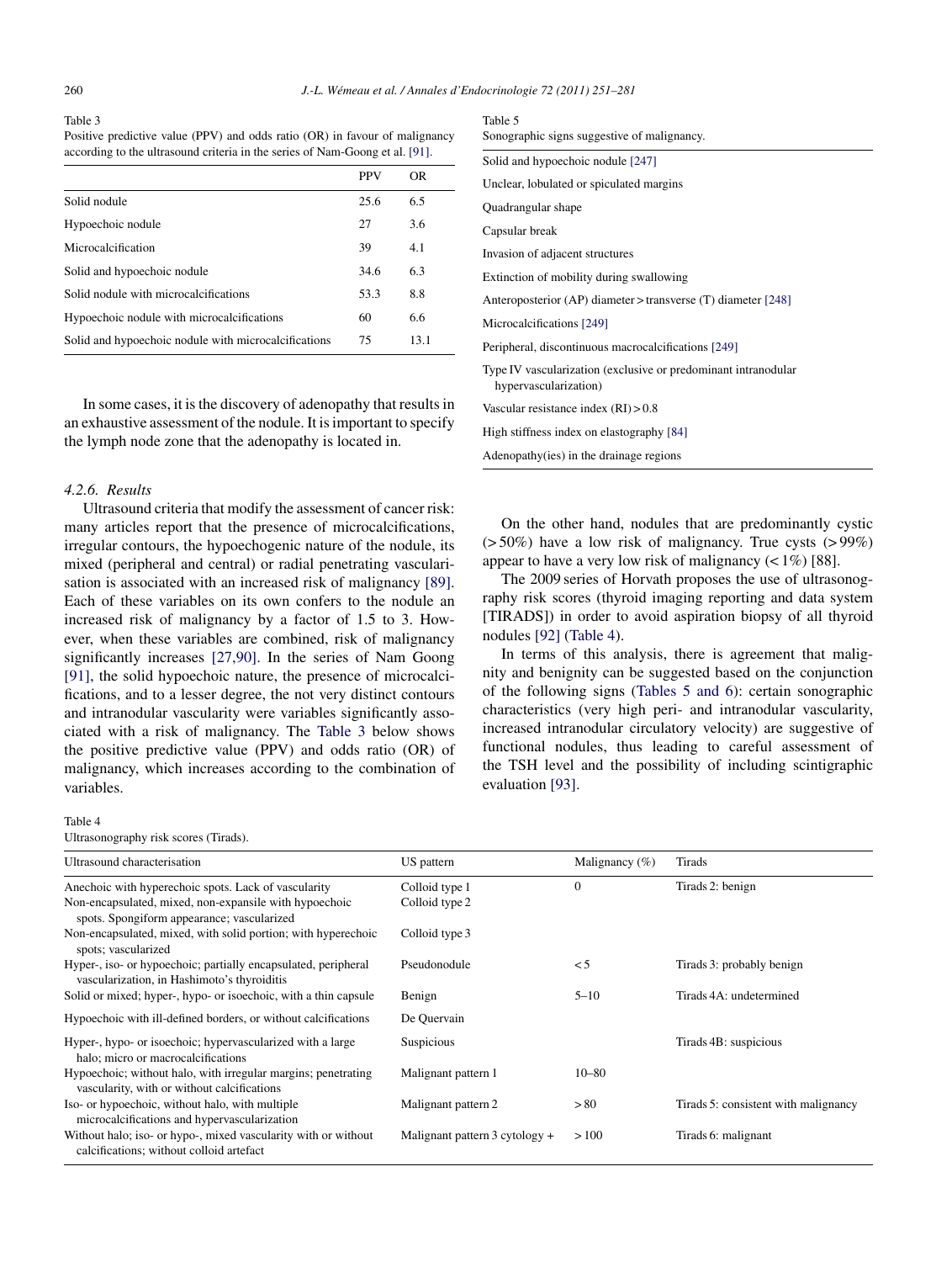| Table 6 |                                           |
|---------|-------------------------------------------|
|         | Sonographic signs in favour of benignity. |

| Cystic nodules                                                           |
|--------------------------------------------------------------------------|
| Solid or hyperechoic or microcystic                                      |
| Thin and complete peripheral halo                                        |
| Complete peripheral calcification                                        |
| Peripheral vascularization                                               |
| Absence of adenopathy                                                    |
| Absence of personal or familial history that could raise fears of cancer |
| Absence of stiffness gradient with surrounding tissue                    |
|                                                                          |

#### **5. Which nodules should be biopsied?**

Fine-needle aspiration biopsy (FNAB) for detailed study is contraindicated when there are major alterations in haemostatic function, and in patients undergoing anticoagulant treatment. Interruption of treatment with platelet suppressive agents is recommended 1 week before the procedure.

According to the guidelines of the National Cancer Institute (NCI), published in 2008, on the cytologic indications for incidentalomas, fine-needle aspiration should be performed if the nodule has a diameter greater than at least 10–15 mm, with the exception of true cysts or septated cysts without a detectable solid component [88]. FNAB is recommended, regardless of the size of the nodule, if it presents sonographic signs suggestive of malignancy ([Table 5\).](#page-9-0)

The American Thyroid Association (ATA), Academy of Clinical Thyroidologists (ACT), American Association of Clinical Endocrinologists (AACE) and the Society of Radiologists in Ultrasound (SRU) issued more detailed recommendations concerning the indications for FNAB, which take into consideration the different sonographic aspects. In addition, two recent series from McCartney (2008) and Horvath (2009) make an attempt to prioritise these FNAB indications by assessing the diagnostic cost-effectiveness of different diagnostic approaches [\[90\]](#page-26-0) or by establishing ultrasonography risk scores (TIRADS) [\[92\]](#page-26-0) in order to avoid aspiration of all thyroid nodules. The approach of systematically aspirating any nodule greater than one centimetre in diameter was not found to be very cost-effective [\[90\].](#page-26-0)

After analysis of this literature, agreement was made to recommend FNAB in the following situations:

- a high-risk context:
	- history of external radiation therapy in childhood,
	- family history of MTC or MEN2,
	- personal or family history of Cowden's disease, familial polyposis coli, Carney complex, McCune-Albright syndrome,
	- elevated baseline calcitonin level on two occasions,
	- nodule accompanying suspicious adenopathy,
	- nodule discovered as part of the work-up for frequent metastasis;
- an at-risk nodule:
- nodule with suspicious clinical characteristics: hardness, compression signs, increased volume over several weeks or months,
- nodule with a 20% increase in volume (or that had a minimum increase in two or more dimensions of at least 2 mm) since the last size measurement,
- nodule with at least two of the following suspicious sonographic criteria: solid and hypoechogenic, microcalcifications, indefinite margins/borders, a taller (anteroposterior) than wide (transverse) shape, type IV vascularization (Table 6),
- nodule found during 18F-FDG PET imaging with a zone of focal hypermetabolism,
- nodule in which the initial cytologic smears were found to be non-contributory, or included a follicular lesion of undetermined significance;
- in cases of multiple nodules without high risk profile or atrisk nodule (as defined above): dominant nodule superior to 2 cm (not true cyst) within a multinodular thyroid: FNAB is justified in order to avoid misinterpreting a large-sized follicular tumour (corresponding to a pT2 tumour) that may appear unremarkable on ultrasound.

## **6. Cytological evaluations**

The composition of this work is based to a very large extent on the results of the Bethesda Conference of October 2007 [\[94\].](#page-27-0)

# *6.1. What are the requisite conditions for an effective cytologic examination?*

An effective thyroid cytologic examination is founded on an optimal fine needle aspiration technique and a high-quality cytologic interpretation. These two prerequisites are based on a series of essential steps [\[95\].](#page-27-0)

# *6.1.1. Fine needle aspiration technique*

The fine needle aspiration technique is as follows:

- fine needle aspiration of the nodule must be carried out by an experienced operator, whose skilled proficiency in nodule selection for biopsy and in the procurement of aspirate material has been confirmed, regardless of the biopsy technique used (palpation or ultrasound-guided). Teams with a single or a few operators and that carry out many aspirations are the most effective;
- needles are 25 to 27 gauge. Aspiration is not necessary (Zajdela technique) except if the sampling is fluid, as the cellular material enters the needle through capillary action. A dwell time of 2 to 5 seconds is used with forward and back oscillations of the needle (3/sec). Each pass should produce one to two slides;
- for cysts, it is preferable to empty them very slowly; otherwise, there is the risk that they will refill immediately with blood;
- the number of passes depends on whether or not intraoperative reading is available. The benefit of this type of reading is debatable. If it is not available, two to five passes are recom-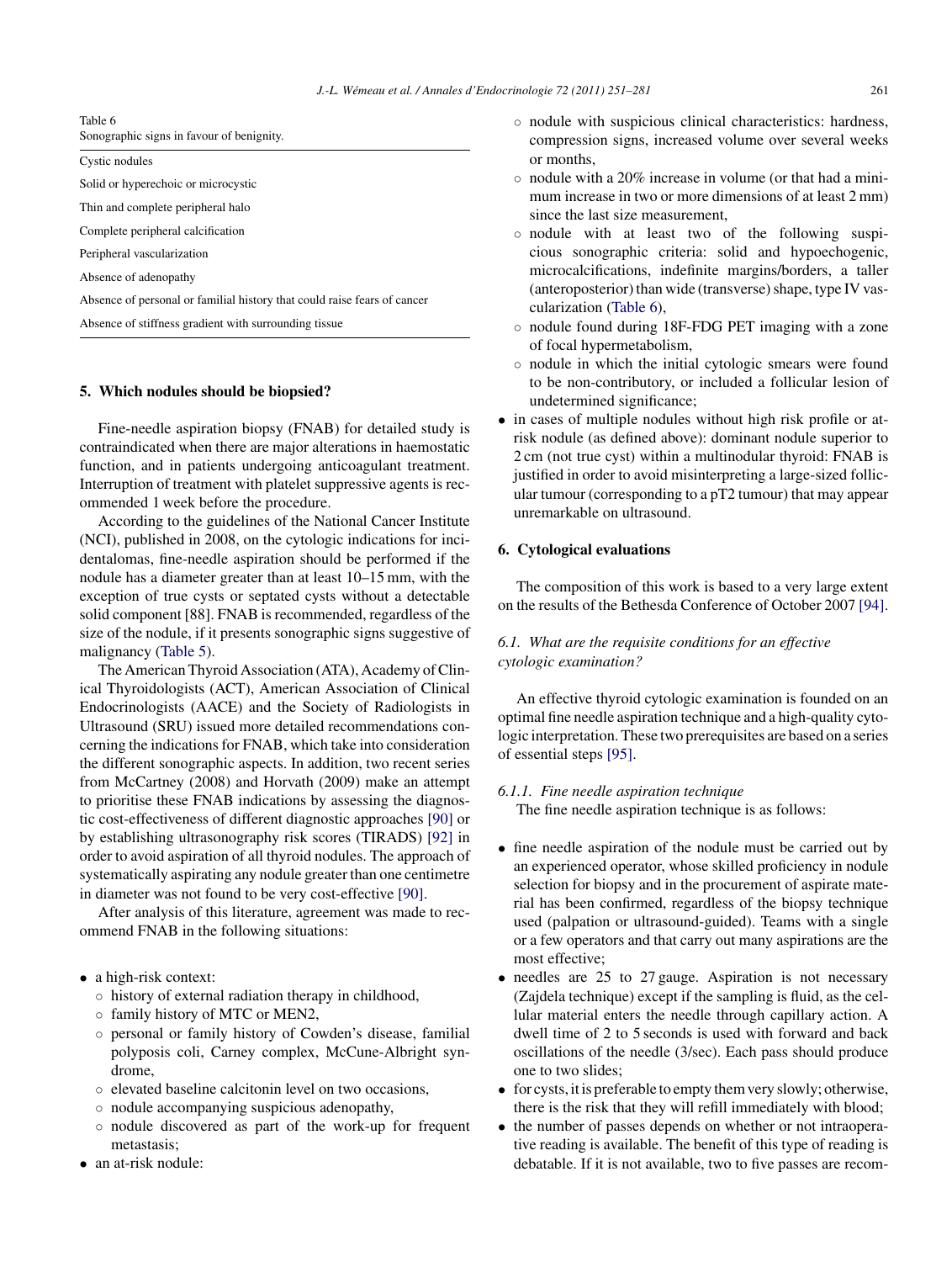mended; if it is available, two passes are recommended and considered sufficient if:

- there is a diagnosis of malignancy,
- if the cellular material is sufficient for an interpretation,
- with cysts, if there is no fluid or residual solid lesion. Whether a nodule is cystic or not does not have bearing on the number of passes made; the passes must be carried out in different zones with large-sized, heterogeneous nodules. Slides from different passes must be identified as such;
- whether or not a local anaesthetic is used is left to the discretion of the operator with the agreement of the patient. If local anaesthesia is chosen, use 0.5 to 1.5 ml of 1–2% lidocaine with slow subcutaneous injection or prescribe an anaesthetising ointment (such as EMLA), which takes effect in 1 hour;
- an ultrasound-guided fine needle aspiration is indicated when the thyroid nodule is not palpable, when the nodule contains a cystic component greater than 25% or when a fine-needle aspiration was previously performed but appeared to be unsatisfactory for the diagnosis;
- when ultrasound-guided fine needle aspiration is carried out, the needle must not pass through the gel lying between the ultrasound probe and the skin. Indeed, if this gel collects on the specimen slide, it can cover the cells and hinder cytological interpretation.

## *6.1.2. Cytologic technique*

It is currently accepted that the optimal method is direct smear done by an experienced operator. Techniques using liquid based cytology (LBC) and the inclusion of the cellular pellet in paraffin (cell block) take longer, are more costly and have not proven their superiority. These techniques are acceptable, however, in particular situations:

- with solid nodules and if intraoperative reading is available, then direct smear is mandatory; otherwise, direct smear and/or LBC cytology and/or cell block preparation. If smears are done, an optimum technique must be used;
- with cysts, cytocentrifugation (cytospins), or LBC and cell block preparation if microscopic fragments in suspension;
- staining: air-dried slides for staining with May-Grünwald-Giemsa or equivalent (Diff-Quik, Giemsa, etc.) and fixed for the Papanicolaou staining technique or equivalent (Harris-Schorr);
- the interpretation is dependent on the specific proficiency of the cytopathologist who must be trained and regularly evaluated. Teams with a single or a few readers and who examine many thyroid fine needle aspirations are the most effective;
- as a general rule, fine needle aspiration is considered sufficient when it includes five to six smears, each including more than 10 thyroid epithelial cells. Certain diagnostic situations are exceptions to this rule, as a diagnosis can be proposed while the studied cells are less numerous: the presence of rare suspicious or malignant cells justifies a diagnosis of suspicious or malignant lesion; the presence of a few epithelial

cells observed in conditions of cytological inflammation leads to a diagnosis of thyroiditis.

## *6.2. How are the results presented?*

Formulation of the results of a fine-needle aspiration requires that information be delivered concerning the patient, the physician operator, the cytopathologist, clinical data, nodule characteristics, the type of material presented, the techniques used and the result. The conclusion of the report follows the recommendations defined in the Bethesda guidelines (2008 NCI conference) [\[94\].](#page-27-0) These factors can be compiled as a standard text or integrated in a form (see below). The diagnosis of a follicular lesion of undetermined significance is optional, and its use must remain exceptional [\(Appendix A\).](#page-23-0)

#### *6.3. When is the cytology examination repeated?*

Once the baseline work-up of the nodule is done, and after analysis of the clinical and paraclinical characteristics of the nodule, the question of repeating the cytology examination is raised in two different situations:

- when the sample is not satisfactory for the diagnosis or includes a follicular lesion of undetermined significance. In accordance with the recommendations of the majority of authors and the Bethesda guidelines, this new fine needle aspiration is to be carried out under ultrasound guidance within 3 to 6 months for solid nodules, or 6 to 18 months for nodules with mixed echographic structure [\[38,53,96–101\];](#page-25-0)
- during monitoring of cytologically benign nodules. This new fine needle aspiration is to be carried out;
- in principle after 6 months or 1 year, at the time of the first reassessment;
- or only secondarily, and thereafter imperatively when clinical or suspicious sonographic modifications justify it (especially a greater than 20% increase in volume of the nodule in 1 year) [\[38,39,53,96,100,102,103\].](#page-25-0)

#### *6.4. What is the role of immunocytochemistry?*

The following report is a summary of articles published over the last 3 years and selected among the list of references obtained by the PubMed research engine using the keywords "thyroid and fine needle aspiration". The selection includes three reviews and/or expert analyses [\[104–106\],](#page-27-0) one meta-analysis of studies on GAL-3 (galectin-3) [\[48\],](#page-25-0) one review of the recommendations from three American and European scientific societies [\[3\], t](#page-24-0)he conclusions of the Bethesda conference in October 2007 on "the state of the science in thyroid cytology/use of complementary techniques" [\[107\]](#page-27-0) and a limited number of studies on GAL-3 [\[19,108\],](#page-25-0) TPO (thyroid peroxidase), DPP4 (dipeptidylaminopeptidase-4) and HBME 1 (Hector Battifora mesothelial cell-1) [\[109,110\],](#page-27-0) the protocols of which are mostly in accordance with the international standards with regard to diagnostic test studies [\[111\].](#page-27-0) A more detailed analysis of previous data in the literature on immunocytochemistry markers in thyroid cytol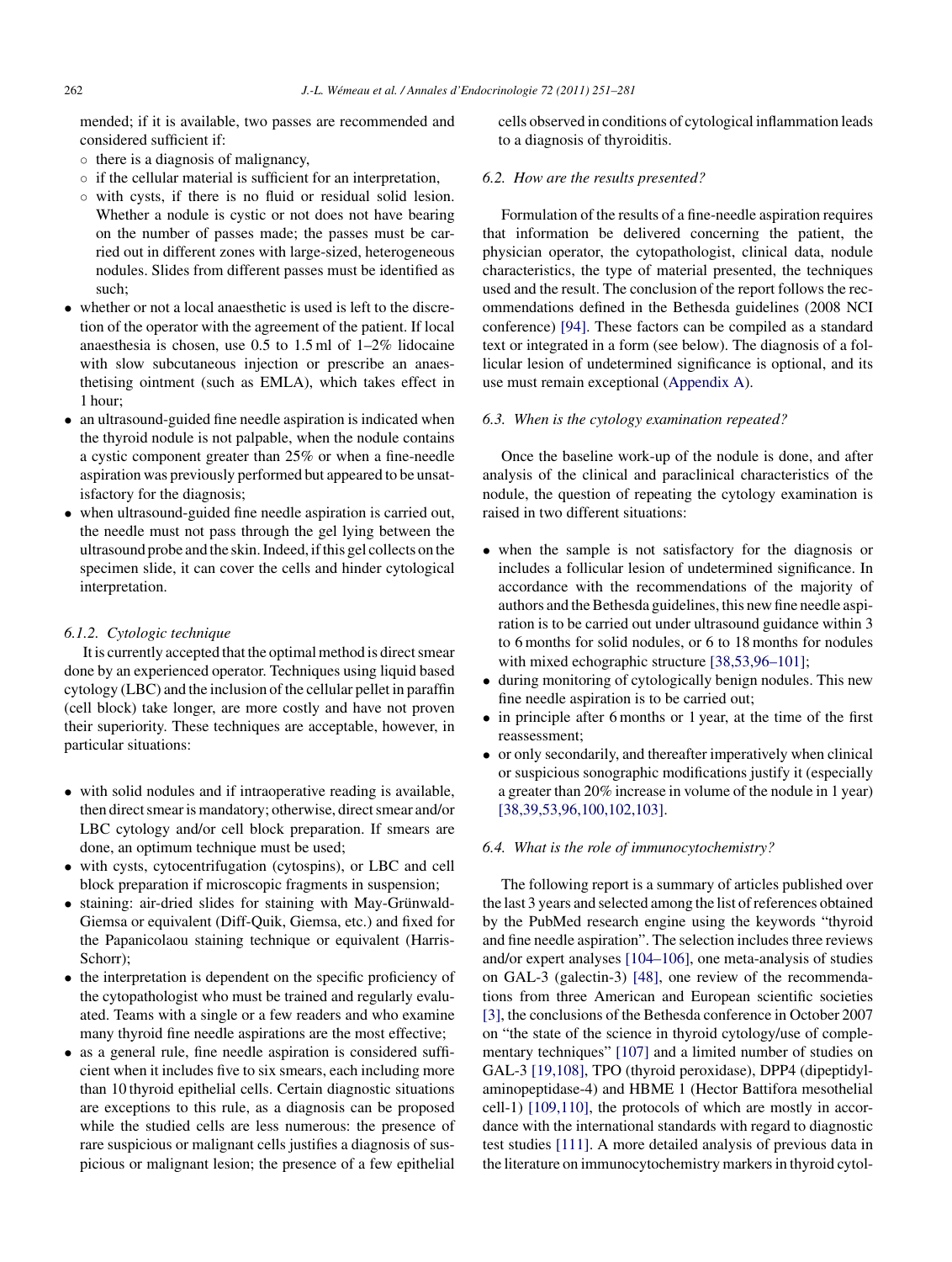ogy can be found in these articles and the review by Vielh et al. (2006) [\[106\].](#page-27-0)

Immunocytochemistry techniques can be carried out on paraffin-embedded cell pellets using technical methods that are identical to those developed for tissues. These techniques can also be done on cell smears that are cryopreserved at −20 ◦C or on monolayer smears after specific validation. The performance of these techniques depends on consideration of the cost of reagents and the availability of antibodies.

The indications for immunocytochemistry in thyroid cytology are the following:

- suspicion of medullary carcinoma: if the morphology is not clear, the fine needle aspiration product can be investigated for expression of calcitonin, and/or chromogranin, carcinoembryonic antigen, and possibly thyroglobulin. A serum measurement of calcitonin is indicated;
- suspicion of anaplastic carcinoma: pan-cytokeratin staining can be performed;
- suspicion of secondary tumour: perform immunocytochemistry of TTF1. If negative, diversify the range of antibodies according to the standard morphology and the clinical context;
- suspicion of lymphoma: the expression of T and B lymphocytic markers can be investigated with immunocytochemistry. Some teams perform this phenotypic characterisation using the flow cytometry technique;
- suspicion of parathyroid lesion: perform immunocytochemistry of the parathyroid hormone, TTF1 and chromogranin. A parathyroid hormone measurement on the fine needle aspiration product complements the immunocytochemistry study;
- suspicion of lymph node metastasis of thyroid carcinoma: if the morphology is not clear, the lymph node fine needle aspiration product can be investigated for the expression of TTF1, thyroglobulin and calcitonin according to the context. A thyroglobulin measurement on the biopsy product complements the immunocytochemistry study;
- undetermined or suspicious fine needle aspiration: there is not adequate proof for establishing a recommendation on the use of markers of malignancy or benignity.

# *6.4.1. What is the role of the study of molecular markers?* Application of molecular techniques for the management of

thyroid nodules is still an area of clinical research [\[107\].](#page-27-0)

# **7. Role of scintigraphy, CT scan, PRI, PET imaging?**

#### *7.1. Does scintigraphy still play a role?*

The role of thyroid scintigraphy has decreased in recent years since its efficacy is lower than that of ultrasound and cytologic assessments for the diagnosis of malignancy. Scintigraphy is, however, the only technique to provide a functional image of the thyroid and to detect autonomous focal spots. It, therefore, retains its indications, particularly in the investigation of toxic and pre-toxic nodular involvement.

# *7.1.1. Background [\[31,38,53,112–116\]](#page-25-0)*

Scintigraphy differentiates nodules that are hyperfunctional (hot), hypofunctional (cold) or indeterminate (homogenous uptake). Hot nodules practically never correspond to massively malignant lesions, while 3 to 15% of cold or indeterminate nodules are malignant.

The predictive value of scintigraphy for the diagnosis of malignancy is poor and quite inferior to that of cytology since only 6–11% of solitary nodules have high uptake, and the malignant nodules only make up a small proportion of cold or indeterminate thyroid nodules. The specificity is likewise reduced for small nodules under 1 cm, whose size is less than the resolution threshold of scintigraphy.

Finally, ultrasound has a much greater resolution than that of scintigraphy, which cannot measure the size of the nodules and only has a small role in the topographic assessment of nodular goitres.

Thyroid scintigraphy, however, retains a place in the evaluation of thyroid nodules since it provides useful information on their functional characteristics. It can diagnose an autonomous nodule, which is generally accompanied by confirmed or subclinical hyperthyroidism, and can prioritise nodules for biopsy in the case of multinodular goitres. In regions of iodine deficiency, the TSH level may remain normal in the presence of autonomous focal spots due to the low rate of thyroid cell proliferation and synthesis of thyroid hormones in a gland depleted of iodine. Microscopic, autonomous focal spots of euthyroid goitres, deficient in iodine, which have acquired activator mutations of the TSH receptor, are at risk of progressing to hyperthyroidism, particularly in cases of inadequate iodine intake. Their identification can modify therapeutic decision-making and monitoring by instituting yearly monitoring of TSH, a contraindication for thyroxine treatment and the possibility of using isotope therapy.

#### *7.1.2. Indications*

The exploration of a nodular goitre begins by a measurement of TSH concentration and an ultrasound.

Thyroid scintigraphy is recommended as a first-line investigation for biologically confirmed hyperthyroidism. It is the only examination capable of declaring the functional nature of the nodule, of specifying whether the hyperfunctional nodule is partially or completely extinctive with regard to the rest of the parenchyma. It rules out hyperthyroidism of other origins, particularly autoimmune related to Grave's disease, and associates with a nodule in which the degree of uptake and the nature will then be specified. It is used to identify the possible need for radioactive isotope treatment, either in the present or the future.

Thyroid scintigraphy may be useful as a second-line investigation in multinodular goitres (nodules > 10 mm), regardless of the TSH level, when the anatomical conditions (predominant substernal development) do not enable a precise analysis of the entire gland with ultrasound, or the nodules identified on ultrasound are not accessible to biopsy. It can be used to: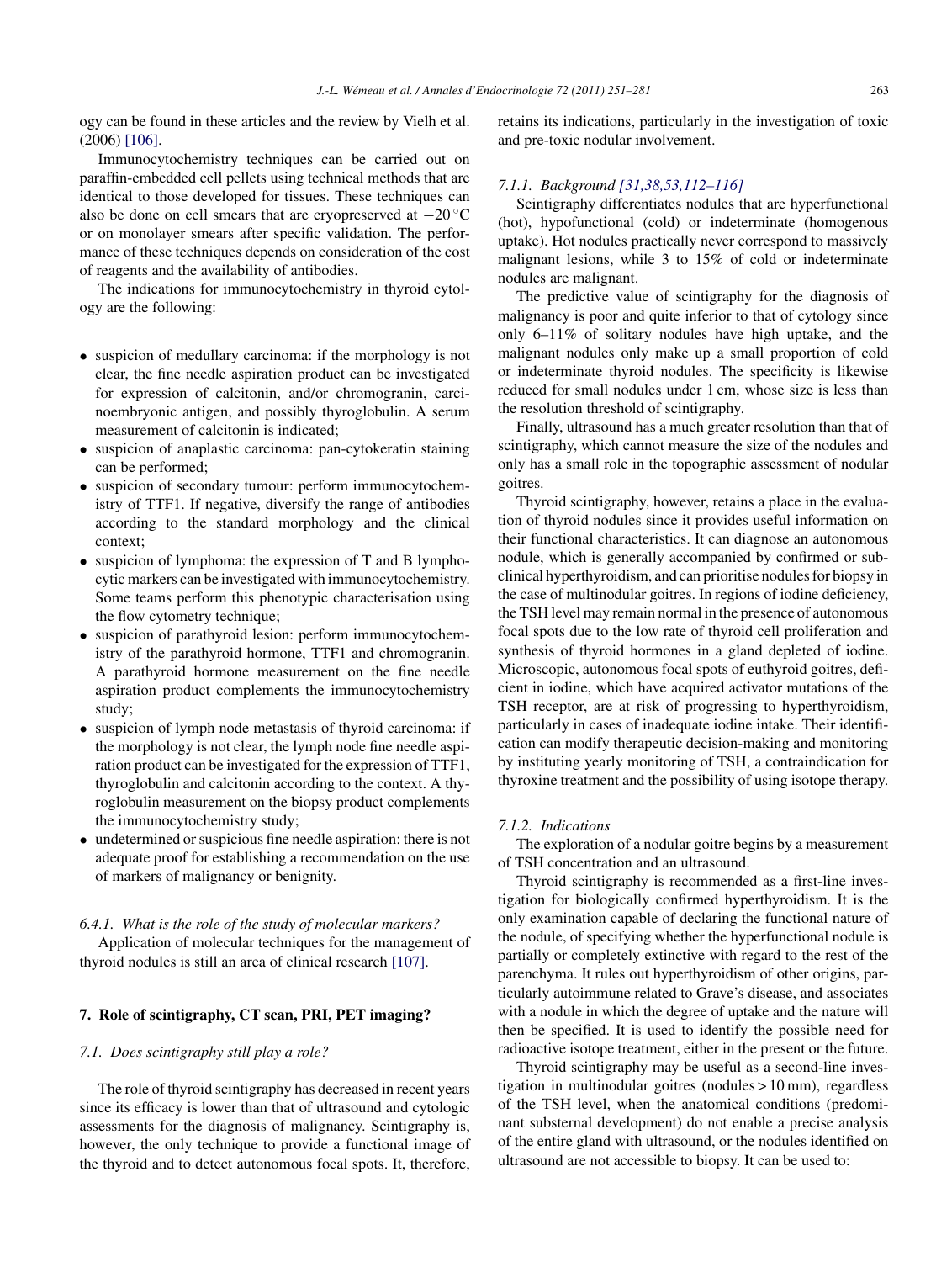- qualify possible mediastinal spread;
- assist in the selection of hypocontrasting nodules that require cytologic assessment, as an accompaniment to ultrasonography;
- plan for radioactive isotope treatment.

It can be discussed on a case-by-case basis in the following situations where the identification of high uptake in a nodule will have an impact on the care:

- when there is a contraindication to biopsy (alteration in haemostasis);
- when a surgical procedure is planned due to cytology results that were unable to be interpreted on several successive samples, or that had intermediate classification (follicular lesion of undetermined significance), or in case of regular volume increase of a nodule that was cytologically negative;
- when the vascularity on Doppler ultrasound is suggestive of a functional nodule;
- when the TSH is regularly close to the lower limit of normal, in order to rule out an adenoma or pretoxic multinodular thyroid.

The demonstration of one or several hyperfunctional nodules suggests a risk of progression towards hyperthyroidism, especially with iodine intake; it contraindicates treatment with levothyroxine, does not justify biopsy (except in case of other strong criteria of suspicion), and enables radioactive isotope treatment to be planned.

Scintigraphy is not a monitoring examination. It does not have to be repeated when the first examination shows a nodule with low or normal uptake.

The tracer used is preferably I-123 since it quantifies the image (uptake) useful for the diagnosis and treatment of hyperthyroidism [\[116\].](#page-27-0) Otherwise, Tc-99 m can be used, which is widely available and less costly; the image it produces can diagnose typical forms [\[117–119\].](#page-27-0) Tc-99 m MIBI or TI-201 can be used with a hypocontrasting nodule (I-123/Tc-99 m), which is suspicious on ultrasound, and when the cytology examination is contraindicated or non-contributory. The suspicious nodules have higher uptake and have greater retention than that of healthy parenchyma. They are however expensive exams, which have a good negative predictive value but low specificity [\[120\].](#page-27-0)

Thyroid scintigraphy is prescribed in the first phase of the menstrual cycle, except when the quality of the contraception used is certain. In the event of accidental injection during pregnancy, foetal irradiation is very low (around 0.008 mSv/MBq). Irradiation of the foetal thyroid is negligible before the 3rd month.

The indication of scintigraphy during breastfeeding must be weighed, since the examination may often be deferred. If not, Tc-99 m is used with temporary interruption of breastfeeding for 24 hours. The milk is pumped and thrown out during this period of time. I-123 may not be used during breastfeeding due to the radioactive contaminants, which would require suppression of 10 periods, i.e., around 100 hours [\[117–119\].](#page-27-0)

# *7.2. What are the benefits of conventional CT scan, MRI and 18F-FDG PET imaging?*

The indications of conventional imagery are limited to retrosternal nodules and multinodular goitres [\[38,112\].](#page-25-0) CT scan is useful for detailing the mediastinal extension, the existence of tracheal or oesophageal compression and preoperatively for vascular locations. Caution is warranted with the use of iodine radiocontrast agents, which are likely to trigger the hyperactivity of functional nodules. CT scan can be coupled with scintigraphic functional imagery using a hybrid SPECT/CT camera. MRI offers the advantage of being less irradiating and can visualise the vascular locations better, but it is expensive.

18F-FDG PET imaging has no indication in the assessment of nodules and thyroid dysfunction [\[121–127\]. F](#page-27-0)or cytologically suspicious thyroid nodules, the benefits of 18F-FDG PET for helping to differentiate between benign and malignant lesions have not been demonstrated. Studies are conflicting and have found an overall good sensitivity on examination, but poor specificity between 30 and 60%. There is no correlation between the intensity of uptake as judged with standardised uptake values (SUV) and the risk of malignancy. Focal areas of high intensity uptake are notably observed in cases of thyroiditis. The absence of uptake cannot formally rule out malignancy either.

## **8. Therapeutic decision-making and monitoring**

#### *8.1. Who should be operated on?*

The evaluation of any thyroid nodule can recognise nodules that are suspicious for malignancy and even provide details on their nature (medullary, papillary). This, then, affects the relative urgency of thyroid surgery, preoperative assessments (ultrasound investigation of adenopathies, CT scan to investigate visceral metastases with medullary carcinomas), and the importance of the surgical and lymph node procedure. Only surgical ablation of a thyroid nodule can enable anatomopathologic examination and provide diagnostic confirmation of thyroid cancer. Surgical excision is also used to treat hyperfunctional nodules and those resulting in compression signs.

Thus, surgical intervention must be proposed to patients with:

- a nodule that is malignant or suspicious for malignancy on clinical, ultrasound or cytological data;
- a frank increase in serum calcitonin;
- a voluminous nodule genuinely responsible for local compression symptoms (swallowing disorders, dysphonia);
- a secondary appearance of suspicious signs clinically, sonographically or cytologically.

It will be also considered with:

- a nodule resulting in aesthetic problems, anxiety or cancer phobia of the patient;
- a solid or mixed nodule after two cytological examinations that are non-contributory or that indicate the presence of a follicular lesion of undetermined significance;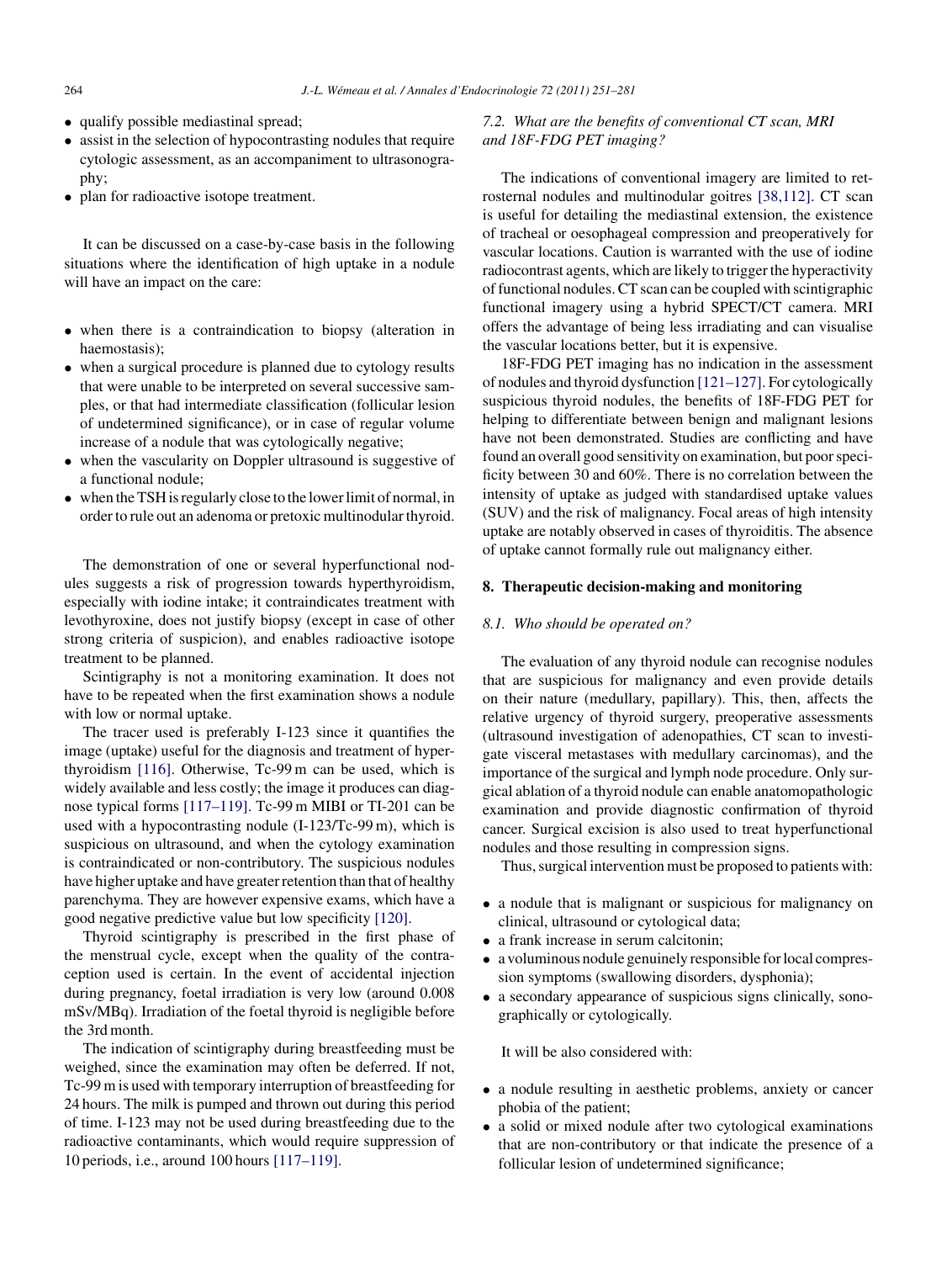- a hyperfunctional or toxic nodule, even though radioisotope treatment is an alternative to surgery in these circumstances;
- retrosternal or endothoracic nodules, if their characteristics justify it:
- inadequate compliance with the proposed follow-up.

This will be done by informing the patient of the operative risks (compressive haematoma, recurrence, hypoparathyroidism after a thyroidectomy) and drawbacks (scar, postoperative hormone therapy).

Simple enucleation and subtotal thyroidectomy are not recommended. Lobectomy is inadequate for the treatment of cancers and the prevention of recurrence with benign nodules. Patients usually benefit from total thyroidectomy (which imposes substitutive treatment with levothyroxine) due to the frequency of thyroid dystrophies demonstrated in the opposite lobe on preoperative ultrasound examination.

#### *8.2. Who should be monitored and how?*

Monitoring is an alternative to surgery for patients with non-suspicious or benign nodules, notably on cytological examination. The evolution of a thyroid nodule can be marked by the appearance of an anomaly of thyroid function or a neck disturbance related to the volume of the nodule.

Monitoring of patients with a thyroid nodule must include:

- screening for previously undetected or undiagnosed cancers (false-negative of fine-needle aspiration biopsy  $< 5\%$ );
- screening for the appearance of thyroid dysfunction;
- assessment of the appearance of a functional disturbance.

Monitoring is based on:

- a physical examination with investigation of functional or physical signs of thyroid dysfunction (hypothyroidism, thyrotoxicosis), an increased volume of the nodule or the appearance of compression signs (dysphonia, swallowing disturbance, dyspnea, collateral circulation), or the presence of anterior neck adenopathies;
- TSH monitoring, possibly with measurement of T3 or free T4 if there are signs of thyrotoxicosis and if the TSH is low;
- a thyroid ultrasound, with data compared to the baseline or previous examination;
- a new biopsy for cytologic study in the presence of suspicious clinical signs (hard nodule, adherent, presence of homolateral adenopathy, etc.), of rapid and significant increase in size (increase of diameter greater than 20% or of 2 mm in two dimensions) of a non-cystic nodule or when there is modification of ultrasound data.

The first monitoring examination (clinical, TSH, ultrasound) can be carried out 6, 12 or 18 months after the baseline work-up, according to the initial characteristics, then according to a progressive schedule of intervals after 2, 5 and 10 years, subject to progressive clinical, biological or sonographic signs by involvement of the patient and attending physician in the monitoring. If there is a significant increase in the volume of a nodule on physical or ultrasound examination, a new cytologic investigation must be considered.

## *8.3. What is the role of TSH suppressive therapy?*

TSH plays a role in the appearance and development of dystrophies and thyroid nodules. The objective of suppressive treatment with levothyroxine is to reduce the concentration of TSH in order to stop the growth of existing benign thyroid nodules and to prevent the occurrence of new ones in multinodular dystrophies; their disappearance is anecdotal however. Increase in the size of nodules is not mandatory and consistent; the potential beneficial effect observed during the suppressive treatment is likely to disappear after the levothyroxine treatment is stopped.

Randomised clinical studies (compared to placebo) and metaanalyses have provided disparate results [\[37,128–134\].](#page-25-0) They suggest that particularly in regions of relative iodine deficiency suppressive treatment with levothyroxine may lead to a decrease in the volume of thyroid nodules, especially when the nodules are small, recent and colloid. The treatment also confers a protective effect on the progression of perinodular dystrophy [\[37\].](#page-25-0)

Long-term suppressive treatments, which lower TSH below the usual values, results in subclinical thyrotoxicosis with a risk of cardiac (atrial fibrillation, increased cardiovascular morbidity and mortality) and bone (demineralisation, osteoporosis) complications, particularly in post-menopausal women. Moderate suppressive treatments, which lower TSH to values close to the lower limit of normal, have also demonstrated efficacy on thyroid morphology.

Therefore, moderate TSH suppression therapy with levothyroxine (TSH concentration  $= 0.2 - 0.6$  mIU/L):

- may also be indicated in:
	- patients presenting with a recent colloid thyroid nodule that is stable or progressive, without evidence of autonomy and who live in an area of iodine deficiency,
	- young patients with nodular thyroid dystrophy, particularly in women before pregnancy and from families with a history of multinodular goitres that underwent surgical intervention;
- is not justified in the majority of patients, and in postmenopausal women in particular;
- is contraindicated in patients with a TSH less than 0.5 mIU/L, an established multinodular goitre, presenting with osteoporosis, cardiac disease or a concurrent chronic disorder.

In all cases, the prescription of suppressive treatment with levothyroxine must be preceded by an assessment of the riskbenefit balance on an individual level. The treatment tolerance, its efficacy on the nodule and perinodular dystrophy will be reconsidered during the monitoring in order to decide whether to prolong or discontinue its use.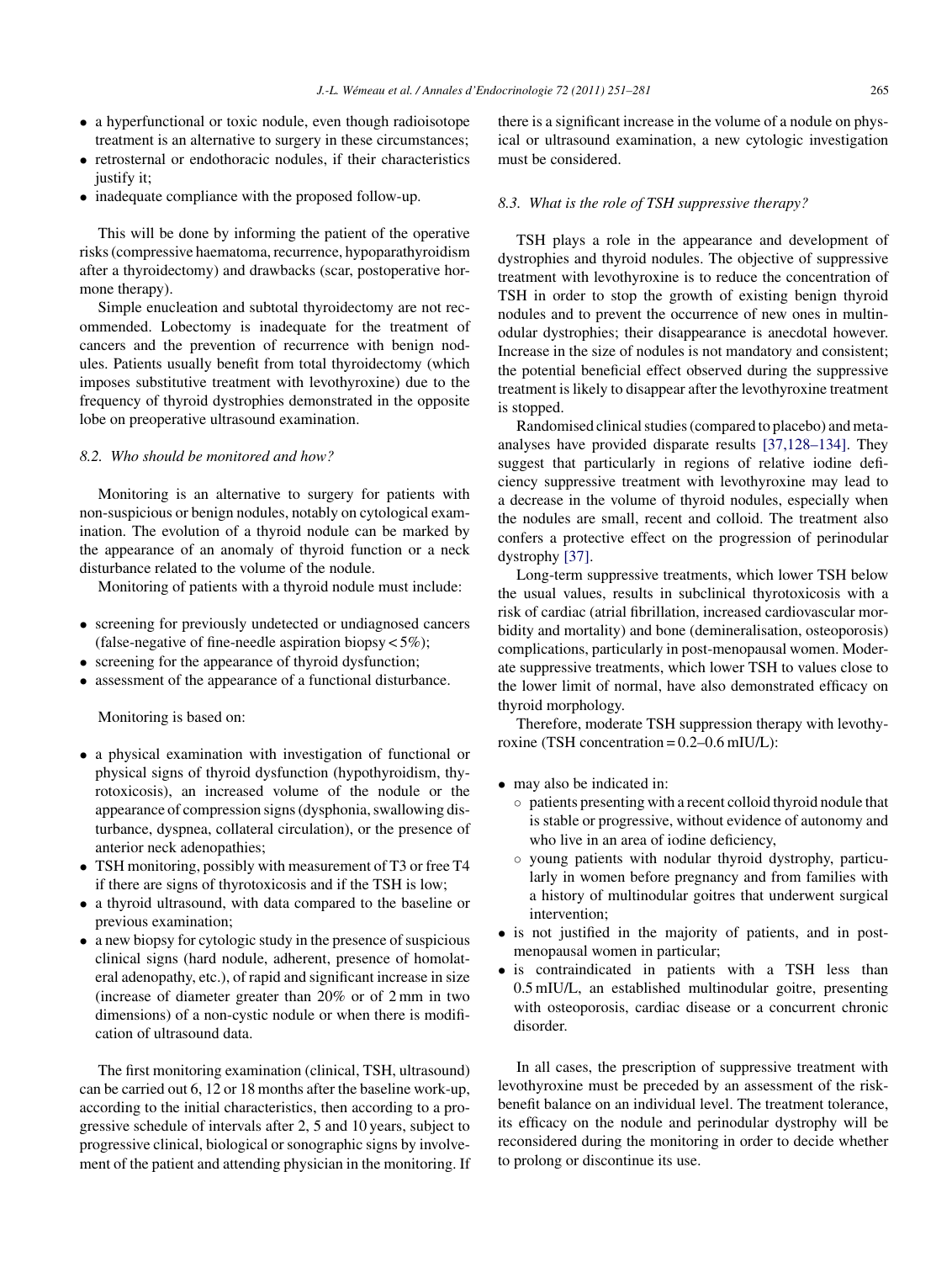## **9. Special situations**

#### *9.1. Thyroid nodules in children*

## *9.1.1. What is the epidemiology?*

The prevalence of thyroid nodules is less common in children than in adults, ranging from 1–1.5% from detection by palpation and 3% with ultrasound. This prevalence increases with age and after puberty [\[5\].](#page-24-0) The increased risk of developing nodules has been shown during puberty, but also when there is a family history of congenital (hypothyroidism with goitre and hormonal synthesis disorder) or autoimmune (Hashimoto's thyroiditis, Graves' disease) thyroid disease; iodine deficiency; genetic disease, such as familial adenomatous polyposis; Cowden's disease, Carney complex; and especially external irradiation (irradiation as part of cancer treatment in children, Hodgkin's disease, prophylactic radiation before bone marrow transplantation in leukaemia) [\[135\].](#page-27-0)

## *9.1.2. What are the risks?*

Thyroid nodules in children are usually benign. Nevertheless, the risk of malignancy is higher in children than in adults: an estimated 10 to 25% are malignant in children versus only 5% in adults [\[135\]. T](#page-27-0)he prevalence in females is less than that found in adults and is estimated to be 1.5:1. The incidence is around one child per one million children in the prepubertal period and from 5–20 children per one million in children during or after puberty. Boys, children under 10 years and those with a history of external radiation exposure have a higher risk. In the latter group, the risk of thyroid cancer is higher if irradiation was done at a younger age. Before 5 years, the risk of developing cancer is two times higher than when the irradiation took place between 5 and 10 years, and five times higher than when the irradiation took place between the age of 10 and 14 years. The risk appears after a latency period of 5 to 10 years, is maximum between 15 and 20 years and then decreases but continues to persist for more than 40 years [\[135\].](#page-27-0)

The cancers are predominantly (over 95% of cases) differentiated epithelial strain cancers (papillary 85%, follicular 15%), and more rarely (less than 5% of cases) medullary cancers or lymphomas.

As in adults, exploration of a thyroid nodule in children is based on fine-needle aspiration biopsy, which must be done by experienced teams using ultrasound guidance and possibly with an intraoperative examination for improving the performance. The sensitivity and specificity of the needle biopsy in children is low and similar to that of adults [\[136,137\].](#page-27-0) Children with differentiated thyroid cancers have a higher risk than adults of presenting lymph node (70%) and lung (20%) involvement. The risk of recurrence is also higher [\[138,139\].](#page-28-0)

#### *9.1.3. What is the prognosis?*

The prognosis mainly depends on whether the nature of the lesion is malignant or benign. Age and the extent of the disease at the time of diagnosis are the most important prognostic factors of differentiated thyroid cancers. In the pTNM classification, thyroid cancers in children without metastasis are Stage I, and those with metastasis are Stage II. This classification indicates that young patients have a low risk of death from thyroid cancer despite an often widespread involvement at the time of diagnosis; however, the classification underestimates the risk of relapse, which is clearly more common than in adults. Some series report the absence of death, but those with the longest follow-up (27 years) report up to 15% [\[140\]. T](#page-28-0)hese deaths occur mainly in children that were initially treated before the age of 10 years. Survival at 10, 15 and 20 years evaluated by Durante et al. was 100, 90 and 87%, respectively [\[141\]. P](#page-28-0)apillary cancers occurring before the age of 10 years are in fact more aggressive than in older children. In these young children, the tumour is often a large size, multifocal, with extracapsular extension and associated with multiple cervical adenopathies and lung metastases [\[142\].](#page-28-0) The risk of relapse is greater than in older children and mortality from thyroid cancer is higher [\[139\].](#page-28-0) On the other hand, the initial spread of the disease in older children and the progress of patients are similar to those observed in young adults [\[140\].](#page-28-0)

#### *9.1.4. Are there specific management measures?*

The general risks of any thyroid gland intervention (haemorrhage, infection) are rare. The particular risks of thyroidectomy (recurrence, parathyroid) have a higher probability of occurrence than in adults, especially before 10 years of age: 3 to 5% recurrent laryngeal nerve palsy and 16% hypocalcaemia [\[138\].](#page-28-0) This increase in risk is partially related to the anatomy: voluminous head; thin and short neck, which makes exposure of the thyroid region more difficult and requires a suitably long incision. The small size of the elements requires the use of telescopic magnifying glasses for the dissection. The recurrent nerve must be located and followed up to its entry beneath the inferior pharyngeal constrictor muscle. The location of the parathyroids is more difficult due to their small size, the volume of the thymus, and sometimes the existence of adenopathies that mask them. They can be confused with a fatty lobule, be masked or included in the thymus, sometimes in an ectopic thymus residual (the upper parathyroids); they may also be nodular and confused with lymph nodes.

If a tumour proves to be benign following surgery due to uncertainty in the assessments, total thyroidectomy will be performed as a priority as soon as diffuse homo- or bilateral dystrophy occurs in order to prevent the risk of relapse. If it is malignant, as in adults, the surgical objectives are to perform the excision as completely as possible at the cervical-mediastinal area, with minimal morbidity; to carry out complete staging for documenting the prognosis and follow-up; to facilitate postoperative treatment with radioactive iodine; and to facilitate long-term monitoring by minimising the risk of recurrence [\[138,143\]. T](#page-28-0)he surgery must be adapted to the characteristics of the tumour relative to the histology, which is usually papillary, with variants occurring more frequently than in adults: tumours are commonly multifocal and bilateral with lymph node invasion. However, age is also an important surgical factor, with the disease being more aggressive before the age of 10 years, showing more significant locoregional extracapsular spread and more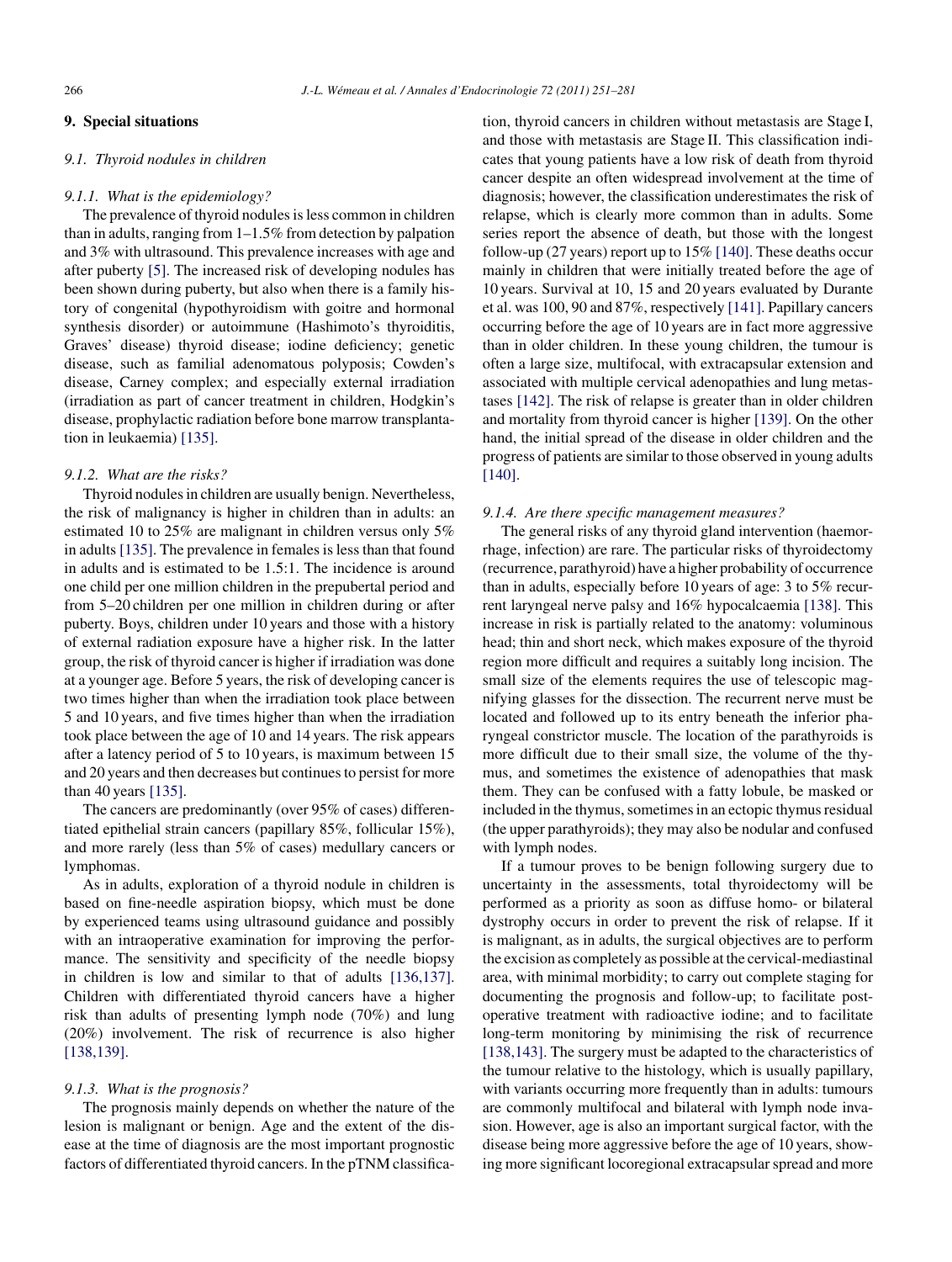frequent lymph node metastases [\[138,142\].](#page-28-0) Surgery includes a total thyroidectomy and selective dissection (uni- or bilateral, jugular-carotid preservation, central dissection); the parathyroids will be transplanted upon request. This must be done by a surgeon trained in thyroid surgery in children [\[138,144\].](#page-28-0) Lateral cervical dissection causes lateral cutaneous hypoaesthesia, which regresses slowly; sometimes spinal paresis occurs (which is much less common in children than in adults); rarely persistent lymphorrhea; and Horner's syndrome, which generally regresses. The postoperative course is often less complicated than in adults; very moderate postoperative pain, very unremarkable functional disturbance, even in cases of complete cervical dissection, sometimes bilaterally.

#### *9.2. Thyroid nodule and pregnancy*

## *9.2.1. What is the epidemiology?*

Nearly 10% of pregnant women present with a palpable thyroid nodule, which is usually benign. In a cohort of 221 pregnant women followed in Hong Kong, the prevalence on ultrasound was, respectively, 15.3, 22.6 and 24.4% in the first trimester, third trimester and 3-month post-partum. The study conducted by Struve in Northern Germany in 212 women, aged 36 to 50 years, indicates that in areas with iodine deficiency the prevalence of thyroid nodules on ultrasound increases with age and parity: 9% (in nullipara), 20.7% (after one or two pregnancies), and 33.9% (after three or more pregnancies) [\[145,146\].](#page-28-0)

Among the factors that promote nodular dystrophy during pregnancy, iodine deficiency plays a critical role [\[147\].](#page-28-0) Thyroid hypertrophy is correlated with iodine deficiency and can be prevented if the diet is sufficiently enriched in iodine during pregnancy. The synthesis of growth factors during pregnancy, as well as the production of hCG stimulating the TSH receptor favour the development of thyroid follicular hyperplasia. Moreover, oestrogen effect on thyroid follicular cells – known to express oestrogen receptors on their surface – may contribute to the growth of the epithelium and reduce the activity of the sodium/iodide symporter.

## *9.2.2. What are the risks?*

Thyroid stimulation during gestation promotes not only the growth of existing nodules (increase of 40–50% of their volume), but also contributes to the development of new nodules (11–20% observed *de novo*), predisposing the patient to the subsequent progression to multinodular goitre. The thyroid volume increases by about 30%, sometimes leading to neck discomfort, and in rare cases, to complications like dyspnea or intranodular bleeding. Variations in the structure or volume of the thyroid gland are partially reversible in the post-partum period.

In epidemiological studies, the influence of female hormone factors (including pregnancies) on the occurrence of thyroid cancer was diversely estimated. In a cohort of 221 pregnant women followed-up prospectively, of whom 24.4% had thyroid nodules at the end of pregnancy, no occurrence of cancer was detected. In contrast, previous historical publications have reported a 39–43% risk of malignancy for thyroid nodules discovered during pregnancy. These institutional series were

nonetheless jeopardized by selection bias. The risk of clinical cancer is currently stressed to be around 10% in thyroid nodules investigated during pregnancy, quite similar or slightly higher than the risk assessed in general population. Thus, thyroid cancer would affect about one per 1000 pregnant women. Thyroid cancers observed in pregnant women are generally well differentiated, primarily of papillary type, and exhibit an indolent course, despite sporadic observations of rapid neoplastic evolution during pregnancy. The overall prognosis of these cancers is similar to that occurring in non-pregnant women of the same group of age. Therapeutic abortion is, therefore, not justified at all [\[147–151\].](#page-28-0)

#### *9.2.3. What are the specific management measures?*

The evaluation of thyroid nodules recommended in pregnancy does not differ from general cases, except for the use of scintigraphy, obviously contraindicated. Regardless the advancement of pregnancy, it is recommended to carry out a TSH measurement, neck ultrasound and if necessary, a fine-needle aspiration of the dominant nodule and/or of preselected nodules with suspect clinical or sonographic features. With the patient's agreement, the needle cytology can be optionally deferred in the post-partum period whenever a cytological diagnosis of malignancy does not modify the timing of surgical management. A calcitonin measurement may be proposed, even without a family history of medullary thyroid cancer. The interpretation of the calcitonin level must accordingly take into account a physiologic gestational peak in the second trimester, which can exceed the baseline value by two-fold. The fine-needle aspiration biopsy is a procedure devoid of risk for the pregnancy and should preferably be undertaken with ultrasound guidance. There are few data available to evaluate the diagnostic accuracy of cytology in pregnancy. Enhanced follicular hyperplasia does not cause major difficulties for the cytology reading, but such cytological studies in pregnant condition are scarce. The risk of follicular carcinoma in the case of aspirates demonstrating follicular cytology appears grossly identical to that of the general population [\[152–154\].](#page-28-0)

#### *9.2.4. Management of a presumed benign nodule*

Nodules screened during pregnancy mostly show cytological benign patterns. Even though, they should be surveyed and checked with ultrasound at 3–6 months intervals and be biopsied again if there is significant enlargement. Given the key role of iodine metabolism in thyroid regulation, it is of great importance to support the 2007 international guidelines for implementing iodine supply during pregnancy. Iodine intake should be close to  $250 \mu$ g/day and should not exceed  $500 \mu$ g/day. It is not recommended to use TSH suppressive therapy in pregnant women for supposed benign, asymptomatic thyroid dystrophy, since there is no proof of benefits and no assessment of the risks and consequences on pregnancy of such treatment [\[155–157\].](#page-28-0)

#### *9.2.5. Management of a suspicious or malignant nodule*

An intervention performed during pregnancy holds the usual risks of thyroid surgery, in addition to teratogen and miscarriage risks if anaesthesia is used in the first trimester. Surgery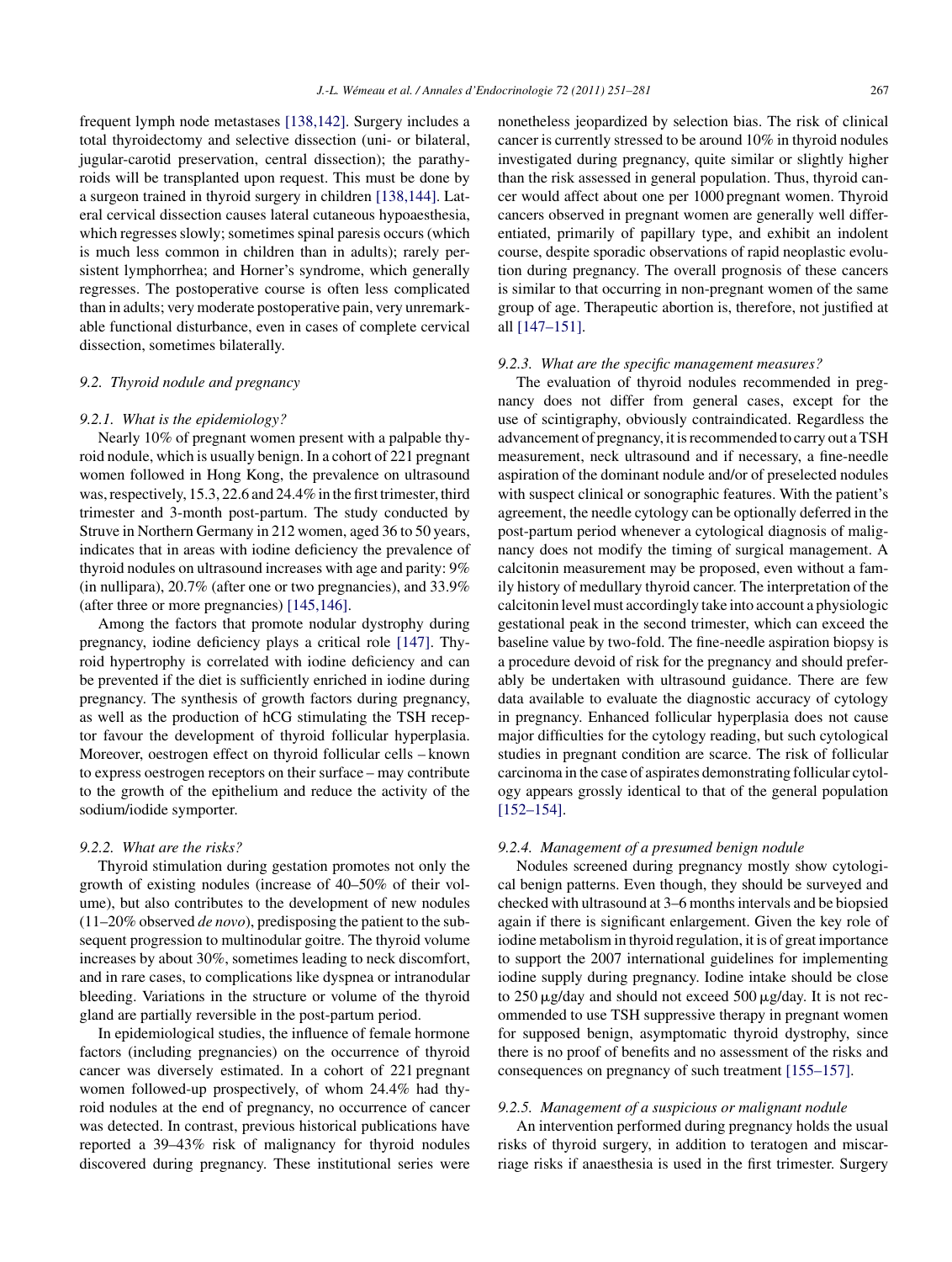also exposes the patient to the risks of premature birth if the pregnancy is near term. It is, therefore, recommended to operate during the second trimester of pregnancy if truly necessary. Most publications, all dealings with a small number of patients, did not report any complications of thyroidectomies in the second trimester of pregnancy. In the study of Nam et al., the length of hospitalisation was approximately the same, whether the women were operated on during or shortly after their pregnancy term [\[158\].](#page-28-0) A more recent study on 201 women operated on during their pregnancy for thyroid or parathyroid disease conversely demonstrated more extended hospital stays, with more surgical complications compared with interventions conducted on 31,155 non-pregnant women.

Can thyroid surgery be deferred until after the birth? The studies by Moosa, and by Herzon et al. showed that the overall survival of women with thyroid cancer that was diagnosed during pregnancy and operated post-partum was identical to that of non-pregnant women of the same age receiving standard care for thyroid cancer [\[150,151\].](#page-28-0) No difference was either stated regarding free-recurrence survival. In addition, retrospective data indicate that postponing surgical treatment for differentiated thyroid cancer 1 to 2 years after diagnosis does not lower patient survival.

The management of differentiated thyroid cancers diagnosed during pregnancy finally depends on the gestational age, the presumed histotype, the tumour progression, the concern of the patient and the surgeon experience. Planning surgical treatment in the second trimester of pregnancy would be more suitable in case of early diagnosis, demonstration of tumour growth or overt anxiety. However, as there is no proven negative impact of pregnancy on cancer outcome and considering the controversy regarding the increased risk of obstetrical complications, thyroid surgery can also be deferred until after the birth if tumour size remains stable or whenever the suspicious lesion is diagnosed lately in the third trimester. For those patients with suspicious or malignant nodule awaiting surgery, moderate TSH suppressive therapy may be individually discussed despite the actual lack of data on such approach, adapting the level of TSH suppression to the prognostic factors: TSH between 0.1 and 0.5 mIU/L, and FT4 below the upper limit of normal (one must keep in mind the difficulties in interpreting measurements of free T4 during pregnancy) [\[157–161\].](#page-28-0)

#### *9.3. Nodules occurring with Graves' disease*

In Graves' disease (GD), characterised by the production of autoantibodies that attach to TSH receptors (TSH-R), the TSH receptors might be considered as proto-oncogene, and the TSH-R antibodies as promoting factors of malignant proliferation.

## *9.3.1. What is the epidemiology?*

*9.3.1.1. Prevalence of nodules in Graves' disease.* The clinical prevalence of nodules in GD varies from 10 to 35% [\[162\].](#page-28-0) It was 15.8% in a study of over 36,000 patients [\[163\],](#page-28-0) and around 13% in two more recent studies [\[164,165\].](#page-28-0) Using the main data in the literature, a nodule prevalence of around 10% in Graves' disease can be calculated before 1998 and 15% after 1998. The

data, however, are not comparable from one study to another due to the very different analytical criteria. The ultrasound prevalence is close to 34% [\[166,167\]](#page-28-0) and can exceed 50% [\[164\].](#page-28-0) Marine-Lenhart syndrome, which combines a hyperfunctional nodule and GD, has a prevalence of less than 3%. This syndrome, which is considered relatively resistant to radiation, requires a greater dose of iodine-131 for therapeutic purposes or surgical management.

*9.3.1.2. Prevalence of thyroid cancers in Graves' disease.* The prevalence of thyroid cancer in GD varies between 0.3 and 16.6% according to the iodine status, the type of surgery proposed, to the thoroughness of the histopathological slide reading and the clinical or occult nature of the cancer [\[162\]. I](#page-28-0)t is between 2.3 and 45.8% in the presence of palpable nodules [\[165\].](#page-28-0) The palpation of a macroscopic nodule makes the nodule more suspicious [\[166\]. A](#page-28-0) history of radiation therapy was reported in 1/3 of the oldest studies [\[166–168\].](#page-28-0) Recent studies demonstrate a majority of cancers that are less than 1 cm in size or those discovered incidentally [\[162,164,169–175\]. T](#page-28-0)he estimated prevalence of thyroid cancers was around 0.6% of Graves' disease cases before 1998 and from 3.2 to 4.5% after 1998, with the majority of them being microcarcinomas[\[176\]. T](#page-28-0)he "hot" character in scintigraphy does not eliminate the risk of cancer for a given nodule [\[177,178\].](#page-28-0) In children, 5% of cancers have been described as mainly occult [\[176\],](#page-28-0) which is close to that seen in adults.

## *9.3.2. What are the risks?*

For some patients, multifocality, lymph node invasion, recurrence and metastases are more common in GD [\[179–183\],](#page-28-0) undoubtedly due to thyrostimulating antibodies encouraging the process of carcinogenicity [\[184\].](#page-28-0)

Some recent studies invalidate this idea and conclude that the prognosis is the same in thyroid cancers associated with GD [\[185–189\],](#page-28-0) undoubtedly due to the fact that microcarcinomas are very common, which is an obvious bias [\[190\].](#page-29-0)

Some studies have observed a negative correlation between the status of thyrostimulating antibodies and the size of the tumour, which seems paradoxical. Autoimmune thyroiditis might protect against the development of cancer.

GD that is treated with iodine-131 is associated either with reduced incidence of thyroid cancer or microcarcinomas, suggesting a less aggressive phenotype [\[191\], o](#page-29-0)r in some occasional reports with anaplastic cancers, which suggests a role in the dedifferentiation [\[192\].](#page-29-0)

# *9.3.3. Is there a specific protocol for assessment and management?*

*9.3.3.1. Is the reading of needle biopsy slides different in Graves' disease [\[192,193\]?.](#page-29-0)* The cytologic analysis of GD poses a diagnostic problem: certain Graves cytomorphologic modifications may resemble those seen in papillary cancer. The treatments used, notably iodine-131, may also induce alterations in cytology. Cytological difficulty is also imposed due to the fact that the epithelial cells that are attacked by the lymphocytes present suspicious nuclear dystrophies, with grooves, increased nuclear diameter and chromatin clearing. These lesions may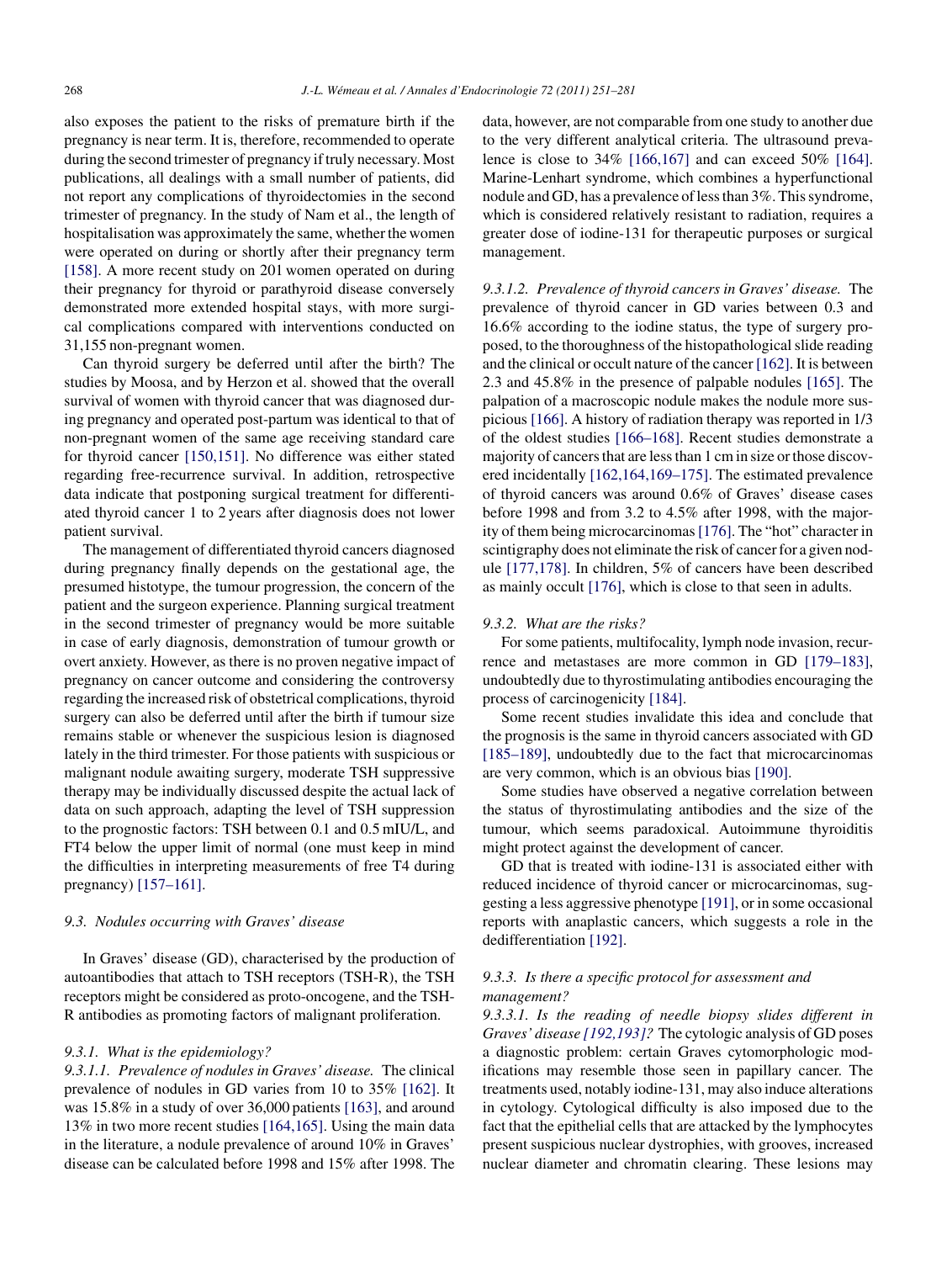easily be mistaken for papillary carcinomas. Some cytomorphologic characteristics are particular to cancerous nodules occurring in GD. These aspects are based on nuclear features: elongated nuclei, nuclear grooves, chromatin clearing and eccentric prominent nucleoli. Oncocytic features are common. The diagnosis may be difficult with a hyperplastic nodule, which is common in thyroiditis.

*9.3.3.2. How is it treated?.* It has been concluded that nodules from a Graves' patient undoubtedly have as much risk of being cancerous as ungraded thyroid nodules.

The cancer can have two facets [\[183\]:](#page-28-0)

- microcarcinoma, by far the most common. It has an excellent prognosis and needs no special type of management and follow-up;
- cancerous macronodules, particularly when the size exceeds 2 cm. Its potential for progression seems greater and its prognosis is less promising. The pejorative factors in this case are: age greater than 45 years, tumour greater than 10 mm, multifocal nature, extracapsular invasion and clinical detection of the cancer.

A study on cancer mortality in 30,000 cases of Graves' disease [\[194\]](#page-29-0) found no significant difference compared to the general population, nor did there seem to be a more marked increased risk of cancer or progression on the readings from recent studies. Therefore, the most reasonable attitude is to propose the same approach as for all nodules, especially with consideration of needle biopsy for any nodule greater than 1 cm in size. The measurement of TSH-R antibodies could be useful for monitoring cancers associated with Graves' disease, and the clinician must be alerted to their continued presence [\[31\].](#page-25-0)

# *9.4. Nodules that occur with chronic lymphocytic thyroiditis (besides Graves' disease)*

The forms of lymphocytic thyroiditis that are hypertrophic (adolescent lymphocytic thyroiditis, Hashimoto's thyroiditis) and atrophic (formed in the absence of pregnancy and after menopause) are characterised by chronicity and a tendency to lobulation, colloid impoverishment and fibrosis [\[195\]. T](#page-29-0)he presence of nodules may be related to two entities:

- nodular (or focal) thyroiditis within a diffuse thyroiditis or normal parenchyma;
- the combination of a diffuse thyroiditis and nodules of another nature: focal spot of hyperplasia, adenoma, cyst, carcinoma or lymphoma.

#### *9.4.1. What is the epidemiology?*

Lymphocytic thyroiditis is a common disease: 45% of women and 20% of men have thyroiditis according to an autopsy study in the United Kingdom [\[196\].](#page-29-0)

# *9.4.2. Benign nodules and chronic lymphocytic thyroiditis (CLT)*

All types of nodules can coexist with thyroiditis; no study has shown the predominance of a particular type. In children with lymphocytic thyroiditis, the prevalence of nodules is 31.5% [\[197\].](#page-29-0)

The prevalence of the nodular form of lymphocytic thyroiditis is rare. A retrospective Italian study identified 15 cases of nodular thyroiditis in 1243 postoperative patients, i.e., 1.2% [\[198\].](#page-29-0)

#### *9.4.3. Thyroid cancers and CLT*

The association with carcinoma is the main concern, even though predisposition due to the thyroiditis process has never been established [\[199\].](#page-29-0)

An observational study did not show more frequent occurrence of cancers in patients with thyroiditis that were followed-up for over 10 years [\[199\]. S](#page-29-0)urgical studies and those of cytology monitoring per needle biopsy of patients with thyroiditis report a carcinoma prevalence of 0 to 53% [\[200–208\].](#page-29-0) The bias of surgical studies is linked to the selection of the operated patients. The most significant study is a prospective survey of cytologic monitoring conducted in Sweden from 1959 to 1981 in 829 patients with lymphocytic thyroiditis compared to 829 patients with goitres, matched for age and sex. There was no increase in the risk of thyroid cancer observed in the patients with thyroiditis. The prevalence of lymphomas however increased, even though the nodular forms of lymphoma are rare. Lymphomas predominate in females, notably around 65–75 years, and lymphocytic thyroiditis is the only known predisposing factor [\[209\].](#page-29-0)

Conversely, the prevalence of thyroiditis is greater in patients with cancer [\[210–215\].](#page-29-0) The presence of circulating antibodies is not always known however, and it is difficult to differentiate real autoimmune thyroiditis from a reactional infiltrate; indeed, a peritumoural infiltrate is present in 20% of cancers [\[195,216\].](#page-29-0) The most frequent histological type described in adults with thyroiditis is papillary carcinoma [\[197\].](#page-29-0)

The prevalence of cancers in children with nodules is estimated at 26.4% [\[135\]. I](#page-27-0)n children with thyroiditis, the prevalence of cancer is similar, from 1 to 30% [\[200,204\].](#page-29-0) The criteria of suspicion are male sex and adenopathies. The only histotype observed is papillary carcinoma [\[197\].](#page-29-0)

## *9.4.4. What are the risks?*

*9.4.4.1. Role of TSH, paracrine or autocrine factors, and apoptosis.* Lymphocytic thyroiditis causes a rise in TSH, which then stimulates mitogenesis. Stimulation of the TSH receptor activates adenyl cyclase (AC) and protein kinase (PKA), which promotes cellular growth, or even malignant transformation. In order to reach the thyroid hyperplasia stage, stimulation of the receptor must be continuous[\[217\]. T](#page-29-0)hese mechanisms have been observed in rats but have not been proven in humans[\[218\]. S](#page-29-0)ome clinical studies have, however, found TSH to be a risk factor of cancer, independent of age [\[8,219\].](#page-24-0)

Autocrine or paracrine mechanisms could be involved in the initiation or perpetuation of cellular growth, and the development of hyperplastic nodules or adenomas. Hormones or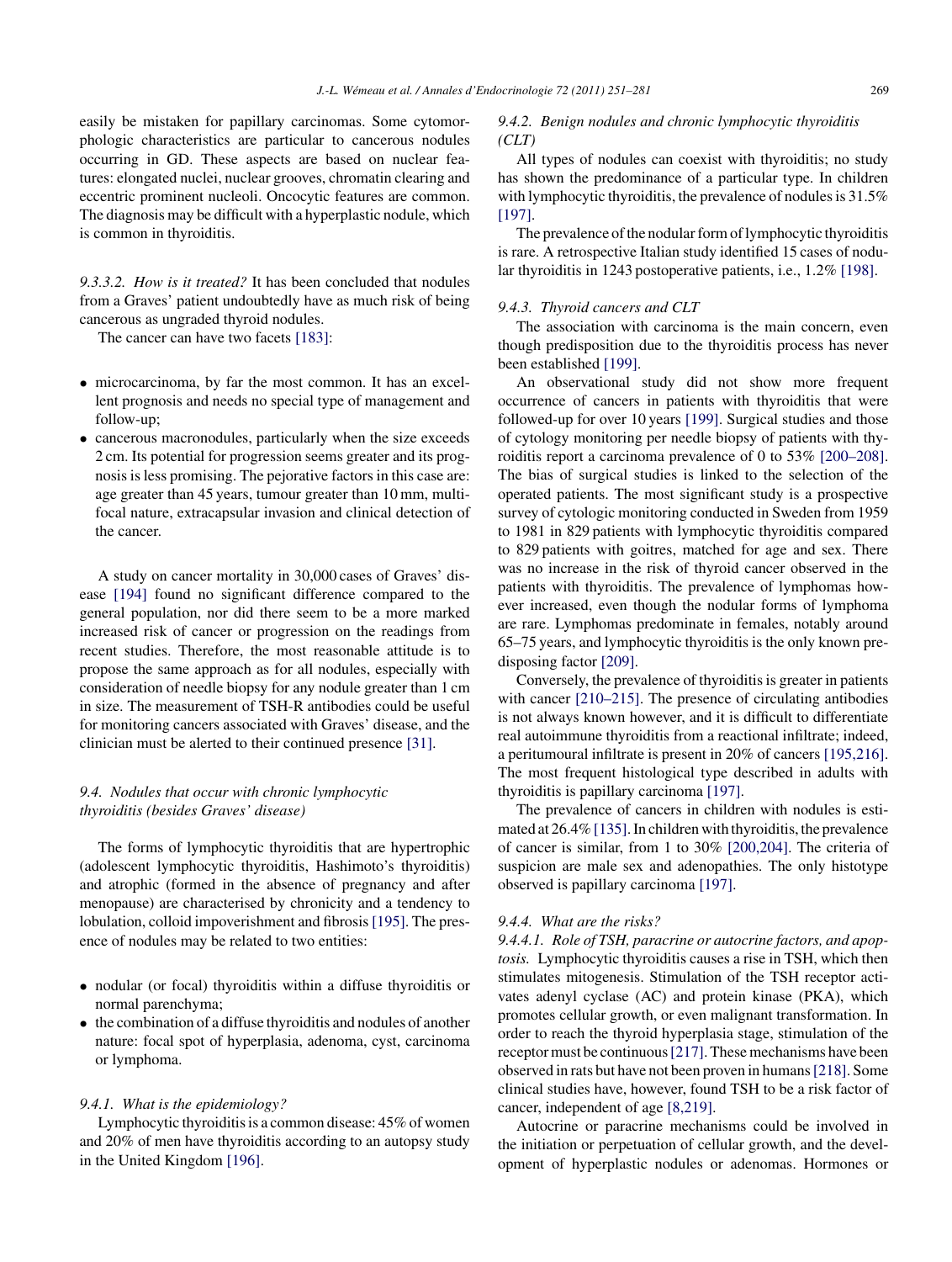cytokines that are possibly involved are cytokines of lymphocytic origin, including  $IL1$  and  $IFNv$ ; and cytokines and hormones from endothelial and fibroblastic tissue, including IGF-I and II, FGF, endothelin I, TGF- $\alpha$  and EGF [\[220\].](#page-29-0)

Increased apoptosis contributes to the formation of cysts. These cells in apoptosis are observed in the periphery of the nodules and cysts. Subsequent to the thyroiditis, the IL-1 produced by the lymphocytes induces the expression of Fas-ligand in the thyrocytes [\[221–223\].](#page-29-0) The Fas ligand-induced apoptosis could be a mechanism for the occurrence of frequently observed microcysts.

It has been suggested that some immunoglobulins could have a stimulating effect on the growth of pre-existing microcarcinomas [\[224\].](#page-29-0) It is important, however, to differentiate the association of CLT with a cancer of the reactive lymphocytic infiltrate from cancer possibly due to the production of thyroglobulin isoforms [\[225\].](#page-29-0)

*9.4.4.2. Tumour prognosis.* The prognosis of carcinomas described in association with thyroiditis is in principle favourable due to their good differentiation, mainly the papillary type. Furthermore, the inhibitor role of apoptosis on the growth of normal and tumour tissue must be taken into account. In fact, survival without recurrence as well as overall survival is better in the group of patients with infiltrate for the advanced stages (tumoural adenopathies and extrathyroidal extension) [\[215,216,226,227\].](#page-29-0)

A particular factor that contributes to diagnostic difficulty and uncertain prognosis is nevertheless comprised of diffuse sclerosing carcinoma, which is frequently multifocal, invasive and recurrent. It is frequently associated with the phenomena of thyroiditis with increased titres of anti-TPO antibodies, which sometimes explains its misinterpretation and the delay in diagnosis.

At the nodular stage, lymphomas, especially the welldifferentiated lymphocytic and MALT types, are accessible to medical treatment and have a good prognosis.

*9.4.4.3. Specific risks related to treatment management.* Some authors have considered that peroperative complications are not more frequent in the group with thyroiditis[\[206,215,228\]. H](#page-29-0)owever, in the specialised surgical milieu, infiltration of the capsule and perithyroidal inflammation are ordinarily considered to be the main risk factors of thyroidectomy. The risk of injuring the recurrent nerve and the parathyroids was assessed at up to 12% of interventions practiced for thyroiditis.

*9.4.4.4. Is there a specific assessment and management?.* The physical examination of the nodules in patients with chronic thyroiditis is difficult. They are usually firm, regardless of whether they are a focal area of thyroiditis or carcinoma. The presence of adenopathies is possible with thyroiditis but must prompt the performance of fine-needle aspiration for cytologic study. Signs of compression are rather suggestive of carcinoma. The increase in calcitonin related to autoimmune infiltration has been described [\[226\]](#page-29-0) but this concept is controversial.

On ultrasound, hyperplastic foci of thyroiditis or carcinomas are usually hypoechoic but with some specificities. In particular, the presence of calcifications is more frequent, there are fewer psammomas, the hypoechogenicity is less marked and the margins of the carcinomatous nodules are more irregular in patients with thyroiditis [\[229,230\].](#page-29-0) The very hypoechoic character of lymphomas has been highlighted [\[230\].](#page-29-0)

Scintigraphy (iodine-123 or technetium) is likely to recognise foci of uptake, corresponding to hyperplasia of normal parenchyma, spared by the process of thyroiditis, the development of which is promoted by the increase of TSH.

With regard to the cytologic aspect, it is accepted that the nodules in patients with thyroiditis must be addressed in the same manner. Fine-needle aspiration biopsy may, however, result in false-positives, and it is particularly important that the cytologist is informed of the thyroiditis as suggested by clinical, biological and ultrasound evidence. Malignant cytology results and those found to be indeterminate are actually more frequent in patients with anti-TPO antibodies. Malignant cytology results, however, seem to display a good predictive value (around 90%), contrary to indeterminate cytology results [\[197,214,215,230,231\].](#page-29-0) False-positives may be due to modifications from thyroiditis, to the increased presence of oxyphilic cells (Hurthle cells or Askanazy cells) that are falsely interpreted to be cells with nuclear atypia or as thyroid carcinoma with oxyphilic cells. A histological exam is then necessary to distinguish it from simple adenoma [\[135,232–234\].](#page-27-0) Conversely, if the lymphocyte population is too great, fine-needle aspiration can then result in false-negatives [\[200\].](#page-29-0) The diagnostic distinction is difficult in cases of lymphoma and is assisted by the recognition of monoclonality in flow cytometry and the immunoenzymatic labelling of lymphocytic sub-populations.

The LT4 suppression test was used previously for deciding the operative indication: the diminishing nodules were considered to be benign and the non-diminishing nodules as potentially malignant [\[214,235\], e](#page-29-0)specially in children [\[197\]. A](#page-29-0) greater than 50% reduction was considered reassuring for some authors [\[223\].](#page-29-0) However, only 20 to 30% of the benign nodules diminish with treatment and 13% of carcinomas diminish with treatment [236]. which does not enable this treatment to be recommended as a diagnostic test.

#### *9.5. Thyroid occult nodules or incidentalomas*

A "thyroid incidentaloma" is defined as any nodule discovered inadvertently during morphological examinations: ultrasound, CT scan, MRI, and FDG-PET imaging. The morphological examination should not have been justified in any case by the suspicion or assessment of thyroid disease. The very large majority of these formations are clinically unapparent and not felt on neck palpation (occult nodules). This is explained by the usually small size of these incidentalomas. Some incidentalomas, however, are more voluminous, with a size exceeding 2 or 3 cm in diameter. The negative results on physical examination can also be explained by their posterior development and the morphological type of the subject (elderly, stooping posture, degree of adiposity or neck thickening). This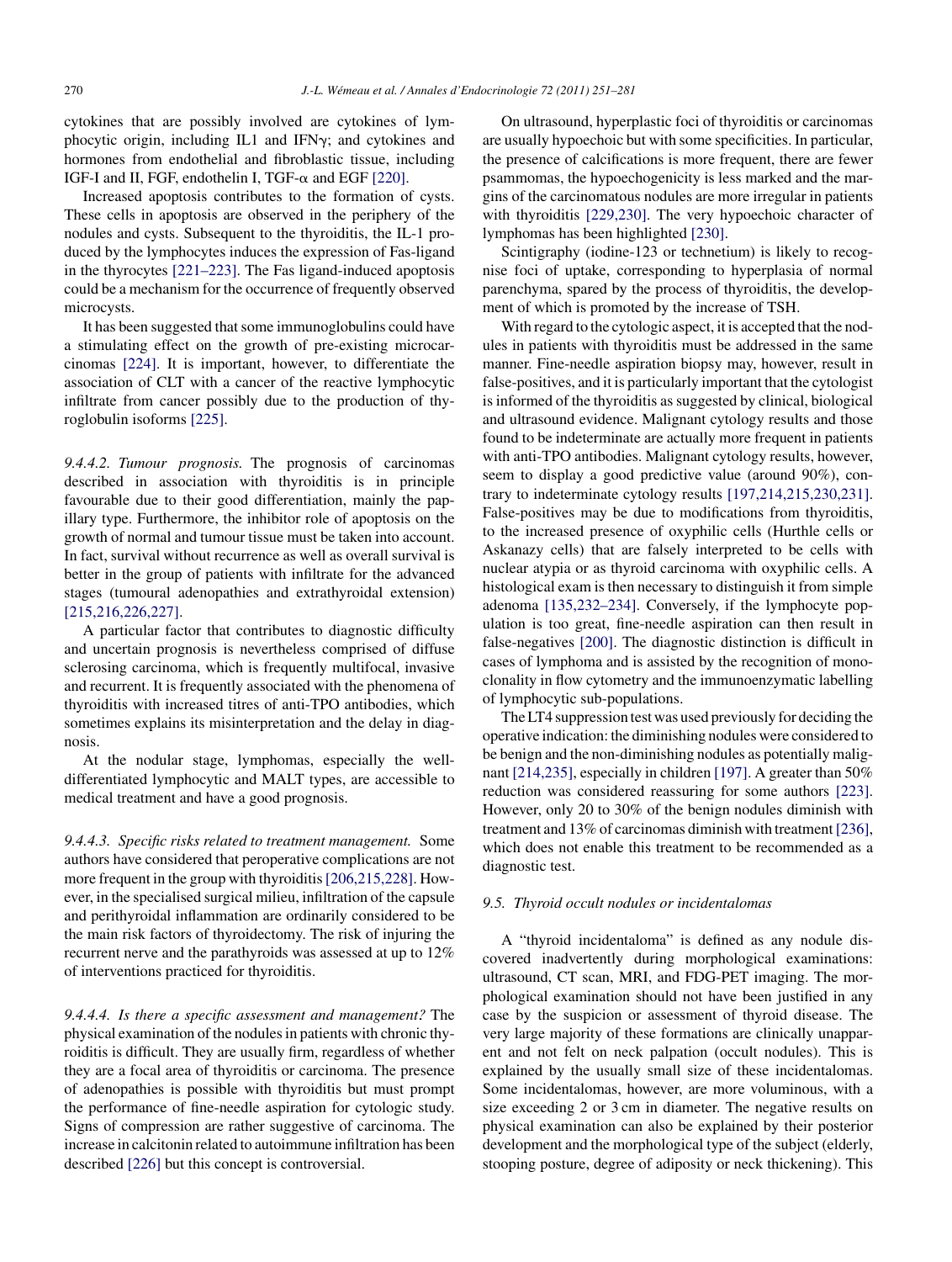definition also excludes the nodules, benign or malignant, discovered through anatomopathological analysis of surgical specimens.

The progress made in imaging techniques, particularly highresolution ultrasound, has consequently increased the discovery of these asymptomatic thyroid nodules. The management of thyroid incidentalomas is a common clinical problem, a source of interrogations, psychological incidences and high economic cost.

There are no clear guidelines for the management of these thyroid incidentalomas for the time being [\[2\]. T](#page-24-0)here is currently no Grade I or II level of proof in this domain.

## *9.5.1. What is the epidemiology?*

Several older autopsy series [237] showed the high frequency of non-palpable nodular formations, without a relation with death, present in 50% of the population.

The sonographic prevalence depends on age, sex, technical conditions (operator, probe) and the minimal size considered. The very high resolution of ultrasound presently enables the detection of millimetre size lesions. The selected values in France (see Chapter 1) fluctuate between 11 and 55%. One prospective study comparing the results of the physical examination to those of ultrasound showed that 46% of the nodules over 1 cm that were discovered on ultrasound were not palpable [\[47\]. O](#page-25-0)ne study done on the general population in Germany reported the discovery of incidentalomas on ultrasound in 20% of the patients between 20 and 79 years [\[238\].](#page-30-0) The prevalence increased with age, affecting 52 and 29% of women and men aged from 70 to 74 years, respectively. In other series, 45% of the women and 32% of the men presented with one or more thyroid nodules [\[239\].](#page-30-0)

Using CT scan or MRI, thyroid incidentalomas were found in 16% of neck examinations [\[240\].](#page-30-0)

The unexpected discovery of an incidentaloma in the thyroid during an FDG-PET exam while performing a work-up for another cancer is not rare (1.2–2.3%), and the risk of malignancy then usually seems to be high (25 to 50%) [\[241\].](#page-30-0)

#### *9.5.2. What are the risks?*

There are hardly any prospective surveys available that specify the spontaneous evolution of these formations; therefore, it is unknown whether they have the ability to progress to palpable and symptomatic nodular formations or on the contrary, to diminish. Likewise, there is no information with regard to the risk of hyperthyroidism occurring related to the development of functional nodules, which are hormone producers.

*9.5.2.1. Risk of cancer.* History-taking from the patient has been based above all on the risk of thyroid cancer. The general risk factors for developing thyroid cancer can be used for thyroid incidentalomas. These include age, sex (with a carcinoma rate that is two times higher in men than in women) and the exposure to ionising radiation in the neck region during childhood and especially before the age of 2 years.

Nevertheless, incidentaloma frequency contrasts with the low prevalence of diagnosed thyroid cancers (see Chapter 1), suggesting that the very large majority of incidentalomas are benign. There are rare cases of incidentalomas, however, that can correspond to (or evolve into?) papillary microcarcinomas. The question of the potential malignancy of thyroid incidentalomas ties up with that of nodules in general. The risk of cancer in the presence of an incidentaloma seems to be at least equivalent to that of symptomatic nodules [\[5,30,45\]. T](#page-24-0)his cancer risk has been assessed in different series of incidentalomas to be between 10 and 15% [\[2,70,71,91,100,242\].](#page-24-0) Immunohistological and molecular studies suggest that several types of benign nodules (encapsulated follicular adenomas with cytologic atypia, some hyperplastic lesions found in multinodular goitres and Hurthle cell tumours) have malignancy potential [\[38,42,46\].](#page-25-0)

Although uncertain since they went undetected with palpation, the natural history of incidentally discovered thyroid carcinomas does not seem to differ from that of the general population. Around 15% of them can evolve in an aggressive manner. They have an invasive initial presentation in 15 to 50% of cases: Yokozawa et al. (1996) reported that 16% of carcinomas less than 1 cm present extrathyroidal extension; the same occurred in 33% in the series by Papini et al. (2002) and 50% in the series by Nam-Goong et al. (2004) [\[91,100,243\]. T](#page-26-0)hese data confirm that a small size nodule does not guarantee a low risk of evolution and that some small cancers can have an initially invasive presentation. Nevertheless, the high frequency of incidentalomas, the low incidence of clinical thyroid cancers, and their very low mortality should temper these data. Several series, including that of Pellegriti, recall the good prognosis of microcarcinomas, regardless of whether they are less than a centimetre in size or between 11 and 15 mm [\[244\].](#page-30-0)

Therefore, although the risk of cancer for incidentalomas appears to be equivalent to that of thyroid nodules in general, the "size" criteria of this incidentaloma temper its severity. In fact, tumour size is an essential factor of prognosis. In differentiated thyroid cancers, the prognosis worsens only for tumours greater than 1 or even 1.5 cm, and survival only seems distinctly altered beyond 3 cm.

*9.5.2.2. Risk of excessive medicalisation.* Excessive medicalisation is anxiety producing and can be weighed against the relative risk of late diagnosis.

No studies have assessed the improvement in life expectancy as a result of the recognition of microcarcinomas. Does the supposed benefit of their excision exceed the inherent risks related to their treatment? Health campaigns for early-stage detection of cancers (lung, breast, prostate and neuroblastoma) have not demonstrated differences in mortality between the screened and the unscreened populations, despite the detection of a greater proportion of cancer at an early stage.

If the guidelines lead to an increase in the number of patients undergoing fine-needle aspiration biopsy and subsequently thyroidectomies, what are the consequences in terms of cost/benefit ratio? Conversely, the consequences of late management of cancerous incidentalomas of 10–14 mm without metastases is poorly known [\[90\].](#page-26-0) Despite the absence of scientific response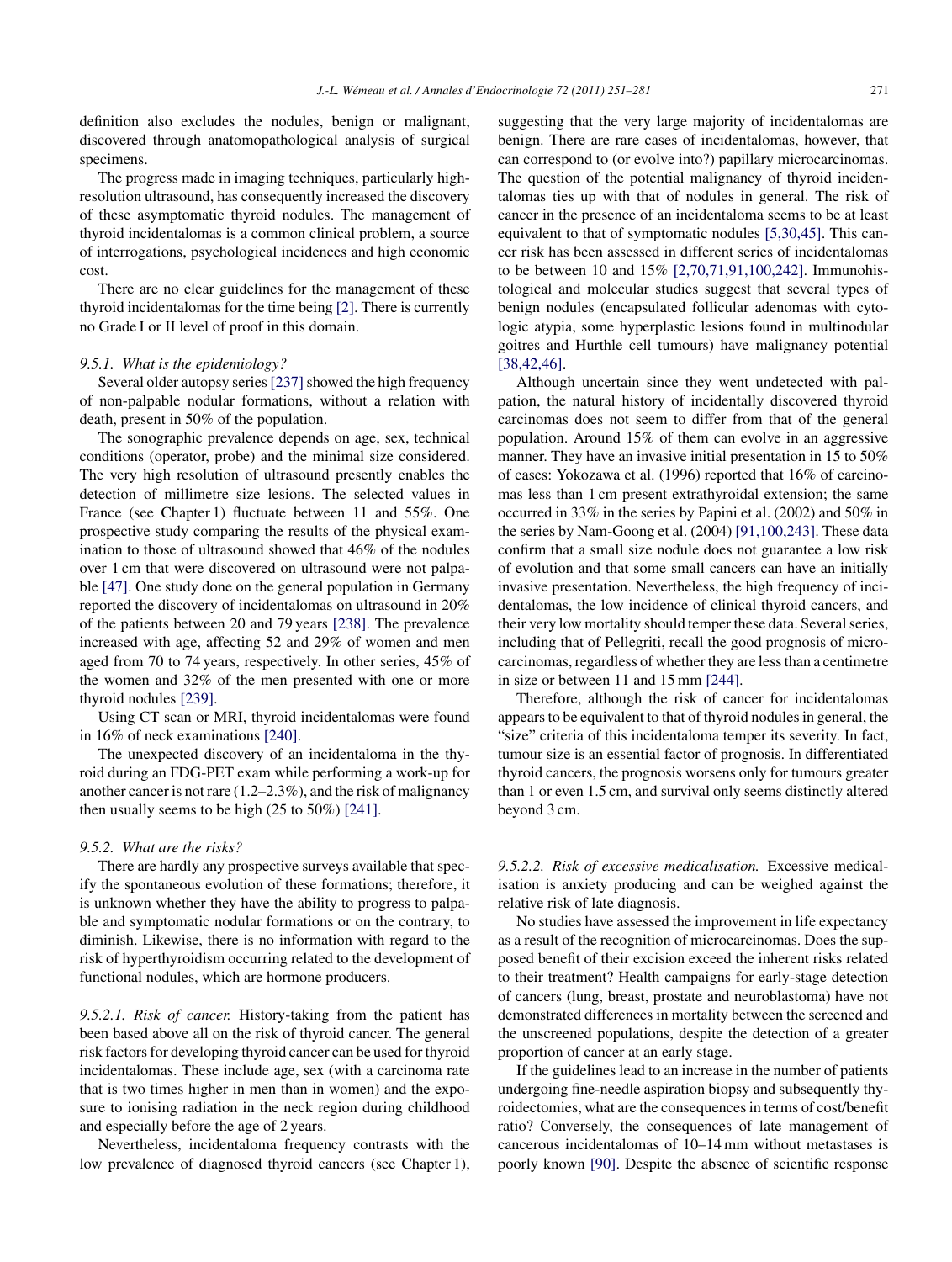to these questions, the guidelines take the uncertainties into account.

#### *9.5.3. Is there a specific management?*

The inadvertent discovery of thyroid incidentalomas must lead to the performance of a specific ultrasound examination for detailing the characteristics of the nodule, the rest of the thyroid gland and the lymph node areas. If the formation was discovered as a result of thyroid uptake in FDG-PET imaging, a thyroid ultrasound and ultrasound-guided fine-needle biopsy should be conducted immediately due to the high prevalence of thyroid carcinomas with this method of detection.

#### *9.5.4. Which nodules should be biopsied?*

The decision to explore a thyroid incidentaloma is based on a group of risk factors with variable levels of proof:

- age, sex, pathological context;
- existence of thyroid cancer risk factors: familial, history of neck irradiation in childhood;
- TSH level:
- size of the nodule:
- sonographic characteristics of the nodule (see tables on the sonographic criteria of the benignity and malignancy of nodules);
- isolated character or integrating a more diffuse dystrophy of the gland.

The guidelines of the National Cancer Institute (NCI), published in 2008, concerning the indications for cytology studies of incidentalomas proposed that a fine-needle aspiration biopsy be performed if the nodule had a diameter of at least 10–15 mm, with the exception of true cysts or septated cysts without notable solid component [\[89\].](#page-26-0) Biopsy was also advised, regardless of the size, if the nodule presented with signs suggestive of malignancy on ultrasound. This approach is controversial since there are no demonstrated benefits of the cytological diagnosis of microcarcinomas.

The American Thyroid Association (ATA), the Academy of Clinical Thyroidologists (ACT), the American Association of Clinical Endocrinologists (AACE) and the Society of Radiologists in Ultrasound (SRU) issued more detailed guidelines [\[70,89\], w](#page-26-0)hich take into consideration the sonographic aspects. Two recent series from McCartney and Stukenborg (2008) and Horvath et al. (2009) attempted to create a hierarchical division of biopsy indications, which considered the diagnostic cost benefit of different diagnostic approaches [\[90\]](#page-26-0) or sonographic risk scores (TIRADS) [\[92\].](#page-26-0) The systematic biopsy of all incidentalomas over 1 cm has been found to be of little benefit [\[90,134\].](#page-26-0)

In the final analysis, taking into account this bibliographic data and on the basis of a professional consensus, the recommendations for fine needle aspiration indications are formulated in Table 7.

#### Table 7

Indications for fine needle aspiration during the ultrasound assessment of incidentalomas.

| Nodular incidentalomas > 1 cm |
|-------------------------------|
|-------------------------------|

| Restrict the performance of biopsies to the following cases                                                                                                                                                                   |
|-------------------------------------------------------------------------------------------------------------------------------------------------------------------------------------------------------------------------------|
| High-risk profile                                                                                                                                                                                                             |
| History of external radiation therapy in childhood                                                                                                                                                                            |
| Family history of MTC or MEN-2                                                                                                                                                                                                |
| Personal or family history of Cowden's disease, familial polyposis<br>coli, Carney complex, McCune-Albright syndrome                                                                                                          |
| High baseline calcitonin on two occasions                                                                                                                                                                                     |
| Nodule accompanied by adenopathy                                                                                                                                                                                              |
| Nodule discovered during an assessment for metastases                                                                                                                                                                         |
| At-risk nodule                                                                                                                                                                                                                |
| Nodule that increased by 20% in volume (or in which at least two<br>dimensions increased a minimum of 2 mm) since the last size<br>measurement                                                                                |
| Nodule with at least two suspicious sonographic criteria: solid and<br>hypoechoic, microcalcifications, indefinite margins/borders,<br>taller than wide shape, type IV vascularization                                        |
| Nodule located during an F-18 FDG-PET scan with a zone of focal<br>hypermetabolism                                                                                                                                            |
| Nodule that had a previous non-significant FNA                                                                                                                                                                                |
| $Size > 2$ cm                                                                                                                                                                                                                 |
| Even in the absence of a high-risk profile or risk relative to ultrasound<br>characteristics of the nodule, FNA is justified to avoid<br>misreading a large size (T2) follicular tumour with uncertain<br>evolution potential |
| Nodular incidentaloma $< 1$ cm                                                                                                                                                                                                |
| The large proportion of sampling failure in nodules $<$ 7 mm in diameter,<br>the love right of a notantial migroconsinance in those                                                                                           |

the low risk of a potential microcarcinoma in these circumstances, without disregard for the stress related to the FNA procedure incites careful consideration of the FNA indications for incidentalomas with smaller dimensions. Only incidentalomas between 7 and 10 mm presenting with risk factors (high-risk profile, at-risk nodule) can benefit from ultrasound-guided biopsy

# *9.5.5. Which nodules should not be biopsied?* FNA is not recommended in the following situations:

- incidentaloma < 1 cm AND absence of risk factors;
- true cyst, regardless of size.

# *9.5.6. If biopsy is decided upon, what level of efficacy can be expected in small-sized incidentalomas?*

The efficacy of the examination is related to the skill of the physician performing the FNA but also to the size of the biopsied formation [\[245\].](#page-30-0) The smaller the volume of the nodule, the greater the proportion of specimen samples that are non-contributory or insufficient. Therefore, for a nodule with a diameter of 7 mm, the proportion of FNA failure was 35.6%. In the series by Nam-Goong (2004) however, the mean size of biopsied incidentalomas was  $0.9 \pm 0.3$  cm (range  $0.2$ –1.5 cm) and the proportion of sampling failure varied from 30 to 36%, with no significant difference according to the size classification of the nodules  $\leq 5$  mm, 0.5–1 cm and 1–1.5 cm), although the size criteria was studied in classes and not as continuous variables [\[245\]. I](#page-30-0)n the recent series by Kim, biopsies were less contributory and the diagnostic sensitivity was less favourable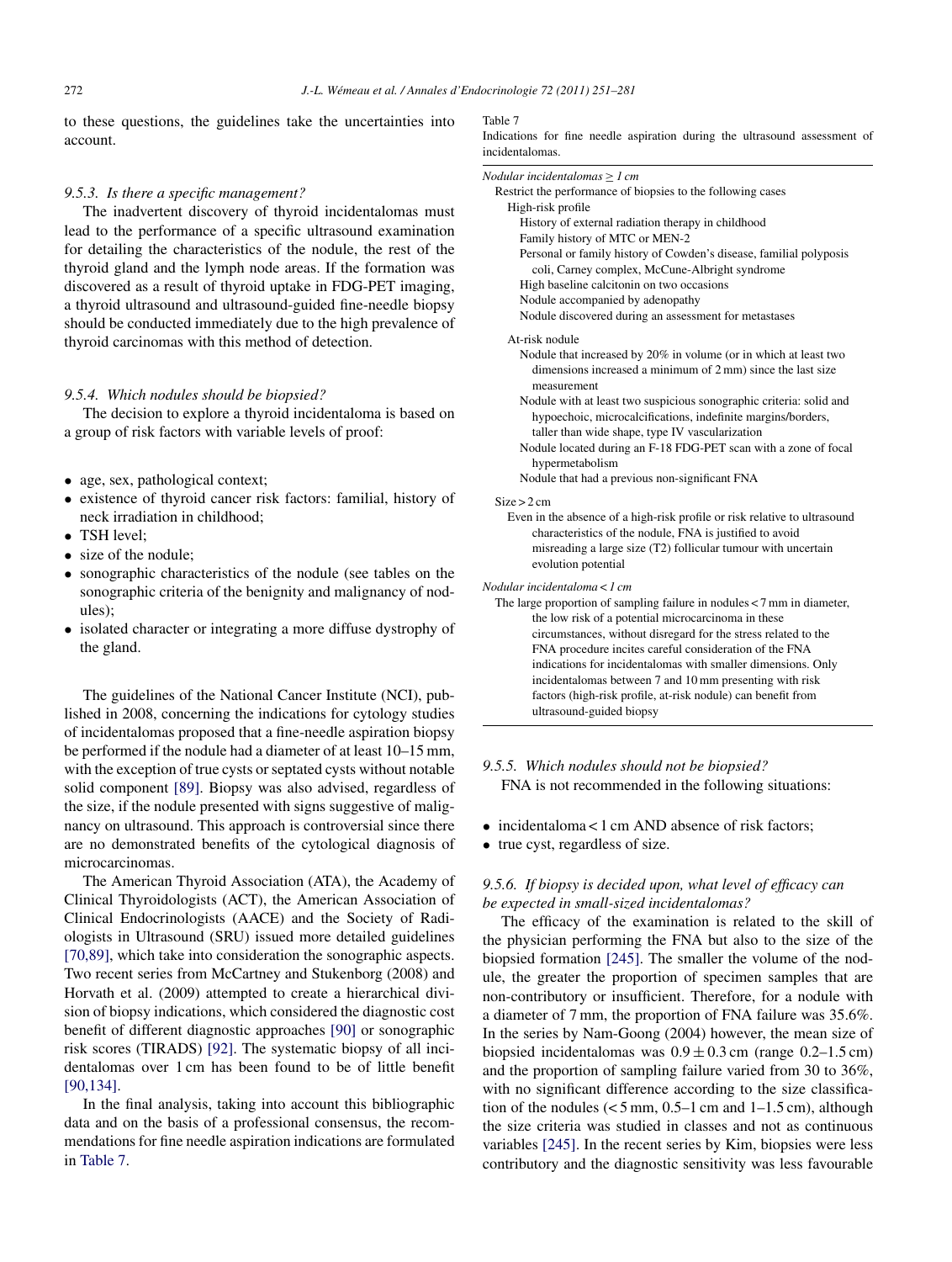

Fig. 4. Management of occult thyroid nodules. \* High-risk profile: history of external radiation therapy in childhood; familial history of MCT or MEN-2; personal or familial history of Cowden's disease, familial polyposis coli, Carney complex, McCune-Albright syndrome; high baseline calcitonin level on two occasions; nodule accompanied by suspicious adenopathy; nodule discovered as part of a work-up for frequent metastasis; \*\* at-risk nodule: nodule with 20% increase in volume (or in which at least two dimensions increased by a minimum of 2 mm) since the last measurement of size; nodule with at least two of the following suspicious criteria on ultrasound: solid and hypoechoic, microcalcifications, indefinite margins/borders, shape that is taller than wide, type IV vascularisation; nodule located during an F-18 FDG-PET scan with a zone of focal hypermetabolism; nodule that had a non-significant previous FNA; \*\*\* presence of at least 2 suspicious signs on ultrasound: nodule with at least two of the following suspicious criteria on ultrasound: solid and hypoechoic, microcalcifications, indefinite margins/borders, shape that is taller (anteroposterior diameter) than wide (transverse diameter), type IV vascularization.

for nodules less than 5 mm than for those 5–10 and greater than 10 mm [\[246\].](#page-30-0)

# *9.5.7. Who operates? Who monitors? How is monitoring carried out?*

1. With thyroid incidentalomas, operative indications are rare and are restricted to:

- nodules in which the cancerous nature has been genuinely authenticated;
- nodules posing problems due to the significance of their volume or of their plunging nature.

The intervention is preceded by measurement of the calcitonin level. Total thyroidectomy is preferred if the nodular dystrophy appears to be diffuse.

2. The majority of incidentalomas require only monitoring:

• to avoid excessive medicalisation, the recommendation is clinical monitoring through occasional palpation of the thyroid region when the clinical context and sonographic aspects are reassuring and the size of the incidentaloma is less than

2 cm. This incidentally discovered formation was not found on screening and does not justify monitoring that is different from that of the general population. Ultrasound re-evaluation should be done if a palpable neck anomaly unexpectedly appears;

• if conversely there are risk factors of cancer, if the nodule is greater than 2 cm or if the ultrasound results are rather ambiguous, even if the nodule appeared cytologically benign (Fig. 4), monitoring will be clinical, sonographic and cytological.

The initiation of TSH suppression therapy is not recommended, the validity, efficacy and safety of which have not been evaluated in these circumstances.

# **Disclosure of interest**

The authors declare that they have no conflicts of interest concerning this article.

## **Acknowledgments**

Mrs Janet Ratziu for translation.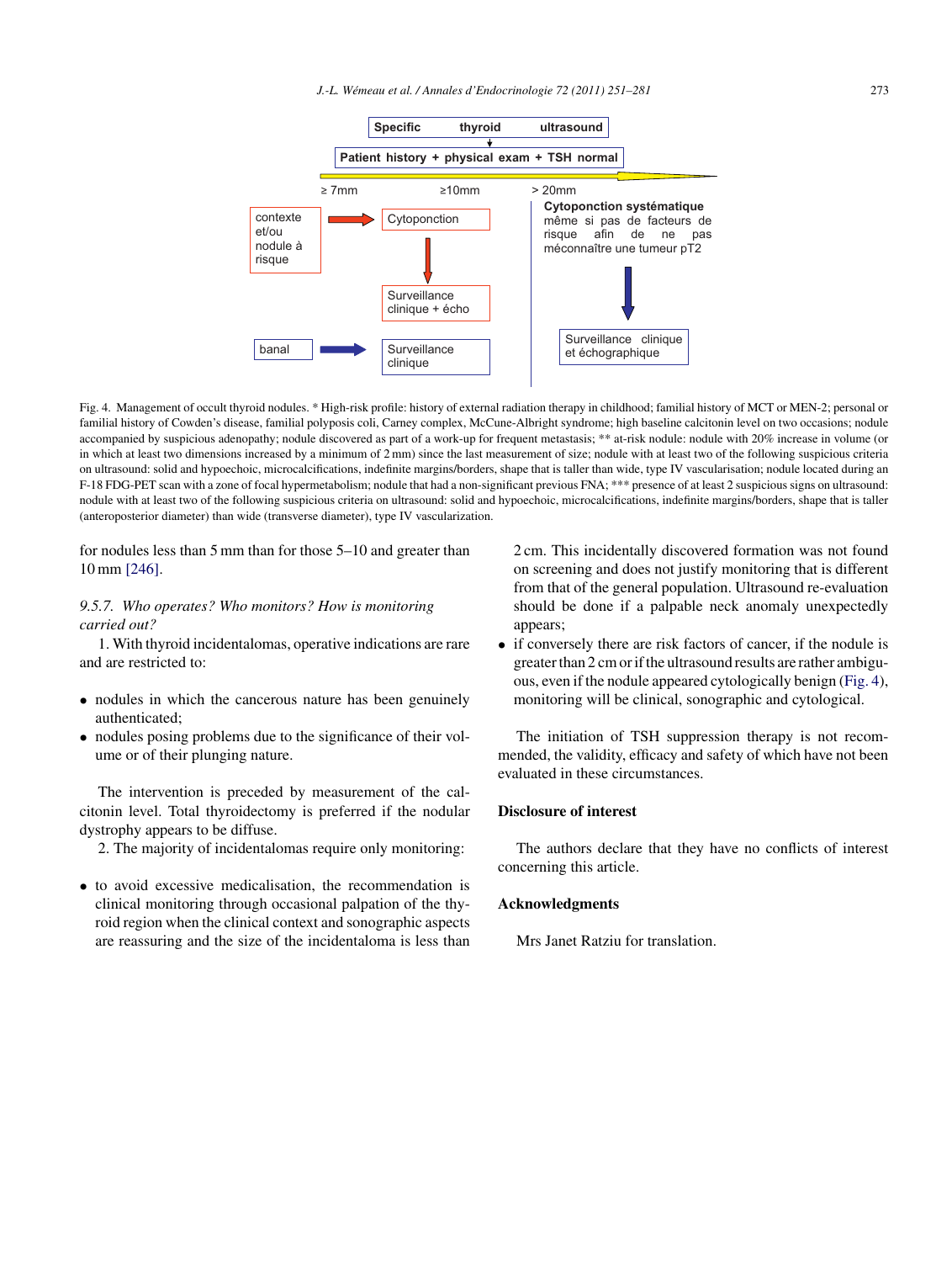# <span id="page-23-0"></span>**Appendix A.**

| Patient <sup>a,b</sup>                                                                                                                                                                                                                                                                                           |                                    |                                         |                                                                                                                                                   |
|------------------------------------------------------------------------------------------------------------------------------------------------------------------------------------------------------------------------------------------------------------------------------------------------------------------|------------------------------------|-----------------------------------------|---------------------------------------------------------------------------------------------------------------------------------------------------|
| Maiden name <sup>d</sup> :<br>Home address postal code: $      $                                                                                                                                                                                                                                                 |                                    |                                         | First name: $\dots \dots \dots \dots \dots \dots \dots \dots \dots \dots$<br>Date of birth and/or age:<br>Birth town postal code:  -- -- -- -- -- |
| Physician operator <sup>a</sup>                                                                                                                                                                                                                                                                                  |                                    |                                         |                                                                                                                                                   |
| Date of sampling <sup>d</sup> : $  $ - $ $ - $ $ - $  $ - $  $ -- $  $ --                                                                                                                                                                                                                                        |                                    |                                         |                                                                                                                                                   |
| Physician cytopathologist                                                                                                                                                                                                                                                                                        |                                    |                                         |                                                                                                                                                   |
| Date of report signature: $   /       $                                                                                                                                                                                                                                                                          |                                    |                                         |                                                                                                                                                   |
| Clinical information (To be filled in by the operator and sent completed with the specimen)                                                                                                                                                                                                                      |                                    |                                         |                                                                                                                                                   |
| $\Box$ Multinodular goitre<br>$\blacksquare$ Hypothyroidism<br>$\blacksquare$ Autoimmune thyroiditis<br>Presence of anti-thyroid antibodies<br>Graves' disease<br>History of fine-needle aspiration<br>Levothyroxine<br>Inhibitors of thyroxine synthesis<br>$\blacksquare$ TSH:<br>$\Box$ Scintigraphy, result: |                                    |                                         |                                                                                                                                                   |
| Nodule characteristics                                                                                                                                                                                                                                                                                           |                                    | (Fill in one form per nodule)           |                                                                                                                                                   |
| Topography of the nodule <sup>d</sup><br>$\Box$ Right lobe<br>Localisation in the organd: .<br>Size: $ \_$   $ $   $ $ mm                                                                                                                                                                                        | $\Box$ Left lobe                   | $\Box$ Isthmus                          | $\Box$ Other:                                                                                                                                     |
| $\Box$ Scintigraphy <sup>d</sup>                                                                                                                                                                                                                                                                                 | Low uptake                         | Homogenous uptake                       | $\Box$ High uptake                                                                                                                                |
| Ultrasound examination <sup>d</sup><br>Nodule characteristics<br>$\Box$ Single<br>$\square$ Solid<br>$\Box$ Anechogenicity $\Box$ Hypoechogenicity $\Box$ Heteroechogenicity $\Box$ Isoechogenicity $\Box$ Hyperechogenicity<br>$\Box$ Microcalcifications                                                       | $\Box$ In a goitre<br>$\Box$ Mixed | $\Box$ Cystic                           |                                                                                                                                                   |
| $\blacksquare$ Margins regular<br>$\Box$ Type of vascularization:                                                                                                                                                                                                                                                | $\Box$ Irregular                   | $\blacksquare$ Extrathyroidal extension |                                                                                                                                                   |
| $\Box$ Lymph nodes                                                                                                                                                                                                                                                                                               | $\Box$ Suspicious                  | $\Box$ Non-suspicious                   |                                                                                                                                                   |
| Material presented                                                                                                                                                                                                                                                                                               |                                    |                                         |                                                                                                                                                   |
|                                                                                                                                                                                                                                                                                                                  |                                    |                                         | Cellular suspension                                                                                                                               |
| Techniques                                                                                                                                                                                                                                                                                                       |                                    |                                         |                                                                                                                                                   |
| $\blacksquare$ Stains                                                                                                                                                                                                                                                                                            |                                    | Immunocytochemistry                     | $\Box$ Other:                                                                                                                                     |
| Result                                                                                                                                                                                                                                                                                                           |                                    |                                         |                                                                                                                                                   |
| $\Box$ Diagnostic                                                                                                                                                                                                                                                                                                |                                    | Non-diagnostic                          | $\Box$ Poor fixation or preservation                                                                                                              |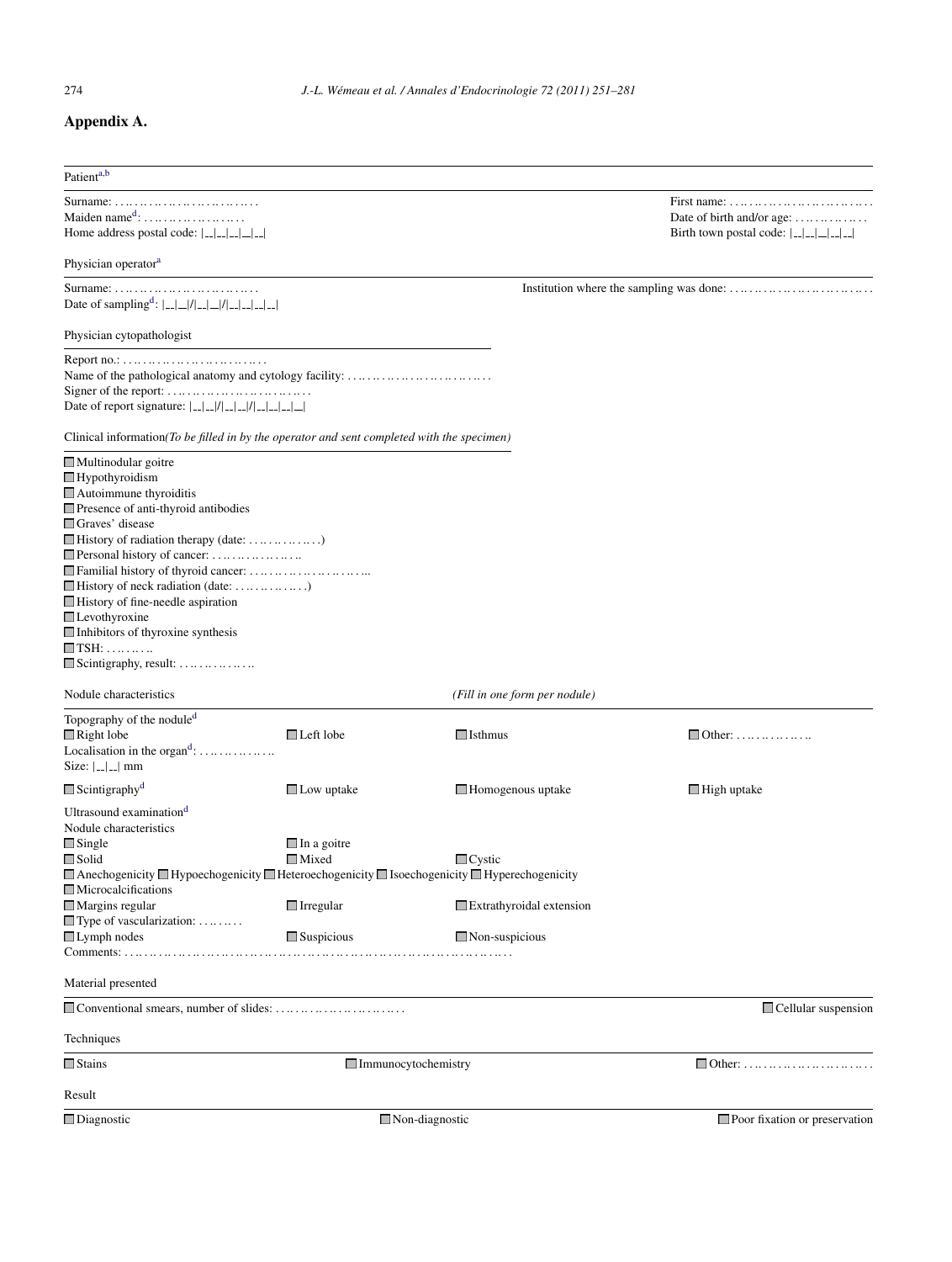## <span id="page-24-0"></span>Appendix A (Continued )

Result

|                                                                                                   |                                                   | Limited cellularity                          |
|---------------------------------------------------------------------------------------------------|---------------------------------------------------|----------------------------------------------|
|                                                                                                   |                                                   | Absence of follicular cells<br>$\Box$ Other: |
|                                                                                                   |                                                   |                                              |
| Cytopathologic description                                                                        |                                                   |                                              |
| Optional (full text)                                                                              |                                                   |                                              |
| Diagnostic conclusion (6 categories) <sup>c</sup>                                                 |                                                   |                                              |
| $\Box$ Non-diagnostic (undetermined cancer risk)                                                  |                                                   |                                              |
| $\Box$ Benign                                                                                     |                                                   |                                              |
|                                                                                                   | $\blacksquare$ Thyroiditis<br>Hyperplastic nodule |                                              |
| Atypia of undetermined significance                                                               |                                                   |                                              |
| Follicular neoplasm / Oncocytic neoplasm (Hurthle cells)                                          |                                                   |                                              |
|                                                                                                   | $\Box$ Follicular neoplasm                        |                                              |
|                                                                                                   | Oncocytic neoplasm                                |                                              |
| Suspicious for malignancy                                                                         |                                                   |                                              |
|                                                                                                   | Papillary carcinoma<br>Medullary carcinoma        |                                              |
|                                                                                                   | □ Undifferentiated carcinoma                      |                                              |
|                                                                                                   | $\Box$ Lymphoma                                   |                                              |
|                                                                                                   | $\blacksquare$ Metastasis                         |                                              |
|                                                                                                   | $\Box$ Other:                                     |                                              |
| $\Box$ Malignant                                                                                  | Papillary carcinoma                               |                                              |
|                                                                                                   | Medullary carcinoma                               |                                              |
|                                                                                                   | □ Undifferentiated carcinoma                      |                                              |
|                                                                                                   | Lymphoma                                          |                                              |
|                                                                                                   | $\blacksquare$ Metastasis                         |                                              |
|                                                                                                   | $\Box$ Other:                                     |                                              |
|                                                                                                   |                                                   |                                              |
| ADICAP code: $         $                                                                          | Other:  __ __ __ __ __ __ __ __                   |                                              |
|                                                                                                   |                                                   |                                              |
| NB: the essential items for interpretation or decision-making are yellow highlighted in the text. |                                                   |                                              |

Some data may be unable to be determined; this should be explained in the report.

<sup>a</sup> Names provided by the operator.

- <sup>b</sup> Identification no. (PIN or social security no.) and address of the patient are currently optional.
- <sup>c</sup> According to recommendations defined by the Bethesda guidelines (2008 NCI conference).

<sup>d</sup> The operator cannot collect the data; the item will then be filled in as: non-communicated (NC).

#### **References**

- [1] Andem. La prise en charge diagnostique du nodule thyroïdien. Recommandations pour la pratique clinique. Éditions Norbet Attali: 1997. 256 p.
- [2] Cooper DS, Doherty GM, Haugen BR, Kloos RT, Lee SL, Mandel SJ, et al., American thyroid association guidelines taskforce. Management guidelines for patients with thyroid nodules and differentiated thyroid cancer. Thyroid 2006;16:109–42.
- [3] Gharib H, Papini E, Valcavi R, Baskin HJ, Crescenzi A, Dottorini ME, et al. American association of clinical endocrinologists (AACE) and Associazione Medici Endocrinologi medical guidelines for clinical practice for the diagnosis and management of thyroid nodules. Endocr Pract 2006;12:63–102.
- [4] Paschke R, Reiners C, Führer D, Schmid KW, Dralle H, Brabant G. Empfehlungen ud offene Fragen in der Diagnostik und Therapie von Schildrüssenknoten Stellungnahme der Sektion Schilddrüsse der Deutschen Gesellschaft für Endokrinologie. Dtsch Med Wochenschr 2005;130:18.
- [5] Mazzaferri EL. Management of a solitary thyroid nodule. N Engl J Med 1993;328:553–9.
- [6] Valeix P, Zarebska M, Bensimon M, Cousty C, Bertrais S, Galan P, et al. Ultrasonic assessment of thyroid nodules, and iodine status of French adults participating in the SU.VI.MAX study. Ann Endocrinol 2001;62:499–506.
- [7] Bruneton JN, Balu-Maestro C, Marcy PY, Melia P, Mourou MY. Very high frequency (13 MHz) examination of the normal neck: detection of normal lymph nodes and thyroid nodules. J Ultrasound Med 1994;13: 87–90.
- [8] Dean DS, Gharib H. Epidemiology of thyroid nodules. Best Pract Res Endocinol Metab 2008;22:901–11.
- [9] Krohn K, Führer D, Bayer Y, Eszlinger M, Brauer V, Neumann S, et al. Molecular pathogenesis of euthyroid and toxic multinodular goiter. Endocr Rev 2005;26:504–24.
- [10] Guan H, Ji M, Bao R, Yu H, Wang Y, Hou P, et al. Association of high iodine intake with the T1799A BRAF mutation in papillary thyroid cancer. J Clin Endocrinol Metab 2009;94:1612–7.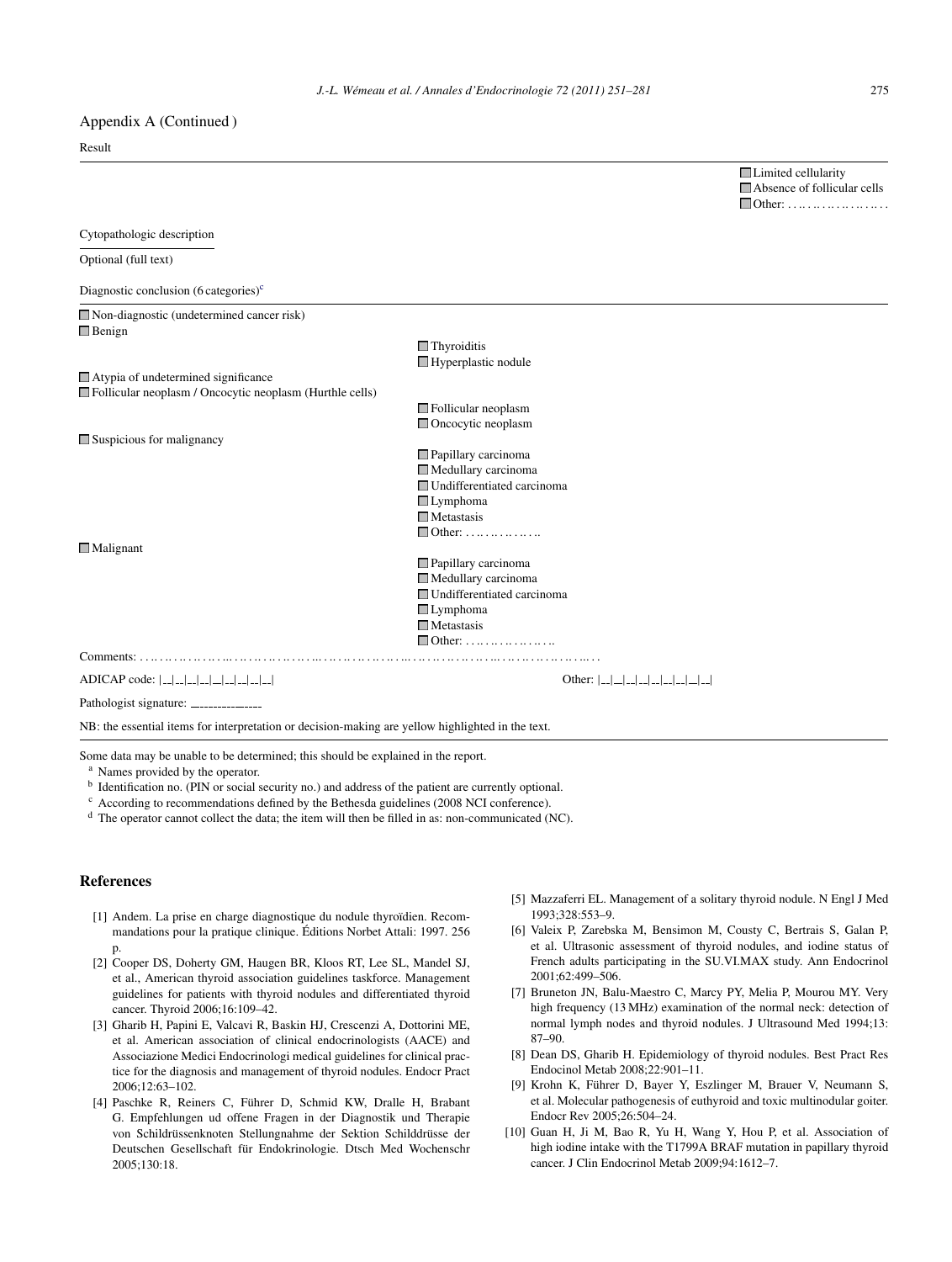- <span id="page-25-0"></span>[11] Knudsen N, Laurberg P, Perrild H, Bülow I, Ovesen L, Jorgensen T. Risk factors for goiter and thyroid nodules. Thyroid 2002;12: 879–88.
- [12] Polyzos SA, Kita M, Efstathiadou Z, Poulakos P, Slavakis A, Sofianou D, et al. Serum thyrotropin concentration as a biochemical predictor of thyroid malignancy in patients presenting with thyroid nodules. J Cancer Res Clin Oncol 2008;134:953–60.
- [13] Boelaert K, Horacek J, Holder RL, Watkinson JC, Sheppard MC, Franklyn JA. Serum thyrotropin concentration as a novel predictor of malignancy in thyroid nodules investigated by fine-needle aspiration. J Clin Endocrinol Metab 2006;91:4253–5.
- [14] Nosé V. Familial non-medullary thyroid carcinoma: an update. Endocr Pathol 2008;19:226–40.
- [15] LiVolsi V, Baloch ZW. Familial thyroid carcinoma: the road less travelled in thyroid pathology. Diagn Histopathol 2009;15:87–94.
- [16] Hansen PS, Brix TH, Bennedbaek FN, Bonnema SJ, Iachine I, Kyvik KO, et al. The relative importance of genetic and environmental factors in the aetiology of thyroid nodularity: a study of healthy Danish twins. Clin Endocrinol (Oxf) 2005;62:380–6.
- [17] Adjadj E, Schlumberger M, de Vathaire F. Germ-line DNA polymorphisms and susceptibility to differentiated thyroid cancer. Lancet Oncol 2009;10:181–90.
- [18] Gudmundsson J, Sulem P, Gudbjartsson DF, Jonasson JG, Sigurdsson A, Bergthorsson JT, et al. Common variants on 9q22.33 and 14q13.3 predispose to thyroid cancer in European populations. Nat Genet 2009;41:460–4.
- [19] Völzke H, Friedrich N, Schipf S, Haring R, Lüdemann J, Nauck M, et al. Association between serum insulin-like growth factor-1 levels and thyroid disorders in a population-based study. J Clin Endocrinol Metab 2007;92:4039–45.
- [20] Acharya S, Sarafoglou K, LaQuaglia M, Lindsley S, Gerald W, Wollner N, et al. Thyroid neoplasms after therapeutic radiation for malignancies during childhood or adolescence. Cancer 2003;97:2397–403.
- [21] Metzger ML, Howard SC, Hudson MM, Gow KW, Li CS, Krasin MJ, et al. Natural history of thyroid nodules in survivors of pediatric Hodgkin lymphoma. Pediatr Blood Cancer 2006;46:314–9.
- [22] Brignardello E, Corrias A, Isolato G, Palestini N, Cordero di Montezemolo L, Fagioli F, et al. Ultrasound screening for thyroid carcinoma in childhood cancer survivors: a case series. J Clin Endocrinol Metab 2008;93:4840–3.
- [23] Naing S, Collins BJ, Schneider AB. Clinical behavior of radiationinduced thyroid cancer: factors related to recurrence. Thyroid 2009;19:479–85.
- [24] Williams D. Twenty years' experience with post-chernobyl thyroid cancer. Best Pract Res Endocinol Metab 2008;22:1061–73.
- [25] Zablotska LB, Bogdanova TI, Ron E, Epstein OV, Robbins J, Likhtarev IA, et al. A cohort study of thyroid cancer and other thyroid diseases after the chernobyl accident. Am J Epidemiol 2008;167:305.
- [26] Verger P, Chérié-Challine L. Évaluation des conséquences sanitaires de l'accident de chernobyl en France : dispositif de surveillance épidémiologique, état des conaissances, évaluation des risques et perspectives. Rapport IPSN-InVS, réf IPSN/00-15a, 2000, 75 p. [http://www.invs.sante.fr/presse/tchernobyl/rapport](http://www.invs.sante.fr/presse/tchernobyl/rapport_tchernobyl2.pdf)\_tchernobyl2.pdf.
- [27] Verger P, Catelinois O, Tirmarche M, Chérié-Challine L, Pirard P, Colonna M, et al. Thyroid cancers in France and the chernobyl accident: risk assessment and recommendations for improving epidemiological knowledge. Health Phys 2003;8:323–9.
- [28] Catelinois O, Laurier D, Verger P, Rogel A, Colonna M, Ignasiak M, et al. Uncertainty and sensitivity analysis in assessment of the thyroid cancer risk related to chernobyl fallout in Eastern France. Risk Anal 2005;25:243–52.
- [29] Lin JD, Chao TC, Huang BY, et al. Thyroid cancer in the thyroid nodules evaluated by ultrasonography and fine-needle aspiration cytology. Thyroid 2005;15:708–17.
- [30] Frates MC, Benson CB, Doubilet PM, Kunreuther E, Contreras M, Cibas ES, et al. Prevalence and distribution of carcinoma in patients with solitary and multiple thyroid nodules on sonography. J Clin Endocrinol Metab 2006;91:3411–7.
- [31] Mandel SJ. A 64-year-old women with a thyroid nodule. JAMA 2004;292:2632–42.
- [32] Remontet L, Buemi A, Velten M, Jougla E, Estéve J. Évolution de l'incidence et de la mortalité par cancer en France de 1978 à 2000. Rapport InVS, 2003, p. 149–54, [http://www.invs.sante.fr/publications/](http://www.invs.sante.fr/publications/2003/rapport_cancer_2003/index.html) 2003/rapport cancer [2003/index.html.](http://www.invs.sante.fr/publications/2003/rapport_cancer_2003/index.html)
- [33] Wang C, Crapo LM. The epidemiology of thyroid disease and implication for screening. Endocrinol Metab Clin North Am 1997;26:189–218.
- [34] Kuma K, Matsuzuka F, Kobayashi A, Hirai K, Morita S, Miyauchi A, et al. Outcome of long standing solitary thyroid nodules. World J Surg 1992;16:583–8.
- [35] Papini E, Petrucci L, Guglielmi R, Panunzi C, Rinaldi R, Bacci V, et al. Long-term changes in nodular goiter: a 5-year prospective randomized trial of levothyroxine suppressive therapy for benign cold thyroid nodules. J Clin Endocrinol Metab 1998;83:780–3.
- [36] Alexander EK, Hurwitz S, Heering JP, Benson CB, Frates MC, Doubilet PM, et al. Natural history of benign solid and cystic thyroid nodules. Ann Intern Med 2003;138:315–8.
- [37] Wémeau JL, Caron P, Schvartz C, Schlienger JL, Orgiazzi J, Cousty C, et al. Effects of thyroid-stimulating hormone suppression with levothyroxine in reducing the volume of solitary thyroid nodules and improving extranodular nonpalpable changes: a randomized, double-blind, placebocontrolled trial by the French thyroid research group. J Clin Endocrinol Metab 2002;87:4928–34.
- [38] Cooper DS, Doherty GM, Haugen BR, Kloos RT, Lee SL, Mandel SJ, et al. Revised American Thyroid Association management guidelines for patients with thyroid nodules and differentiated thyroid cancer. Thyroid 2009;19(11):1167–214.
- [39] Illouz F, Rodien P, Saint-André JP, Triau S, Laboureau-Soares S, Dubois S, et al. Usefulness of repeated fine-needle cytology in the follow-up of non-operated thyroid nodules. Eur J Endocrinol 2007;156:303–8.
- [40] Ito Y, Uruno T, Nakano K, Takamura Y, Miya A, Kobayashi K, et al. An observational trial without surgical treatment in patients with papillary microcarcinoma of the thyroid. Thyroid 2003;13:381–7.
- [41] Phitayakorn R, McHenry C. Follow-up after surgery for benign nodular thyroid disease: evidence-based approach. World J Surg 2008;32:1374–84.
- [42] Arora N, Scognamiglio T, Zhu B, Fahey III TJ. Do benign nodules have malignant potential? An evidence-based review. World J Surg 2008;32:1237–46.
- [43] Williams ED. Guest editorial: two proposals regarding the terminology of thyroid tumors. Int J Surg Pathol 2000;8:181–3.
- [44] Corvilain B. The natural history of thyroid autonomy and hot nodules. Ann Endocrinol (Paris) 2003;64:17–22.
- [45] Hegedüs L, Bonnema SJ, Bennedbaek FN. Management of simple nodular goiter: current status and future perspectives. Endocr Rev 2003;24:102–34.
- [46] McHenry CR, Thomas SR, Slusarczyk SJ, Khiyami A. Follicular or Hürthle cell neoplasm of the thyroid: can clinical factors be used to predict carcinoma and determine extent of thyroidectomy? Surgery 1999;126:798–802.
- [47] Shabb NS, Salti I. Subacute thyroiditis: fine-needle aspiration cytology of 14 cases presenting with thyroid nodules. Diagn Cytopathol 2006;34:18–23.
- [48] Sanabria A, Carvalho AL, Piana de Andrade V, Pablo Rodrigo J, Vartanian JG, Rinaldo A, et al. Is galectin-3 a good method for the detection of malignancy in patients with thyroid nodules and a cytologic diagnosis of "follicular neoplasm"? A critical appraisal of the evidence. Head Neck 2007;29:1046–54.
- [49] Cerci C, Cerci SS, Eroglu E, Dede M, Kapucuoglu N, Yildiz M, et al. Thyroid cancer in toxic and non-toxic multinodular goiter. J Postgrad Med 2007;53:157–60.
- [50] Chiang FY, Lin JC, Lee KW, Wang LF, Tsai KB, Wu CW, et al. Thyroid tumors with preoperative recurrent laryngal nerve palsy: clinicopathological features and treatment outcome. Surgery 2006;140:413–7.
- [51] Brander A, Viikinkoski P, Tuuhea J, Voutilainen L, Kivisaari L. Clinical versus ultrasound examination of the thyroid gland in common clinical practice. J Clin Ultrasound 1992;20:37–42.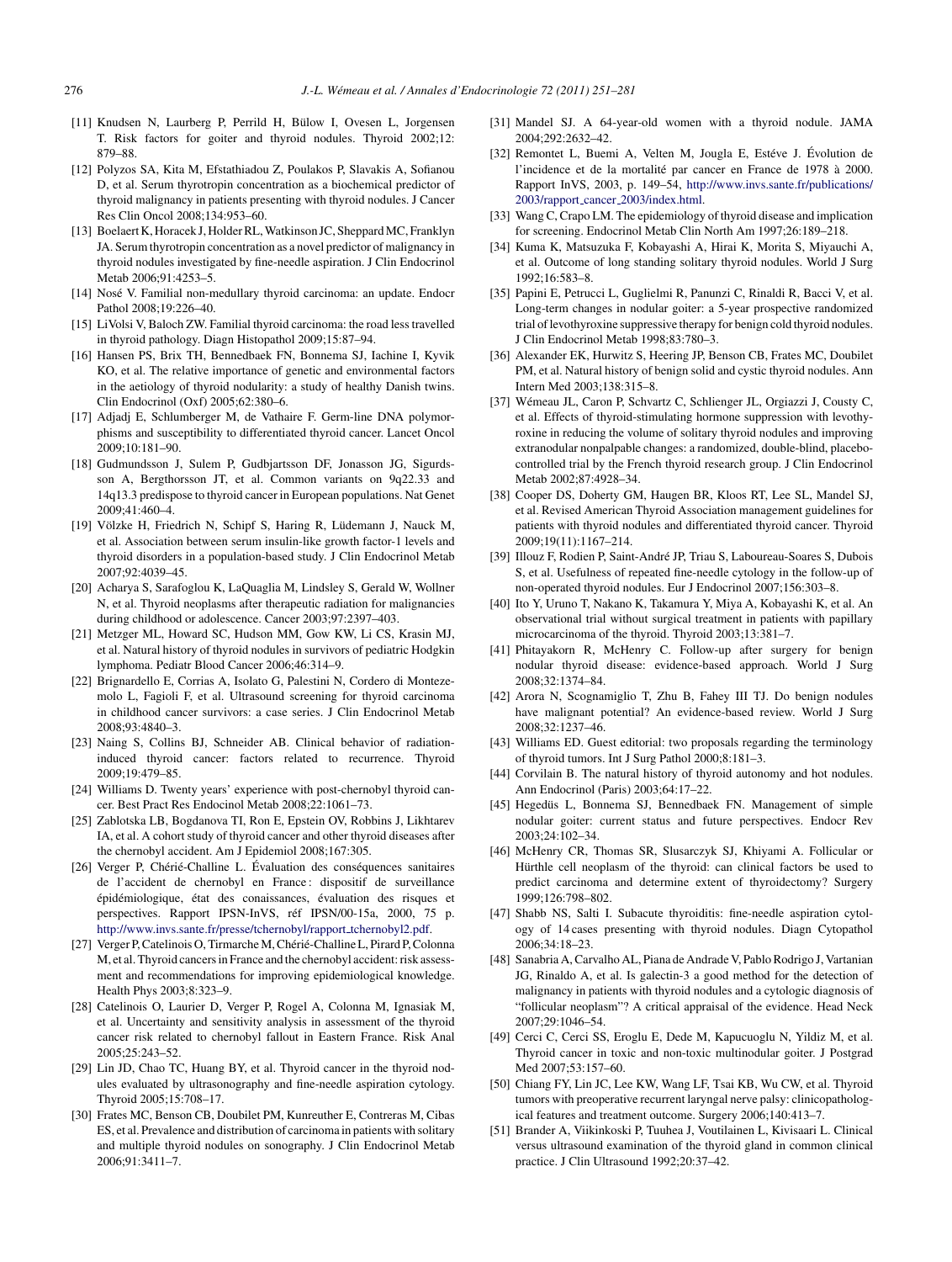- <span id="page-26-0"></span>[52] King AD, Ajuha AT, King W, Metreweli C. The role of ultrasound in the diagnosis of large, rapidly growing, thyroid mass. Postgrad Med J 1997;73:412–4.
- [53] Marquesee E, Benson CB, Frates MC, Doubilet PM, Larsen PR, Cibas ES, et al. Usefulness of ultrasonography in the management of nodular thyroid disease. Ann Intern Med 2000;133:696–700.
- [54] Demers LM, Spencer CA. Laboratory medicine practice guidelines: laboratory support for the diagnosis and monitoring of thyroid disease. Clin Endocrinol (Oxf) 2003;58:138–40.
- [55] Kloos RT, Eng C, Evans DB, Francis GL, Gagel RF, Gharib H, et al. American thyroid association guidelines task force medullary thyroid cancer: management guidelines of the American Thyroid Association. Thyroid 2009;19:565–612.
- [56] Cohen R, Campos JM, Salaün C, Heshmati HM, Kraimps JL, Proye C, et al. Preoperative calcitonin levels are predictive of tumor size and postoperative calcitonin normalization in medullary thyroid carcinoma. J Clin Endocrinol Metab 2000;85:919–22.
- [57] Machens A, Hauptmann S, Dralle H. Medullary thyroid cancer responsiveness to pentagastrin stimulation: an early surrogate parameter of tumor dissemination? J Clin Endocrinol Metab 2008;93: 2234–8.
- [58] Laure Giraudet A, Al Ghulzan A, Aupérin A, Leboulleux S, Chehboun A, Troalen F, et al. Progression of medullary thyroid carcinoma: assessment with calcitonin and carcinoembryonic antigen doubling times. Eur J Endocrinol 2008;158:239–46.
- [59] Barbet J, Campion L, Kraeber-Bodéré F, Chatal JF, GTE Study Group. Prognostic impact of serum calcitonin and carcinoembryonic antigen doubling-times in patients with medullary thyroid carcinoma. J Clin Endocrinol Metab 2005;90:6077–84.
- [60] Rink T, Truong PN, Schroth HJ, Diener J, Zimny M, Grünwald F. Calculation and validation of a plasma calcitonin limit for early detection of medullary thyroid carcinoma in nodular thyroid disease. Thyroid 2009;19:327–32.
- [61] LiVolsi VA. C cell hyperplasia/neoplasia. J Clin Endocrinol Metab 1997;82:39–41.
- [62] Guyétant S, Bléchet C, Saint-André JP. C-cell hyperplasia. Ann Endocrinol (Paris) 2006;67:190–7.
- [63] Elisei R. Routine serum calcitonin measurement in the evaluation of thyroid nodules. Best Pract Res Clin Endocrinol Metab 2008;22: 941–53.
- [64] Costante G, Durante C, Francis Z, Schlumberger M, Filetti S. Determination of calcitonin levels in C-cell disease: clinical interest and potential pitfalls. Nat Clin Pract Endocrinol Metab 2007;5:35–44.
- [65] Scheuba C, Kaserer K, Moritz A, Drosten R, Vierhapper H, Bieglmayer C, et al. Sporadic hypercalcitoninemia: clinical and therapeutic consequences. Endocr Relat Cancer 2009;16:243–53.
- [66] Niccoli P, Wion-Barbot N, Caron P, Henry JF, de Micco C, Saint Andre JP, et al. Interest of routine measurement of serum calcitonin: study in a large series of thyroidectomized patients. J Clin Endocrinol Metab 1997;82:338–41.
- [67] d'Herbomez M, Caron P, Bauters C, Cao CD, Schlienger JL, Sapin R, et al. Reference range of serum calcitonin levels in humans: influence of calcitonin assays, sex, age, and cigarette smoking. Eur J Endocrinol 2007;157:749–55.
- [68] Borget I, De Pouvourville G, Schlumberger M. Editorial: calcitonin determination in patients with nodular thyroid disease. J Clin Endocrinol Metab 2007;92:425–7.
- [69] Cheung K, Roman SA, Wang TS, Walker HD, Sosa JA. Calcitonin measurement in the evaluation of thyroid nodules in the United States: a cost-effectiveness and decision analysis. J Clin Endocrinol Metab 2008;93:2173–80.
- [70] Frates MC, Benson CB, Charboneau JW, Cibas ES, Clark OH, Coleman BG, et al. Management of thyroid nodules detected at US: Society of radiologists in ultrasound consensus conference statement. Radiology 2005;237:794–800.
- [71] Kim EK, Park CS, Chung WY, Oh KK, Kim DI, Lee JT, et al. New sonographic criteria for recommending fine-needle aspiration biopsy of non-palpable solid nodules of the thyroid. AJR 2002;178:687–91.
- [72] Tramalloni J, Monpeyssen H, Correas JM, Hélénon O. Conduite à tenir devant un nodule thyroïdien : échographie, cytoponction. J Radiol 2009;90:362–70.
- [73] Lee M-J, Kim E-K, Kwak JY, Kim MJ. Partially cystic thyroid nodules on ultrasound: probability of malignancy and sonographic differentiation. Thyroid 2009;19:341–6.
- [74] Popowicz B, Klencki M, Lewiński A, Słowińska-Klencka D. The usefulness of sonographic features in selection of thyroid nodules for biopsy in relation to the nodule's size. Eur J Endocrinol 2009;161:103–11.
- [75] Triggiani V, Guastamacchia E, Licchelli B, Tafaro E. Microcalcifications and psammoma bodies in thyroid tumors. Thyroid 2008;18:1017–8.
- [76] Ahuja A, Chick W, King W, Metreweli C. Clinical significance of the comet-tail artifact in thyroid ultrasound. J Clin Ultrasound 1996;24:129–33.
- [77] Vitti P, Rago T, Mazzeo S, Brogioni S, Lampis M, De Liperi A, et al. Thyroid blood flow evaluation by color-flow Doppler sonography distinguishes Graves' disease from Hashimoto's thyroiditis. J Endocrinol Invest 1995;18:857–61.
- [78] Erdoğan MF, Anil C, Cesur M, Başkal N, Erdoğan G. Color flow Doppler sonography for the etiologic diagnosis of hyperthyroidism. Thyroid 2007;17:223–8.
- [79] Miyakawa M, Onoda N, Etoh M, Fukuda I, Takano K, Okamoto T, et al. Diagnosis of thyroid follicular carcinoma by the vascular pattern and velocimetric parameters using high resolution pulsed and power Doppler ultrasonography. Endocr J 2005;52:207–12.
- [80] De Nicola H, Szejnfeld J, Logullo AF, Wolosker AM, Souza LR, Chiferi Jr V. Flow pattern and vascular resistive index as predictors of malignancy risk in thyroid follicular neoplasms. J Ultrasound Med 2005;24: 897–904.
- [81] Becker D, Bair HJ, Becker W, Günter E, Lohner W, Lerch S, et al. Thyroid autonomy with color-coded image-directed Doppler sonography: internal hypervascularization for the recognition of autonomous adenomas. J Clin Ultrasound 1997;25:63–9.
- [82] Boi F, Loy M, Piga M, Serra A, Atzeni F, Mariotti S. The usefulness of conventional and echo colour Doppler sonography in the differential diagnosis of toxic multinodular goitres. Eur J Endocrinol 2000;143:339–46.
- [83] Lyshchik A, Higashi T, Asato R, Tanaka S, Ito J, Mai JJ, et al. Thyroid gland tumor diagnosis at US elastography. Radiology 2005;237: 202–11.
- [84] Rago T, Santini F, Scutari M, Pinchera A, Vitti P. Elastography: new developments in ultrasound for predicting malignancy in thyroid nodules. J Clin Endocrinol Metab 2007;92:2917–22.
- [85] Tranquart F, Bleuzen A, Pierre-Renoult P, Chabrolle C, Sam Giao M, Lecomte P. Élastographie ultrasonore des lésions thyroïdiennes. J Radiol 2008;89:35–9.
- [86] Tramalloni J, Léger A, Correas JM, Monpeyssen H, Szwagier-Uzzan C, Hélénon O, et al. Imagerie des nodules thyroïdiens. J Radiol 1999;80:271–7.
- [87] Monpeyssen H, Tramalloni J. EMC endocrino, Elsevier 2005; 10-002-F-15.
- [88] Borson-Chazot F, Bardet S, Bournaud C, Conte-Devolx B, Corone C, D'Herbomez M, et al. Guidelines for the management of differentiated thyroid carcinomas of vesicular origin. Ann Endocrinol (Paris) 2008;69:472–86.
- [89] Cibas ES, Alexander EK, Benson CB, de Agustín PP, Doherty GM, Faquin WC, et al. Indications for thyroid FNA and pre-FNA requirements: a synopsis of the National cancer institute thyroid fine-needle aspiration state of the science conference. Diagn Cytopathol 2008;36:390–9.
- [90] McCartney CR, Stukenborg GJ. Decision analysis of discordant thyroid nodule biopsy guideline criteria. J Clin Endocrinol Metab 2008;93:3037–44.
- [91] Nam-Goong IS, Kim HY, Gong G, Lee HK, Hong SJ, Kim WB, et al. Ultrasonography-guided fine-needle aspiration of thyroid incidentaloma: correlation with pathological findings. Clin Endocrinol (Oxf) 2004;60:21–8.
- [92] Horvath E, Majlis S, Rossi R, Franco C, Niedmann JP, Castro A, et al. An ultrasonogram reporting system for thyroid nodules stratifying cancer risk for clinical management. J Clin Endocrinol Metab 2009;94:1748–51.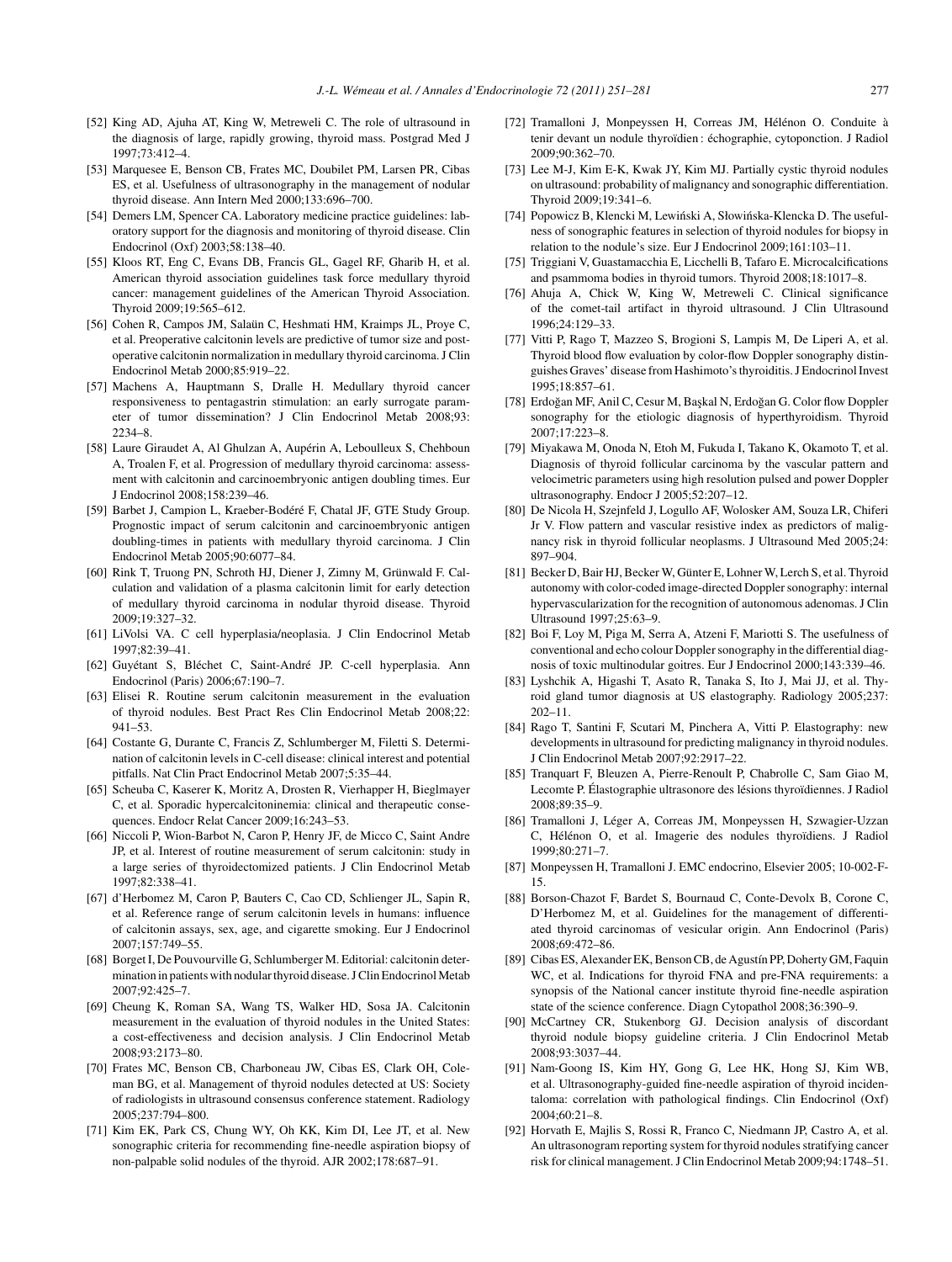- <span id="page-27-0"></span>[93] Tramalloni J, Monpeyssen H. EMC Radiodiagnostic, Elsevier 2003; 32- 700-A-20.
- [94] Conférence de Bethesda. [http://thyroidfna.cancer.gov/pages/conclusions/.](http://thyroidfna.cancer.gov/pages/conclusions/)
- [95] Pitman MB, Abele J, Ali SZ, Duick D, Elsheikh TM, Jeffrey RB, et al. Techniques for thyroid FNA: a synopsis of the National Cancer Institute thyroid fine-needle aspiration state of the science conference. Diagn Cytopathol 2008;36:407–24.
- [96] Baloch ZW, Cibas S, Clark DP, Layfield LJ, Ljung B, Pitman MB, et al. The National cancer institute thyroid fine needle aspiration state of the Science Conference: a summation. CytoJournal 2008;5:6.
- [97] Yang J, Schadig U, Loquono R, Wasserman PG. Fine needle aspiration of thyroid nodules: a study of 4703 patients with histologic and clinical correlations. Cancer 2007;111:306–15.
- [98] De Los Santos ET, Keyhani-Rofugha S, Cunningham JJ, Mazzaferi EL. Cystic thyroid nodules. The dilemma of malignant lesions. Arch Intern Med 1990;150:1422–7.
- [99] Braga M, Cavalcanti JC, Collaco LM, Graf H. Efficacy of ultrasoundguided fine needle aspiration biopsy in the diagnosis of complex thyroid nodules. J Clin Endocrinol Metab 2001;86:4089–91.
- [100] Papini E, Guglielmi R, Bianchini A, Crescenzi A, Taccogna S, Nardi F, et al. Risk of malignancy in non-palpable thyroid nodules: predictive value of ultrasound and color-Doppler features. J Clin Endocrinol Metab 2002;87:1941–6.
- [101] Zhu W, Michael CW. How important is on-site adequacy assessment for thyroid FNA? An evaluation of 883 cases. Diagn Cytopathol 2007;35:183–6.
- [102] Chehade JM, Silverberg AB, Kim J, Case C, Mooradian AD. Role of repeated fine-needle aspiration of thyroid nodules with cytologic features. Endocr Pract 2001;7:237–43.
- [103] Orlandi A, Puscan A, Capriata E, Fideleff H. Repeated fine needle aspiration for the thyroid in benign nodular thyroid disease: critical evaluation of long-term follow-up. Thyroid 2005;15:274–8.
- [104] Alexander EK. Approach to the patient with a cytologically indeterminate thyroid nodule. J Clin Endocrinol Metab 2008;93:4175–82.
- [105] Baloch ZW, LiVolsi VA. Fine-needle aspiration of the thyroid: today and tomorrow. Best Pract Res Clin Endocrinol Metab 2008;22: 929–39.
- [106] Vielh P, Mansuet-Lupo A, Polivka M, Saada M, Cochand-Priollet B. Le point sur l'immunocytochimie et sur son intérêt dans la prise en charge des nodules thyroïdiens. Ann Pathol 2006;26:340–5.
- [107] Filie AC, Asa SL, Geisinger KR, Logani S, Merino M, Nikiforov YE, et al. Utilization of ancillary studies in thyroid fine needle aspirates: a synopsis of the National Cancer institute thyroid fine needle aspiration state of the science conference. Diagn Cytopathol 2008;36:438–41.
- [108] Bartolazzi A, Orlandi F, Saggiorato E, Volante M, Arecco F, Rossetto R, et al. Galectin-3-expression analysis in the surgical selection of follicular thyroid nodules with indeterminate fine-needle aspiration cytology: a prospective multicentre study. Lancet Oncol 2008;9:543–9.
- [109] de Micco C, Savchenko V, Giorgi R, Sebag F, Henry JF. Utility of malignancy markers in fine-needle aspiration cytology of thyroid nodules: comparison of Hector Battifora mesothelial antigen-1, thyroid peroxidase and dipeptidyl aminopeptidase IV. Br J Cancer 2008;98:818–23.
- [110] Yousaf U, Christensen LH, Rasmussen AK, Jensen F, Mollerup CL, Kirkegaard J, et al. Immunohistochemical staining for thyroid peroxidase (TPO) of needle core biopsies in the diagnosis of scintigraphically cold thyroid nodules. Clin Endocrinol (Oxf) 2008;68:996–1001.
- [111] Bossuyt PM, Reitsma JB, Bruns DE, Gatsonis CA, Glasziou PP, Irwig LM, et al. Standards for reporting of diagnostic accuracy. Toward complete and accurate reporting of studies of diagnostic accuracy. The STARD initiative. Am J Clin Pathol 2003;119:18–22.
- [112] Gharib H, Papini E, Paschke R, Duick DS, Valcavi R, Hegedüs L, et al. American association of clinical endocrinologists, Associazione medici endocrinologi, and European Thyroid Association medical guidelines for clinical practice for the diagnosis and management of thyroid nodules: executive summary of recommendations. J Endocrinol Invest 2010;33:287–91.
- [113] Tout ce que le généraliste doit savoir sur la thyroïde. Med Clin Endocrinol Diabet, hors-série, 2009.
- [114] Clerc J. Nodule de la thyroïde. Rev Prat 2005;55:137–48.
- [115] Haentjens P, Van Meerhaeghe A, Poppe K, Velkeniers B. Subclinical thyroid dysfunction and mortality: an estimate of relative and absolute excess all-cause mortality based on time-to-event data from cohort studies. Eur J Endocrinol 2008;159:329–41.
- [116] Clerc J. Scintigraphie thyroïdienne quantifiée  $(^{123}I)$  du nodule thyroïdien : une nouvelle imagerie moléculaire. J Radiol 2009;90:371–91.
- [117] Guide de bon usage des examens d'imagerie médicale. HAS. p. 28–9. Items: 01B, 02B, 03 B, 04 B, 05 B, 06 B. [http://www.has-sante.fr/portail/](http://www.has-sante.fr/portail/jcms/c_468920/examens-d-imagerie-medicale-guide-du-bon-usage-2005pdf) jcms/c [468920/examens-d-imagerie-medicale-guide-du-bon-usage-](http://www.has-sante.fr/portail/jcms/c_468920/examens-d-imagerie-medicale-guide-du-bon-usage-2005pdf)2005pdf.
- [118] Guide de recommandations pour la réalisation de scintigraphie thyroïdienne. Site de la Société française de biophysique et de médecine. Nucléaire. [www.sfmn.org](http://www.sfmn.org/).
- [119] Guidelines of Society of Nuclear Medicine. Version 2.0, [www.snm.org;](http://www.snm.org/) 1999.
- [120] Koizumi M, Tagushi H, Goto M, et al. Thallium-201 scintigraphy in the evaluation of thyroid nodules: a retrospective study of 246 cases. Ann Nucl Med 1993;7:147–52.
- [121] de Geus-Oei, Pieters FFM, Bonenkamp JJ, et al. 18F-FDG PET reduces unnecessary hemithyroidectomies for thyroid nodules with inconclusive cytologic results. J Nucl Med 2006;47:770–5.
- [122] Uematsu H, Sadato N, Ohtsubo T, et al. Fluorine-18-Fluorodeoxyglucose PET versus Thallium-201 scintigraphy evaluation of thyroid tumors. J Nucl Med 1998;39:453–9.
- [123] Kim JM, Ryu JS, Kim TY, et al. 18F-fluorodeoxyglucose positron emission tomography doest not predict malignancy in thyroid nodules cytologically diagnosed as follicular neoplasm. J Clin Endocrinol Metab 2007;92:1630–4.
- [124] Choi JY, Lee KS, Kim HJ, et al. Focal thyroid lesions incidentally identified by integrated 18F-FDG PET/CT: clinical significance and improved characterization. J Nucl Med 2006;47:609–15.
- [125] Are C, Hsu J, Schoder H, et al. FDG-PET detected thyroid incidentalomas: need for further investigation? Ann Surg Oncol 2007;14:239–47.
- [126] Sebastianes FM, Cerci JJ, Zanoni PH, et al. Role of 18Ffluorodeoxyglucose positron emission tomography in preoperative assessment of cytologically indeterminate thyroid nodules. J Clin Endocrinol Metab 2007;92:4485–8.
- [127] Deandreis D, Leboulleux S, Vielh P, Al Ghuzlan A, Lumbroso J, Travagli JP, et al. Role de la TEP au fluorodesoxyglucose (TEP-FDG) dans la caractérisation des nodules de la thyroïde à cytologie folliculaire indéterminée : résultats préliminaires. Poster, 25e Congrès de la SFE. Lille, 2008.
- [128] Zelmanovitz F, Genro S, Gross JL. Suppressive therapy with levothyroxine for solitary thyroid nodules: a double-blind controlled clinical study and cumulative meta-analyses. J Clin Endocrinol Metab 1998;83:3881–5.
- [129] Castro MR, Caraballo PJ, Morris JC. Effectiveness of thyroid hormone suppressive therapy in benign solitary thyroid nodules: a meta-analysis. J Clin Endocrinol Metab 2002;87:4154–9.
- [130] Richter B, Neises G, Clar C. Pharmacotherapy for thyroid nodules. A systematic review and meta-analysis. Endocrinol Metab Clin North Am 2002;31:699–722.
- [131] Pacini F, Burroni L, Ciuoli C, Di Cairano G, Guarino E. Management of thyroid nodules: a clinicopathological, evidence-based approach. Eur J Endocrinol 2004;31:1443–9.
- [132] Gharib H, Papini E. Thyroid nodules: clinical importance, assessment, and treatment. Endocrinol Metab Clin North Am 2007;36:707–35.
- [133] Sdano MT, Falciglia M, Weigr JA, Steward DL. Efficacy of thyroid hormone suppression for benign thyroid nodules: meta-analysis of randomized trials. Otolaryngol Head Neck Surg 2005;133:391–6.
- [134] Koc M, Ersoz HO, Akpinar I, Gogas-Yavuz D, Deyneli O, Akalin S. Effect of low- and high-dose levothyroxine on thyroid nodule volume: a crossover placebo-controlled trial. Clin Endocrinol (Oxf) 2002;57: 621–8.
- [135] Niedziela M. Pathogenesis, diagnosis and management of thyroid nodules in children. Endocr Relat Cancer 2006;13:427–53.
- [136] Willgerodt H, Keller E, Bennek J, Emmrich P. Diagnostic value of fineneedle aspiration biopsy of thyroid nodules in children and adolescents. J Pediatr Endocrinol Metab 2006;19:507–15.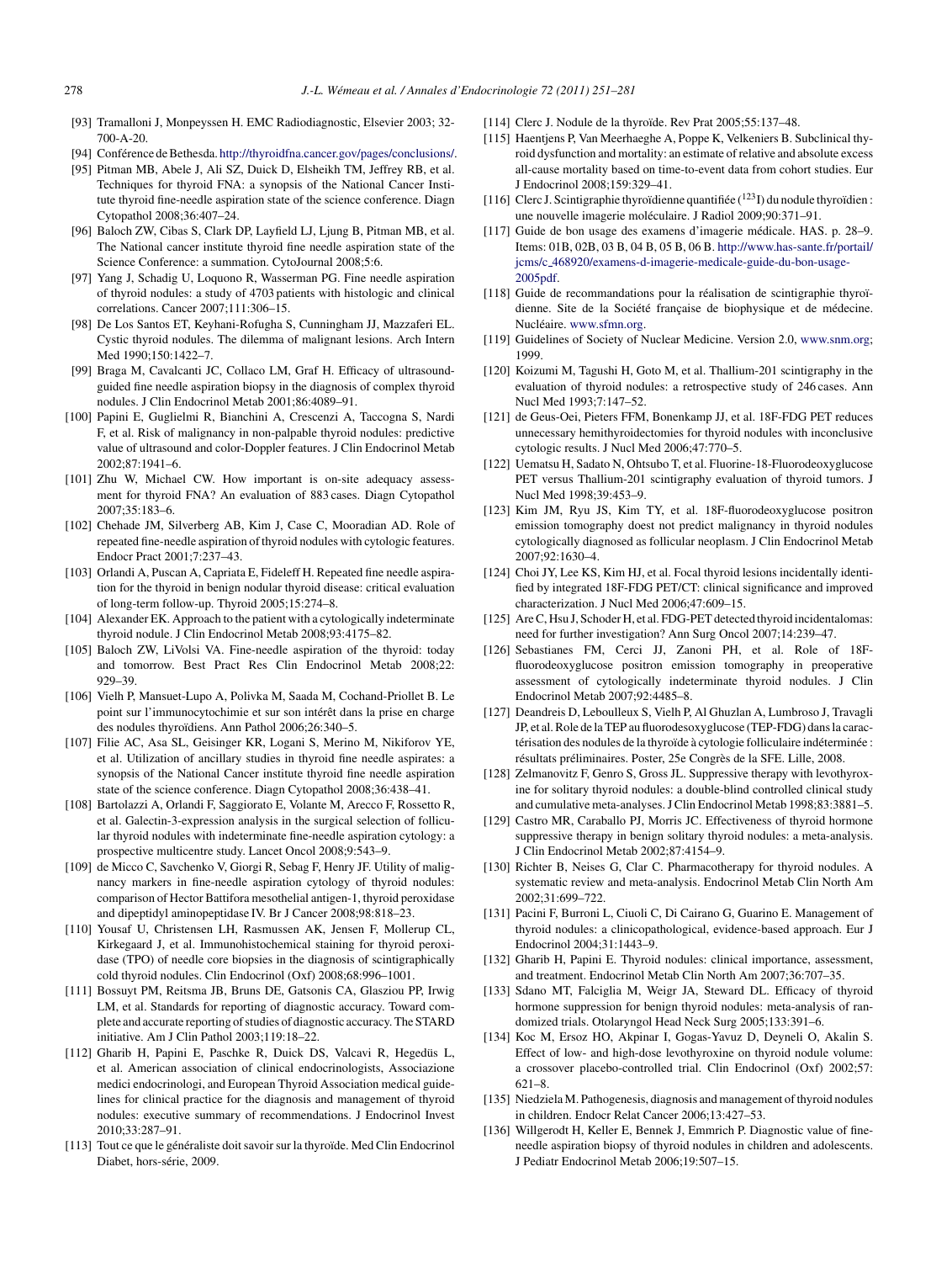- <span id="page-28-0"></span>[137] Corrias A, Einaudi S, Chiorboli E, Weber G, Crino A, Andreo M, et al. Accuracy of fine needle aspiration biopsy of thyroid nodules in detecting malignancy in childhood: comparison with conventional clinical, laboratory, and imaging approaches. J Clin Endocrinol Metab 2001;86:4644–8.
- [138] Schlumberger M, De Vathaire F, Travagli JP, Vassal G, Lemerle J, Parmentier C, et al. Differentiated thyroid carcinoma in childhood: long term follow-up of 72 patients. J Clin Endocrinol Metab 1987;65:1088–94.
- [139] Jarzab B, Handkiewicz Junak D, Wloch J, Kalemba B, Roskosz J, Kukulska A, et al. Multivariate analysis of prognostic factors for differentiated thyroid carcinoma in children. Eur J Nuclear Med 2000;27:833–41.
- [140] Giuffrida D, Scollo C, Pellegriti G, Lavenia G, Iurato MP, Pezzin V, et al. Differentiated thyroid cancer in children and adolescents. J Endocrinol Invest 2002;25:18–24.
- [141] Durante C, Haddy N, Baudin E, Leboulleux S, Hartl D, Travagli JP, et al. Long-term outcome of 444 patients with distant metastases from papillary and follicular thyroid carcinoma: benefits and limits of radioiodine therapy. J Clin Endocrinol Metab 2006;91:2892–9.
- [142] Lazar L, Lebenthal Y, Steinmetz A, Yackobovitch-Gavan M, Phillip M. Differentiated thyroid carcinoma in pediatric patients: comparison of presentation and course between prepubertal children and adolescents. J Ped 2009;154:708–14.
- [143] Vasko V, Bauer AJ, Tuttle RM, Francis GL. Papillary and follicular thyroid cancers in children. Endocrine Dev 2007;10:140–72.
- [144] Thompson GB, Hay ID. Current strategies for surgical management and adjuvant treatment of childhood papillary thyroid carcinoma. World J Surg 2004;28:1187–98.
- [145] Kung AW, Chau MT, Lao TT, Tam SC, Low LC. The effect of pregnancy on thyroid nodule formation. J Clin Endocrinol Metab 2002;87:1010–4.
- [146] Struve CW, Haupt S, Ohlen S. Influence of frequency of previous pregnancies on the prevalence of thyroid nodules in women without clinical evidence of thyroid disease. Thyroid (United States) Spring 1993;3:7–9.
- [147] Caron P, Hoff M, Bazzi S, Dufor A, Faure G, Ghandour I, et al. Urinary iodine excretion during normal pregnancy in healthy women living in the southwest of France: correlation with maternal thyroid parameters. Thyroid 1997;7:749–54.
- [148] Glinoer D, Lemone M, Goiter and pregnancy: a new insight into an old problem. Thyroid 1992;2:65–70.
- [149] Rossing MA, Voigt LF, Wicklund KG, Daling JR. Reproductive factors and risk of papillary thyroid cancer in women. Am J Epidemiol 2000;151:765–72.
- [150] Moosa M, Mazzaferri EL. Outcome of differentiated thyroid cancer diagnosed in pregnant women. J Clin Endocrinol Metab 1997;82:2862–6.
- [151] Wemeau JL, Do Cao C. Nodule thyroïdien, cancer et grossesse. Ann Endocrinol (Paris) 2002;63:438–42.
- [152] Abalovich M, Amino N, Barbour LA, Cobin RH, De Groot LJ, Glinoer D, et al. Management of thyroid dysfunction during pregnancy and post-partum: an Endocrine Society Clinical Practice Guideline. J Clin Endocrinol Metab 2007;92(8 Suppl.):S1–47.
- [153] Ardawi MS, Nasrat HA, HS BAA. Calcium-regulating hormones and parathyroid hormone-related peptide in normal human pregnancy and post-partum: a longitudinal study. Eur J Endocrinol 1997;137:402–9.
- [154] Marley EF, Oertel YCDC. Fine-needle aspiration of thyroid lesions in 57 pregnant and post-partum women. Diagn Cytopathol 1997;16:122–5.
- [155] WHO secretariat, Andersson M, de Benoist B, Delange F, Zupan J. Prevention and control of iodine deficiency in pregnant and lactating women and in children less than 2-years-old: conclusions and recommendations of the technical consultation. Public Health Nutr 2007;10:1606–11.
- [156] Caron P, Glinoer D, Lecomte P, Orgiazzi J, Wémeau JL. Apport iodé en France : prévention de la carence iodée au cours de la grossesse et de l'allaitement. Ann Endocrinol (Paris) 2006;67:281–6.
- [157] Rosen IB, Korman M, Walfish PGCOG. Thyroid nodular disease in pregnancy: current diagnosis and management. Clin Obstet Gynecol 1997;40:81–9.
- [158] Nam KH, Yoon JH, Chang HS, Park CS. Optimal timing of surgery in well-differentiated thyroid carcinoma detected during pregnancy. J Surg Oncol 2005;91:199–203.
- [159] Fanarjian N, Athavale SM, Herrero N, Fiorica J, Padhya TA. Thyroid cancer in pregnancy. Laryngoscope 2007;117:1777–81.
- [160] Kuy S, Roman SA, Desai R, Sosa JA. Outcomes following thyroid and parathyroid surgery in pregnant women. Arch Surg 2009;144:399–406.
- [161] Herzon FS, Morris DM, Segal MN, Rauch G, Parnell T. Coexistent thyroid cancer and pregnancy. Arch Otolaryngol Head Neck Surg 1994;120:1191–3.
- [162] Lee J, Nam KH, Chung WY, Soh EY, Park CS. Clinicopathologic features and treatment outcomes in differentiated thyroid carcinoma patients with concurrent Graves' disease. J Korean Med Sci 2008;23:796–801.
- [163] Dobyns BM, Sheline GE, Workman JB, Tompkins EA, McConahey WM, Becker DV. Malignant and benign neoplasms of the thyroid in patients treated for hyperthyroidism: a report of the cooperative thyrotoxicosis therapy follow-up study. J Clin Endocrinol Metab 1974;38:976–98.
- [164] Erbil Y, Barbaros U, Ozbey N, Kapran Y, Tükenmez M, Bozbora A, et al. Graves' disease, with and without nodules, and the risk of thyroid carcinoma. J Laryngol Otol 2008;122:291–5.
- [165] Belfiore A, Russo D, Vigneri R, Filetti S. Graves' disease, thyroid nodules and thyroid cancer. Clin Endocrinol (Oxf) 2001;55:711–8.
- [166] Behar R, Arganini M, Wu TC, McCormick M, Straus 2nd FH, DeGroot LJ, et al. Graves' disease and thyroid cancer. Surgery 1986;100:1121–7.
- [167] Farbota LM, Calandra DB, Lawrence AM, Paloyan E. Thyroid carcinoma in Graves' disease. Surgery 1985;98:1148–53.
- [168] Shapiro SJ, Friedman NB, Perzik SL, Catz B. Incidence of thyroid carcinoma in Graves' disease. Cancer 1970;26:1261–70.
- [169] Chao TC, Lin JD, Chen MF. Surgical treatment of thyroid cancers with concurrent Graves disease. Ann Surg Oncol 2004;11:407–12.
- [170] Erdas E, Licheri S, Pisano G, Pomata M, Daniele GM. Basedow's disease associated with benign and malignant nodular disease of the thyroid: diagnosis and treatment. Chir Ital 2004;56:175–84.
- [171] Senyurek Giles Y, Tunca F, Boztepe H, Kapran Y, Terzioglu T, Tezelman S. The risk factors for malignancy in surgically treated patients for Graves' disease, toxic multinodular goiter, and toxic adenoma. Surgery 2008;144:1028–36.
- [172] Miccoli P, Minuto MN, Galleri D, D'Agostino J, Basolo F, Antonangeli L, et al. Incidental thyroid carcinoma in a large series of consecutive patients operated on for benign thyroid disease. ANZ J Surg 2006;76:123–6.
- [173] Massrouri R, Benamr S, Essadel A, Mdaghri J, Mohammadine el H, Lahlou MK, et al. Maladie de Basedow et cancers différenciés de la thyroïde. J Chir (Paris) 2008;145:244–6.
- [174] Phitayakorn R, McHenry CR. Incidental thyroid carcinoma in patients with Graves' disease. Am J Surg 2008;195:292–7.
- [175] Sherman J, Thompson GB, Lteif A, Schwenk 2nd WF, van Heerden J, Farley DR, et al. Surgical management of Graves disease in childhood and adolescence: an institutional experience. Surgery 2006;140:1056–61.
- [176] Palit TK, Miller 3rd CC, Miltenburg DM. The efficacy of thyroidectomy for Graves' disease: a meta-analysis. J Surg Res 2000;90:161–5.
- [177] Edmonds CJ, Tellez M. Hyperthyroidism and thyroid cancer. Clin Endocrinol (Oxf) 1988;28:253–9.
- [178] Saadeh AM, Abu-Farsakh NA. Functioning thyroid carcinoma occurring in Graves' disease: a report of one case and review of the literature. Ann Saudi Med 1995;15:385–7.
- [179] Pacini F, Elisei R, Di Coscio GC, Anelli S, Macchia E, Concetti R, et al. Thyroid carcinoma in thyrotoxic patients treated by surgery. J Endocrinol Invest 1988;11:107–12.
- [180] Belfiore A, Garofalo MR, Giuffrida D, Runello F, Filetti S, Fiumara A, et al. Increased aggressiveness of thyroid cancer in patients with Graves' disease. J Clin Endocrinol Metab 1990;70:830–5.
- [181] Mazzaferri EL. Thyroid cancer and Graves' disease. J Clin Endocrinol Metab 1990;70:826–9.
- [182] Ozaki O, Ito K, Kobayashi K, Toshima K, Iwasaki H, Yashiro T. Thyroid carcinoma in Graves' disease. World J Surg 1990;14:437–40.
- [183] Pellegriti G, et al. Outcome of differentiated thyroid cancer in Graves' patients. J Clin Endocrinol Metab 1998;83:2805–9.
- [184] Snow MH, Davies T, Smith BR, Ross WM, Evans RG, Teng CS. Thyroid stimulating antibodies and metastatic thyroid carcinoma. Clin Endocrinol (Oxf) 1979;10:413–8.
- [185] Chigot JP, Ménégaux F, Keopadabsy K, Hoang C, Aurengo A, Leenhardt L, et al. Cancer de la thyroïde chez les hyperthyroïdiens. Presse Med 2000;29:1969–72.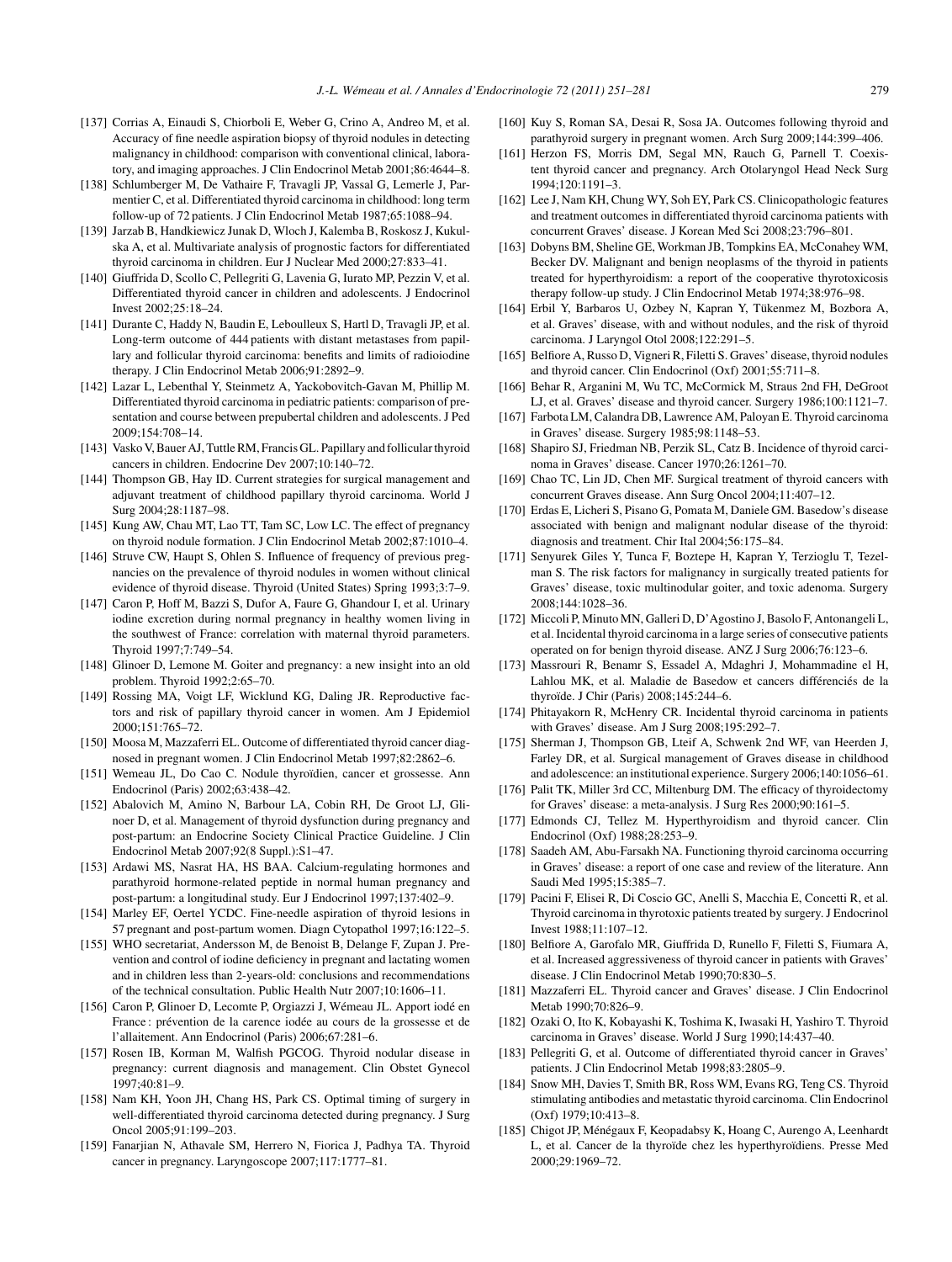- <span id="page-29-0"></span>[186] Hales IB, et al. Does Graves' disease or thyrotoxicosis affect the prognosis of thyroid cancer. J Clin Endocrinol Metab 1992;75:886–9.
- [187] Kraimps JL, Bouin-Pineau MH, Maréchaud R, Barbier J. Maladie de Basedow et nodules thyroïdiens : une association fréquente. Ann Chir 1998;52:449–51.
- [188] Ragni F, Pinelli D, Facchini M, Ghedi M, Piccini I, Pasini M, et al. Carcinoma della tiroide in ipertiroidismo sindromi. G Chir 1996;17:158–65.
- [189] Vini L, Hyer S, Pratt B, Harmer C. Good prognosis in thyroid cancer found incidentally at surgery for thyrotoxicosis. Postgrad Med J 1999;75:169–70.
- [190] Yano Y, Shibuya H, Kitagawa W, Nagahama M, Sugino K, Ito K, et al. Recent outcome of Graves' disease patients with papillary thyroid cancer. Eur J Endocrinol 2007;157:325–9.
- [191] Ozaki O, Ito K, Mimura T, Sugino K, Kitamura Y, Iwabuchi H, et al. Thyroid carcinoma after radioactive iodine therapy for Graves' disease. World J Surg 1994;18:518–21.
- [192] Anderson SR, Mandel S, LiVolsi VA, Gupta PK, Baloch ZW. Can cytomorphology differentiate between benign nodules and tumors arising in Graves' disease? Diagn Cytopathol 2004;31:64–7.
- [193] Sturgis CD. Radioactive iodine-associated cytomorphologic alterations in thyroid follicular epithelium: is recognition possible in fine-needle aspiration specimens? Diagn Cytopathol 1999;21:207–10.
- [194] Ron E, Doody MM, Becker DV, Brill AB, Curtis RE, Goldman MB, et al. Cancer mortality following treatment for adult hyperthyroidism. JAMA 1998;280:347–55.
- [195] Dayan CM, Daniels GH. Chronic autoimmune thyroiditis. N Engl J Med 1996;335:99–107.
- [196] Sclafani AP, Valdes M, Cho H. Hashimoto's thyroiditis and carcinoma of the thyroid: optimal management. Laryngoscope 1993;103:845–9.
- [197] Crile Jr G. Struma lymphomatosa and carcinoma of the thyroid. Surg Gynecol Obstet 1978;147:350–2.
- [198] Kashima K, Yokoyama S, Noguchi S, Murakami N, Yamashita H, Watanabe S, et al. Chronic thyroiditis as a favorable prognostic factor in papillary thyroid carcinoma. Thyroid 1998;8:197–202.
- [199] Ott RA, Calandra DB, McCall A, Shah KH, Lawrence AM, Paloyan E. The incidence of thyroid carcinoma in patients with Hashimoto's thyroiditis and solitary cold nodules. Surgery 1985;98:1202–6.
- [200] Okayasu I. The relationship of lymphocytic thyroiditis to the development of thyroid carcinoma. Endocr Pathol 1997;8:225–30.
- [201] Crile Jr G, Hazard JB. Incidence of cancer in struma lymphomatosa. Surg Gynecol Obstet 1962;115:101–3.
- [202] Clark OH, Greenspan FS, Dunphy JE. Hashimoto's thyroiditis and thyroid cancer: indications for operation. Am J Surg 1980;140:65–71.
- [203] Haymart MR, Glinberg SL, Liu J, Sippel RS, Jaume JC, Chen H. Higher serum TSH in thyroid cancer patients occurs independent of age and correlates with extrathyroidal extension. Clin Endocrinol (Oxf) 2009;71:434–9.
- [204] Matsubayashi S, Kawai K, Matsumoto Y, Mukuta T, Morita T, Hirai K, et al. The correlation between papillary thyroid carcinoma and lymphocytic infiltration in the thyroid gland. J Clin Endocrinol Metab 1995;80:3421–4.
- [205] Nguyen GK, Ginsberg J, Crockford PM, Villanueva RR. Hashimoto's thyroiditis: cytodiagnostic accuracy and pitfalls. Diagn Cytopathol 1997;16:531–6.
- [206] Kumarasinghe MP, De Silva S. Pitfalls in cytological diagnosis of autoimmune thyroiditis. Pathology 1999;31:1–7.
- [207] McLeod MK, East ME, Burney RE, Harness JK, Thompson NW. Hashimoto's thyroiditis revisited: the association with thyroid cancer remains obscure. World J Surg 1988;12:509–16.
- [208] Holm LE, Blomgren H, Löwhagen T. Cancer risks in patients with chronic lymphocytic thyroiditis. N Engl J Med 1985;312:601–4.
- [209] Okayasu I, Fujiwara M, Hara Y, Tanaka Y, Rose NR. Association of chronic lymphocytic thyroiditis and thyroid papillary carcinoma. A study of surgical cases among Japanese, and white and African Americans. Cancer 1995;76:2312–8.
- [210] Mitsiades N, Poulaki V, Mitsiades CS, Koutras DA, Chrousos GP. Apoptosis induced by FasL and TRAIL/Apo2L in the pathogenesis of thyroid diseases. Trends Endocrinol Metab 2001;12:384–90.
- [211] Shih ML, Lee JA, Hsieh CB, Yu JC, Liu HD, Kebebew E, et al. Thyroidectomy for Hashimoto's thyroiditis: complications and associated cancers. Thyroid 2008;18:729–34.
- [212] Kebebew E, Treseler PA, Ituarte PH, Clark OH. Coexisting chronic lymphocytic thyroiditis and papillary thyroid cancer revisited. World J Surg 2001;25:632–7.
- [213] Salabe GB. Pathogenesis of thyroid nodules: histological classification? Biomed Pharmacother 2001;55:39–53.
- [214] Carli AF, Lottini M, Testa M, Neri A. Problematiche chirurgiche nel trattamento della tiroidite di Hashimoto. Esperienza personale. Minerva Chir 2002;57:117–22.
- [215] MacDonald L, Yazdi HM. Fine needle aspiration biopsy of Hashimoto's thyroiditis. Sources of diagnostic error. Acta Cytol 1999;43:400–6.
- [216] Baker Jr JR. The immune response to papillary thyroid cancer. J Clin Endocrinol Metab 1995;80:3419–20.
- [217] Carson HJ, Castelli MJ, et al. Incidence of neoplasia in Hashimoto's thyroiditis: a fine-needle aspiration study. Diagn Cytopathol 1996;14:38–42.
- [218] Mazzaferri EL, Young RL. Papillary thyroid carcinoma: a 10-year follow-up report of the impact of therapy in 576 patients. Am J Med 1981;70:511–8.
- [219] Eisenberg BL, Hensley SD. Thyroid cancer with coexistent Hashimoto's thyroiditis. Clinical assessment and management. Arch Surg 1989;124:1045–7.
- [220] Boi F, Lai ML, Marziani B, Minerba L, Faa G, Mariotti S. High prevalence of suspicious cytology in thyroid nodules associated with positive thyroid autoantibodies. Eur J Endocrinol 2005;153:637–42.
- [221] Loh KC, Greenspan FS, Dong F, Miller TR, Yeo PP. Influence of lymphocytic thyroiditis on the prognostic outcome of patients with papillary thyroid carcinoma. J Clin Endocrinol Metab 1999;84:458–63.
- [222] Roger PP, Baptist M, Dumont JE. A mechanism generating heterogeneity in thyroid epithelial cells: suppression of the thyrotropin/cAMPdependent mitogenic pathway after cell division induced by cAMPindependent factors. J Cell Biol 1992;117:383–93.
- [223] Hamburger JI. Diagnosis of thyroid nodules by fine needle biopsy: use and abuse. J Clin Endocrinol Metab 1994;79:335–9.
- [224] Ravinsky E, Safneck JR. Differentiation of Hashimoto's thyroiditis from thyroid neoplasms in fine needle aspirates. Acta Cytol 1988;32:854–61.
- [225] Olivieri A, Marzullo A, Salabé GB, Gilardi E, Fazzini C, Carta S. Isoelectric focusing and immunoblotting analysis of thyroglobulin from different thyroid diseases. Thyroidology 1991;3:13–6.
- [226] Singh B, Shaha AR, Trivedi H, Carew JF, Poluri A, Shah JP. Coexistent Hashimoto's thyroiditis with papillary thyroid carcinoma: impact on presentation, management, and outcome. Surgery 1999;126:1070–6.
- [227] Dumont JE, Maenhaut C, Lamy F. Control of thyroid cell proliferation and goitrogenesis. Trends Endocrinol Metab 1992;3:12–7.
- [228] Picchi P, Salabè GB, Marzullo A, Faloci C, Campana FP. Thyroid carcinoma. Retrospective analysis of case records of the III. Surgery department at the umberto I clinics in Rome in the years 1990–1993. Minerva Endocrinol 1996;21:115–21.
- [229] Williams N. Thyroid disease: a case of cell suicide? Science 1997;275:926.
- [230] Razack MS, Shimaoka K, Sako K, Rao U. Suppressive therapy of thyroid nodules in patients with previous radiotherapy to the head and neck. Am J Surg 1988;156:290–3.
- [231] Corrias A, Cassio A, Weber G, Mussa A, Wasniewska M, Rapa A, et al. Thyroid nodules and cancer in children and adolescents affected by autoimmune thyroiditis. Arch Pediatr Adolesc Med 2008;162:526–31.
- [232] Pisanu A, Piu S, Cois A, Uccheddu A. Coexisting Hashimoto's thyroiditis with differentiated thyroid cancer and benign thyroid diseases: indications for thyroidectomy. Chir Ital 2003;55:365–72.
- [233] Ludgate M, Jasani B. Apoptosis in autoimmune and non-autoimmune thyroid disease. J Pathol 1997;182:123–4.
- [234] Takashima S, Matsuzuka F, Nagareda T, Tomiyama N, Kozuka T. Thyroid nodules associated with Hashimoto thyroiditis: assessment with US. Radiology 1992;185:125–30.
- [235] Ohmori N, Miyakawa M, Ohmori K, Takano K. Ultrasonographic findings of papillary thyroid carcinoma with Hashimoto's thyroiditis. Intern Med 2007;46:547–50.